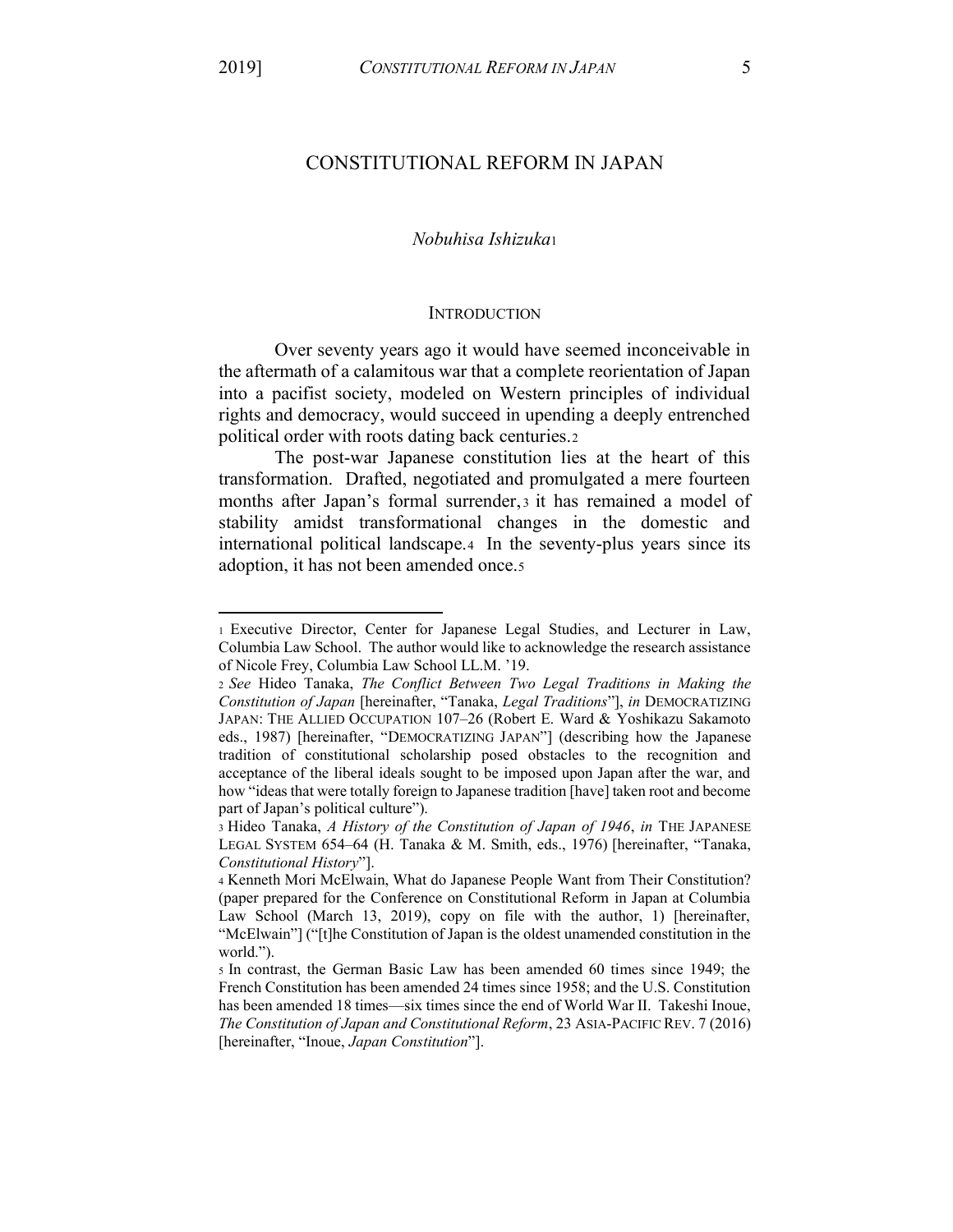Yet despite its apparent stability, inherent structural tensions surrounded it from the moment of inception. Given the innovations of the document, the unfamiliar nature of many of the principles set forth within it, the manner of its adoption and the controversy over its origins, the real question behind the current constitutional reform debates is not whether it should be amended, but why it has not already been so.6

From the Japanese perspective, not only have the Japanese been able to live with and adapt a wholly alien instrument of national governance, "functioning under its terms [they] presided over one of the most amazing political and economic recoveries in modern history.<sup>"7</sup> From the U.S. perspective, the Japanese constitution essentially remodeled an ancient and complex civilization, with a history wholly at odds with that of the U.S., into a society governed by the U.S.'s universalist values.8 For casual observers on both sides, the Japanese people have every reason to be satisfied with the document.

However, the process of adaptation has prompted debates on fundamental questions of national purpose and identity, and over time its structural gaps and weaknesses have been bridged by a complex mix of legislative action, bureaucratic implementation and judicial interpretation.9 The current debates around constitutional revision can only be fully understood through a recognition of the document's competing, sometimes conflicting, legacies.

This article seeks to explain the origins of Japan's constitutional reform debate, presents a view of what that debate reveals about the social, political and legal tensions that the document has generated, and explores their significance to ongoing attempts to redefine Japan's role in Asia and beyond.10 As shown below, strains of early modern social

<sup>6</sup> Robert E. Ward, *The Commission on the Constitution and Prospects for Constitutional Change in Japan*, 24 J. ASIAN STUD. 402 (1965) [hereinafter, "Ward, *Constitution Commission*´].

<sup>7</sup> *Id.* at 402–03.

<sup>8</sup> KENNETH B. PYLE, JAPAN IN THE AMERICAN CENTURY 110 (Cambridge: Harvard University Press, 2018) [hereinafter, "PYLE, AMERICAN CENTURY"]. General Douglas A. MacArthur, Supreme Commander of the Allied Powers, stated it was "probably the single most important accomplishment of the occupation." DOUGLAS MACARTHUR, REMINISCENCES 302 (New York: McGraw-Hill Book Company, 1964) [hereinafter, "REMINISCENCES"].

<sup>9</sup> *See* KYOKO INOUE, MACARTHUR'S JAPANESE CONSTITUTION (Chicago: The University of Chicago Press, 1991) (describing and analyzing the Diet debates of the constitution's provisions governing religious freedom, the Emperor and individual dignity). *See also infra* text at notes 60–80.

<sup>10</sup> This article is not intended to present a new theory of Japanese constitutionalism, nor does it conduct a deep dive into, nor provide a complete description of the scope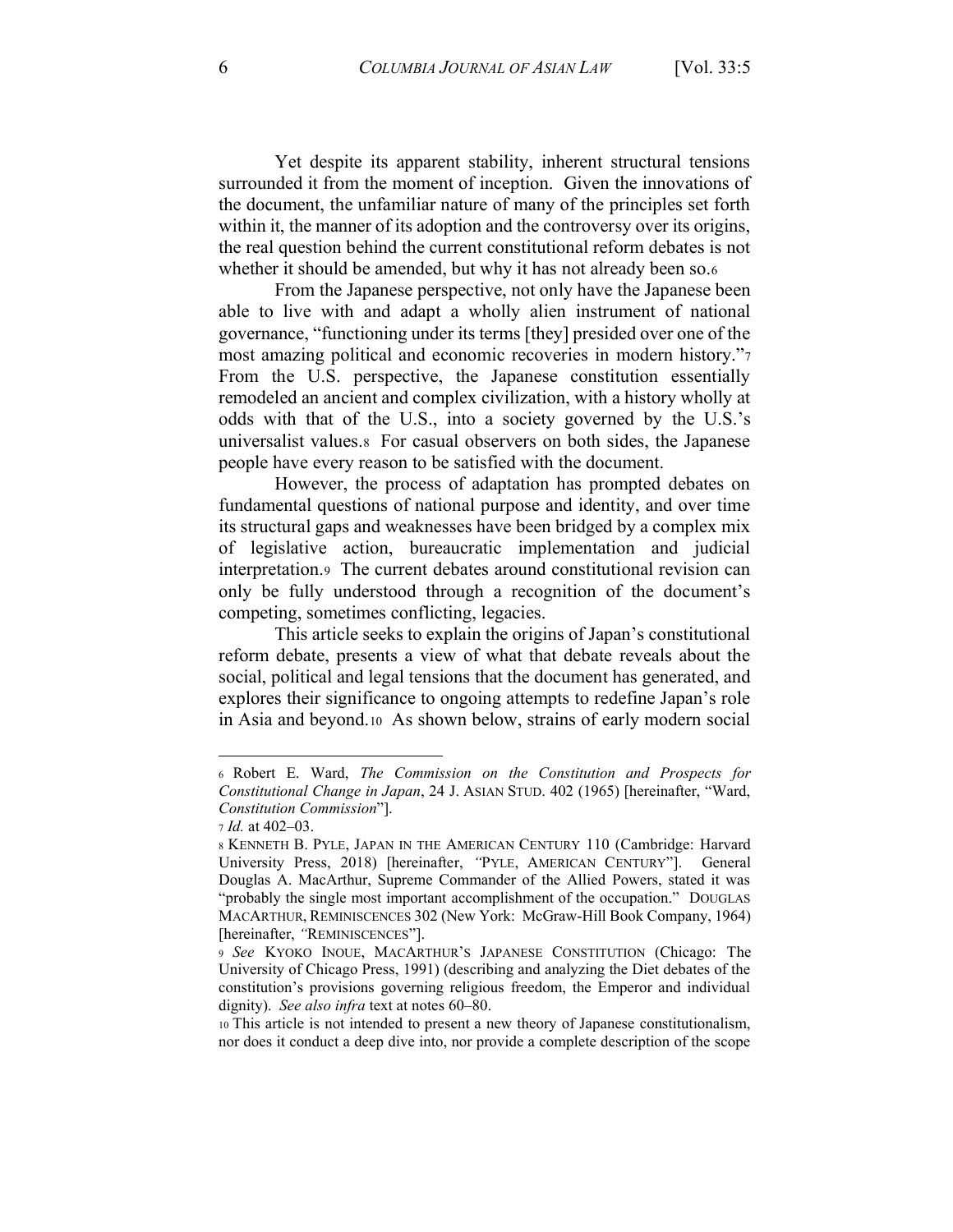and political conservatism (which in turn have their roots in preindustrial Japan) have not disappeared as a result of the reforms imposed by the constitution. They have revealed themselves during constitutional reform debates in various forms and at various times during the post-war period. For those seeking to understand Japan's responses to a changing global order, the significance of this is two-fold.

First, significant domestic tensions between opposing social and political groups with fundamentally different views of Japan's role in Asia and the world have underlied the process of adaptation. Notwithstanding that the document's principles are firmly embedded in the public consciousness and are largely functioning effectively, this masks potentially damaging confrontations between opposing camps separated by a wide philosophical gulf.

Second, the constitution's reorientation of Japan along pacifist ideals has intimately aligned the country with the U.S., particularly in security matters, which has constrained Japan's ability to chart an independent path on foreign policy. The current debates around constitutional reform—in an environment vastly different from the one in which the document originated—illustrate the struggle between opposing views of Japan's larger identity and purpose.

#### ORIGINS OF THE DOCUMENT

Technically an amendment to the 1889 Meiji Constitution, the current constitution was never put to a direct popular vote or referendum.11The Meiji Constitution itself, promulgated as a gift of the

of, contemporaneous social, economic and political life in which adaptive responses to the document were undertaken. 11 Theodore H. McNelly, *Induced Revolution: The Policy and Process of* 

*Constitutional Reform in Occupied Japan* [hereinafter, *³*McNelly, *Constitutional Reform*"], *in* DEMOCRATIZING JAPAN, *supra* note 2, at 27 ("...proposals ... that the proposed constitution be deliberated on by ... a constituent assembly and then be submitted to a popular referendum were successfully resisted ...."); Ward, *Constitution Commission, supra* note 6, at 403 ("it is ... difficult to attach much importance to the debates and voting which led to the acceptance of the constitution by the Imperial Diet and Privy Council," noting the difficulty in assessing Japanese public opinion when the new constitution was under consideration amidst the post-war chaos, economic desperation and absolute authority of the Allied Occupation). Under the procedures at the time, promulgation only required the Imperial Order of the Emperor with Imperial Diet approval. DAI NIHON TEIKOKU KENPŌ [MEIJI KENPŌ] [MEIJI CONSTITUTION], art. 73 (1889) (the "Meiji Constitution").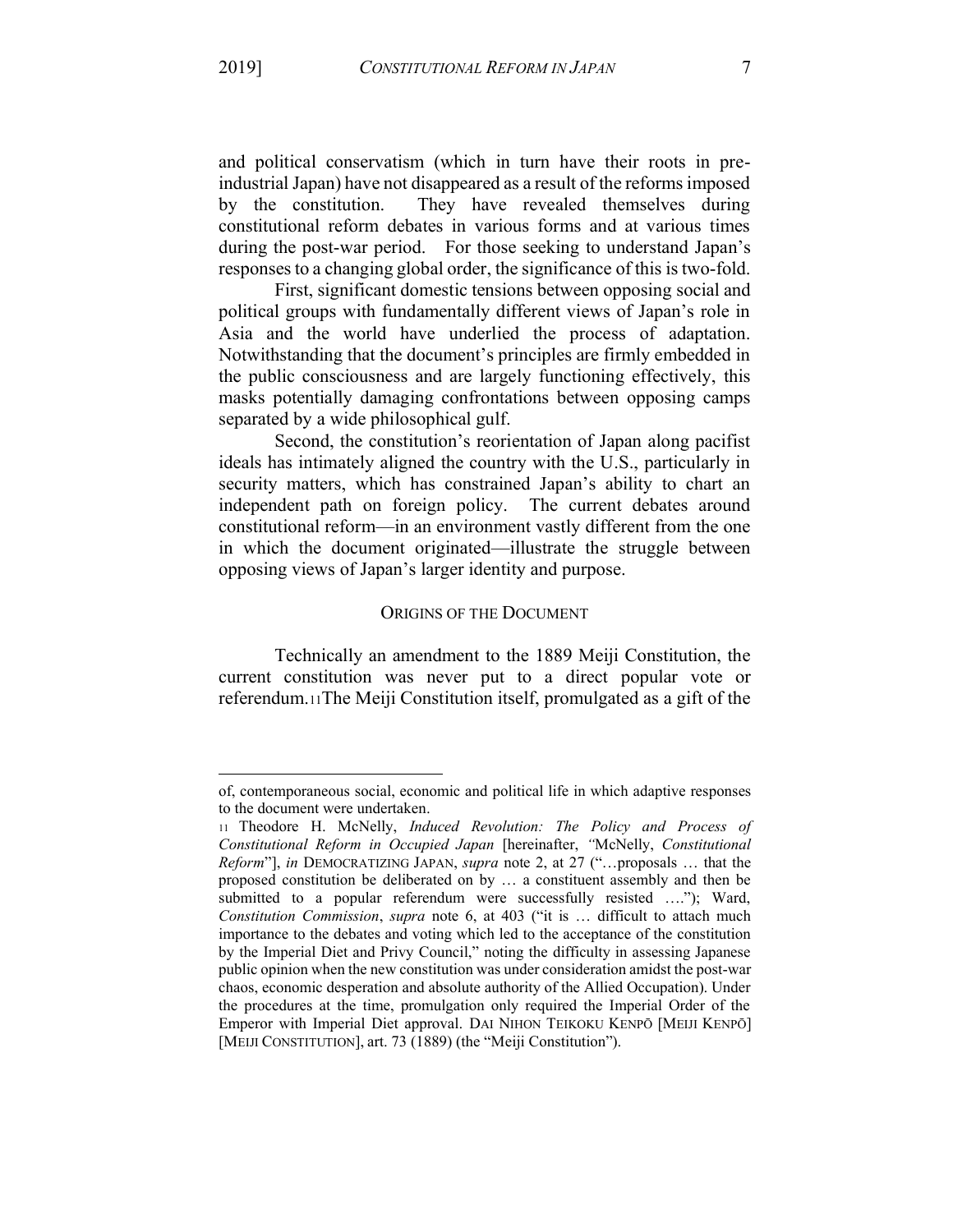Emperor to the people, has also never been put to a popular vote.12 As a result, to this day, Japan has never had a popularly approved governing document for the nation.

The first draft of the current constitution (eventually adopted substantially as presented to the Japanese government by U.S. authorities) was created by teams of U.S. military and civilian officials in the Government Section of the General Headquarters ("GHQ") of the Supreme Commander of the Allied Powers ("SCAP").13 None of the U.S. individuals involved in drafting it were experts in constitutional law.14 After rejecting an initial draft presented to it by the Japanese government, SCAP created its own version over eight days.15 It was accepted in principle by the Japanese government ten days later and was debated by the Imperial Diet and negotiated between the government and GHQ over the ensuing eight months.16

A number of issues have been raised about the circumstances surrounding its adoption. Scholars have raised questions about the scope of authority of the occupying forces<sup>17</sup> and the appropriate level of foreign government involvement in the domestic political affairs of occupied territories under international law, <sup>18</sup> citing the self-

<sup>12</sup> Toshiyoshi Miyasawa, *Kempo* [*The Constitution*], *in* THE JAPANESE LEGAL SYSTEM 683-84 [hereinafter "Miyasawa"].

<sup>13</sup> *See infra* notes 14–16.

<sup>14</sup> *See* Robert E. Ward, *The Origins of the Present Japanese Constitution*, 50 AM. POL. SCI. REV. 980, 994 (1956) [hereinafter, "Ward, *Origins"*] ("none appears to have specialized in constitutional law"); *see also* OSAMU NISHI, TEN DAYS INSIDE GENERAL HEADQUARTERS 43-45 (Tokyo: Seibundo, 1987) (showing, however, that a number of the drafters had legal or other advanced degrees and one had been a U.S. Member of Congress).

<sup>15</sup> Tanaka, *Constitutional History*, *supra* note 3, at 660.

<sup>16</sup> For a general overview of the creation process, see *id*, at 653-81; Theodore H. McNelly, *Domestic and International Influences on Constitutional Revision in Japan*, *1945-1946* (Columbia University Ph.D. dissertation, 1952); KENZO TAKAYANAGI ET AL. EDS., NIHONKOKU KENPO SEITEI NO KATEI, 2 Vols. (Tokyo: Yuhikaku, 1972) [hereinafter, "TAKAYANAGI ET AL."]; Ward, Origins, supra note 14, at 980-1010; JOHN W. DOWER, EMBRACING DEFEAT 346-404 (New York: W.W. Norton & Company, Inc., 1999) [hereinafter, "DOWER, EMBRACING DEFEAT"].

<sup>17</sup> Ward, *Origins*, *supra* note 14, at 981. Japan was under the military occupation of the allied forces, under the executive authority of SCAP, for seven years. Reformation of its political system was a condition of their withdrawal. *See infra* note 22 and text at note 30.

<sup>18</sup> Harold S. Quigley, *Revising the Japanese Constitution*, 38 FOREIGN AFF. 140, 142 (1959) [hereinafter, "Quigley, *Revising the Constitution*"]; MEIRON AND SUSIE HARRIES, SHEATHING THE SWORD 87-88 (New York: Macmillan Publishing Company, 1987).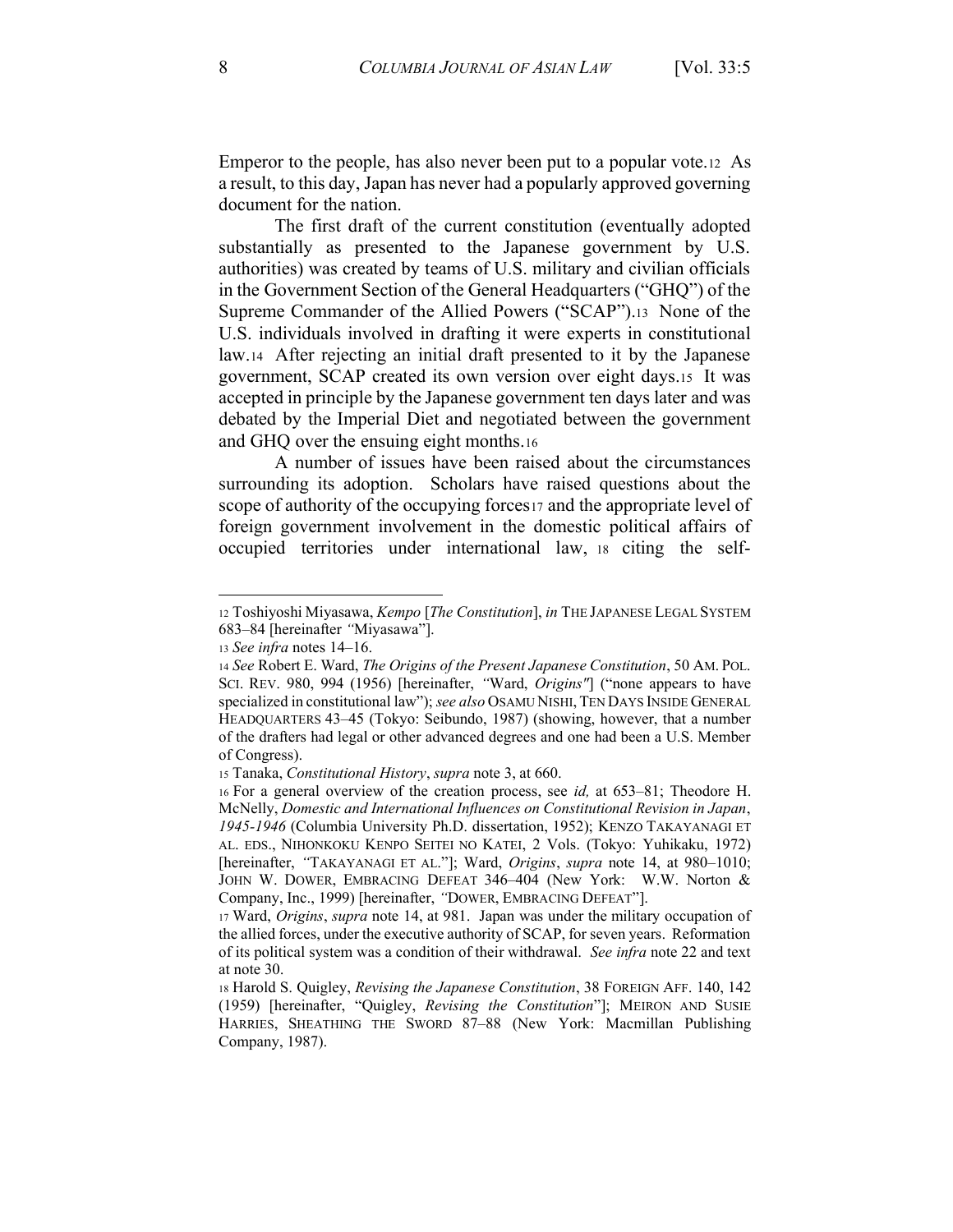determination principles of the Atlantic Charter,19 the UN Charter,20 the Hague Convention,21 and the Potsdam Declaration.22 Questions also have arisen about the speed with which the Japanese government was compelled to accept the U.S. draft, <sup>23</sup> the appropriate scope of the Supreme Commander's authority in dictating its contents 24 and the coercive manner in which it was adopted.25

<sup>21</sup> 1907 Hague Convention IV Respecting the Laws and Customs of War on Land, Annex to the Convention art. 43, Oct. 18, 1907, 36 Stat. 2277 ("The authority of the legitimate power having in fact passed into the hands of the occupant, the latter shall take all the measures in his power to restore, and ensure, as far as possible, public order and safety, while respecting, unless absolutely prevented, the laws in force in the  $country."$ 

22 "Proclamation Calling for the Surrender of Japan, approved by the Heads of Governments of the United States, China, and the United Kingdom," July 26, 1945 (the "Potsdam Declaration"). Paragraph 12 states: "The occupying forces of the Allies shall be withdrawn from Japan as soon as ... there has been established in accordance with the freely expressed will of the Japanese people a peacefully inclined and responsible government." *Id.* at para. 12.

23 Ward, *Origins*, *supra* note 14, at 986 ("one is constantly troubled by the question of pace and timing [in the series of steps leading to the adoption of the constitution]").

<sup>24</sup> *See* Courtney Whitney, *Memorandum for the Supreme Commander: Subject: Constitutional Reform, February 1, 1946*, (reproduced in 1 TAKAYANAGI ET AL., *supra* note 16, at 90–98) (addressing the power of the Supreme Commander to approve or disapprove Japanese government proposals or issue orders or directives to the government in connection with fundamental changes to the constitution, "in the absence of any policy decision by the Far Eastern Commission on the subject (which would, of course, be controlling), you have the same authority with reference to constitutional reform as you have with reference to any other matter of substance in the occupation and control of Japan").

25 For a critical view of these matters, see Ward, *Origins*, *supra* note 14, at 980–1010. The rush to create and have Japan adopt the new constitution has been attributed to SCAP's concerns about the impending operational start of the Far Eastern Commission (FEC) at the end of February 1946, after which it would lose exclusive jurisdiction over the issue. Craig Martin, *The Legitimacy of Informal Constitutional Amendment and the 'Reinterpretation' of Japan's War Powers*, 40 FORDHAM INT'L L.J. 427, 463 (2017) [hereinafter, "Martin, *Informal Amendment*"]; Tanaka, *Constitutional History, supra* note 3, at 657–58; TAKAYANAGI ET AL., *supra* note 16,

<sup>19</sup> Atlantic Charter, U.K.-U.S., Aug. 14, 1941 ("Third, [the U.S. and the United Kingdom] respect the right of all peoples to choose the form of government under which they will live $\dots$ ").

 $20 \text{ U.N.}$  Charter, ch. XI, art. 73, Oct. 24, 1945 ("Members of the United Nations which have or assume responsibilities for the administration of territories whose peoples have not yet attained a full measure of self-government recognize the principle that the interests of the inhabitants of these territories are paramount...and, to this end: ... to develop self-government, to take due account of the political aspirations of the peoples, and to assist them in the progressive development of their free political institutions, according to the particular circumstances of each territory and its peoples....").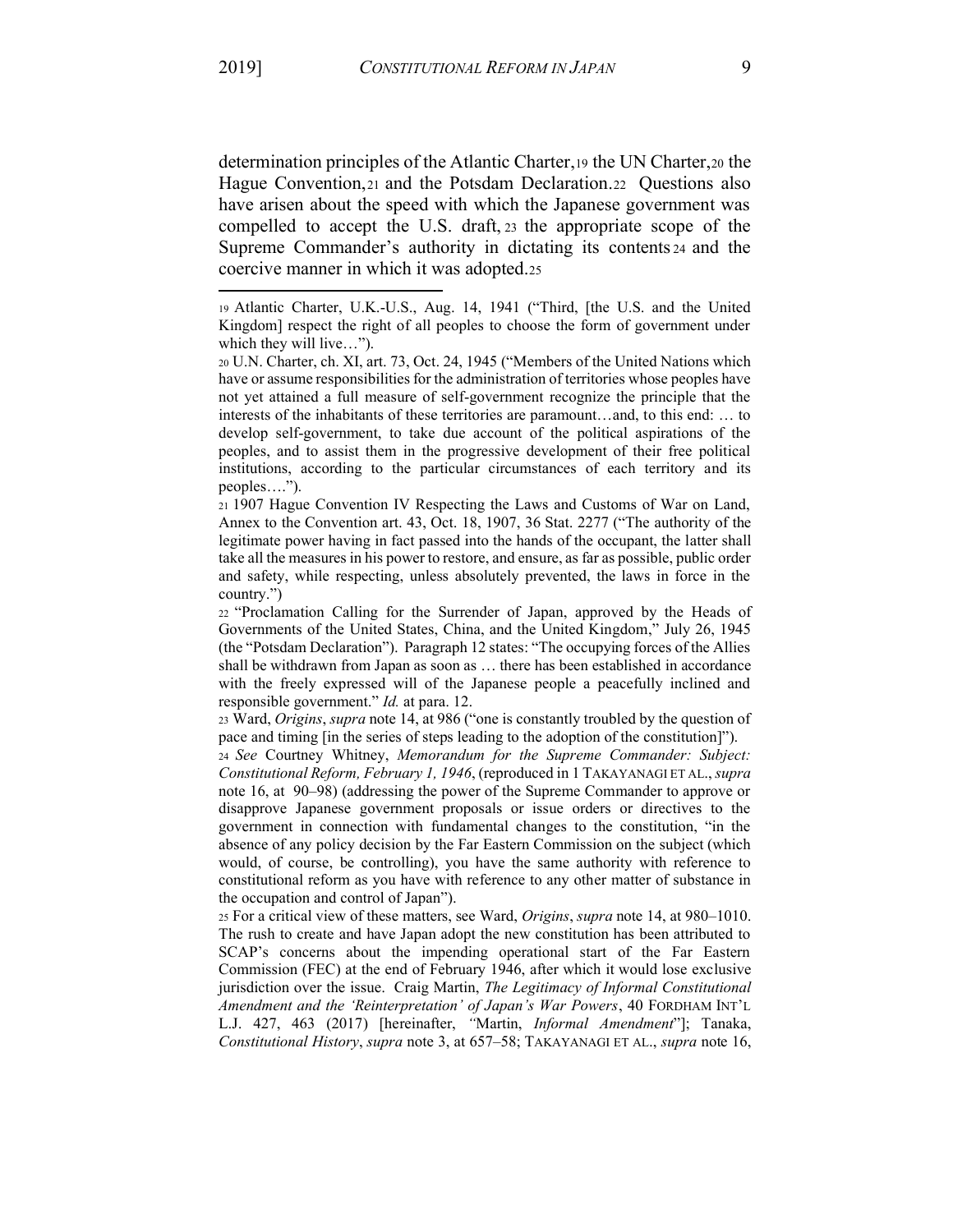Japanese political leaders were concerned about preserving the institution of the Emperor and as much of the pre-war social and political order as possible.26 At the same time, Japan was entirely reliant on the U.S. and its allies for economic assistance, security and the goodwill necessary to rebuild its standing in the world community.27 This gave SCAP significant leverage to implement its vision of a new democratic order for the country while it had a free hand—before the Far Eastern Commission (the "FEC"), 28 which counted among its members China and the Soviet Union, could be in position to impose a far different, more punitive, agenda.29

Personalities undoubtedly played a role in the adoption process, which has contributed to the controversy over the document's origins. General Douglas A. MacArthur, the Supreme Commander of the Allied Powers, was a strong proponent of constitutional reform as a necessary condition for Japan to not only satisfy the conditions of the Potsdam Declaration (which in turn was a precondition to the end of the Allied Occupation), but also to completely pacify and transform the political

at xxiv–xxv. MacArthur attributed the timing to a desire for the voting in elections scheduled to be held on April 10, 1946 to be a plebiscite on the new constitution. REMINISCENCES, *supra* note 8, at 300.

<sup>26</sup> Tanaka, *Constitutional History*, *supra* note 3, at 656; *Offer of Surrender from Japanese Government*, August 10, 1945 (Department of State Bulletin, Vol. XIII, No. 320, Aug. 12, 1945) (accepting the terms of the Potsdam Declaration "with the understanding that the said declaration does not comprise any demand which prejudices the prerogatives of His Majesty as a Sovereign Ruler"); 1 THE POLITICAL REORIENTATION OF JAPAN, REPORT OF GOVERNMENT SECTION, SUPREME COMMANDER FOR THE ALLIED POWERS 98-101 (Government Printing Office, 1951) [hereinafter, "POLITICAL REORIENTATION"] (stating that the initial Japanese government draft of the revised constitution "do[es] not go beyond the most modest of modifications in the language of the Meiji constitution. The basic nature of the Japanese state is left unchanged ... the authority and powers of the Emperor are not altered or weakened in any real way").

<sup>27</sup> *See* Ward, *Constitution Commission*, *supra* note 6, at 403 (discussing how these factors constrained post-war political leaders from advocating openly for constitutional change during the Allied Occupation).

<sup>28</sup> The body formed to provide an allied role in policy making for Japan, it was to fall into ineffectiveness in the face of the policy-making power of the U.S. and the executive power granted to the Supreme Commander. DEAN ACHESON, PRESENT AT THE CREATION 427-28 (New York: W.W. Norton & Company, 1969).

<sup>29</sup> Letter to Jiro Shirasu, Assistant to Foreign Minister, from Brig. Gen. Courtney Whitney (February 16, 1946) (reproduced in 1 TAKAYANAGI ET AL., *supra* note 16, at 346) ("... the matter of constitutional reform in Japan is not confined to the exclusive interest of the Japanese people or even ... the Supreme Commander ... it is quite possible that a constitution might be forced upon Japan from the outside which would render the term 'drastic' as used by you ... far too moderate a term....").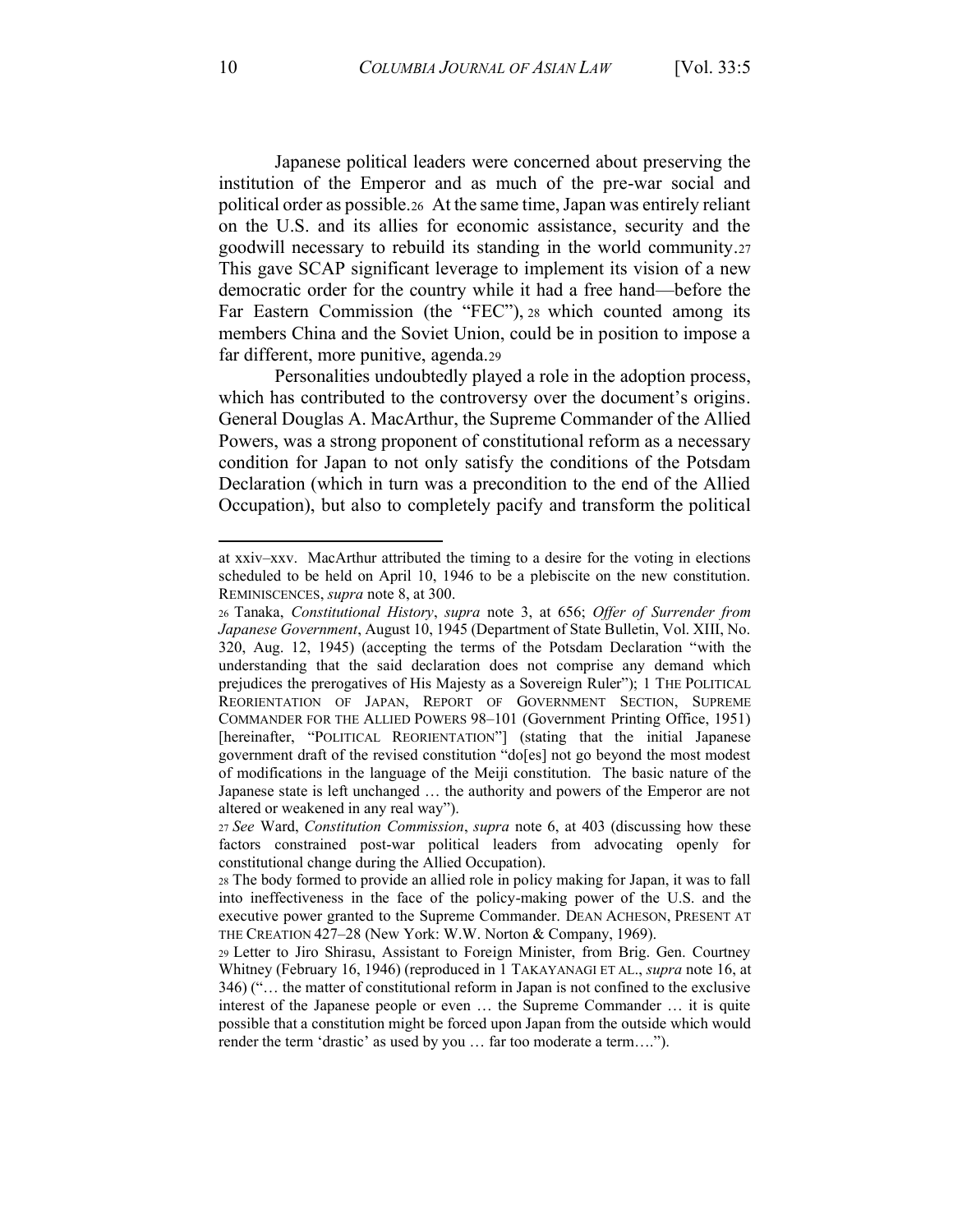and social structure of the country.30 And, he was determined to do so without interference from either the bureaucracy in Washington or its allies.31

General MacArthur's Japanese counterparts in the negotiations were pre-war political liberals, socially conservative in disposition and outlook, seeking to preserve values and practices that could be portrayed (and were viewed by many) as reversions to a discredited, conservative pre-war Meiji political system.32 Yet, they had virtually no means to reject the reforms imposed on Japan by the U.S. authorities.33 They were instead compelled to present the document to the public as a Japanese-originated and -endorsed instrument of political and social transformation. 34 During the eight-month negotiation process there were opportunities to add language and to clarify, adapt and conform certain provisions to Japanese linguistic, social and political norms.35 But they had no ability to alter the fundamental foundations of the new political and social order it established.36

<sup>30</sup> POLITICAL REORIENTATION, *supra* note 26, at 90-91 ("[MacArthur] clearly recognized at the outset that no political reform that did not encompass revision of the constitution would be worth serious consideration.''; "MacArthur pointedly advised the new Prime Minister that the reforms which Japan must undertake 'will unquestionably involve a revision of the Constitution.""); REMINISCENCES, *supra* note 8, at 299 ("a new charter was immediately imperative if the structure of Japanese selfgovernment was to be sustained").

<sup>31</sup> *See* 2 DALE M. HELLEGERS, WE, THE JAPANESE PEOPLE 436-37 (Stanford: Stanford University Press, 2001) ("MacArthur learned not to trust Washington or let it in on its plans but to present a string of *faits accomplis* that could not easily be undone without undoing the Occupation"); *see also* Robert E. Ward, *Presurrender Planning: Treatment of the Emperor and Constitutional Changes*, *in* DEMOCRATIZING JAPAN, supra note 2, at 27-28 (suggesting that MacArthur's deliberate failure to convey Washington D.C.'s guidelines for constitutional revision to Japanese drafters invited a Japanese draft that would prove to be unacceptable to the U.S., providing the pretext for occupation officials to intervene with its own draft).

<sup>32</sup> Ward, *Constitution Commission*, *supra* note 6, at 417.

<sup>33</sup> Inoue, *Japan Constitution*, *supra* note 5, at 5–6 ("[t]he end product may have included independent contributions by members of the Imperial Diet ... but GHQ had to sign off on every proposed modification and never allowed Japanese law makers to deviate from the basic principles it had originally set forth.<sup>\*\*</sup>).

<sup>34</sup> *Id.* at 28–29; DOWER, EMBRACING DEFEAT, *supra* note 16, at 383–87.

<sup>35</sup> *See infra* text at note 63; *see also* COLIN P.A. JONES & FRANK S. RAVITCH, THE JAPANESE LEGAL SYSTEM 162 (West Academic Publishing 2018) [hereinafter, *"JONES* & RAVITCH<sup> $n'$ </sup> (citing examples of provisions that were included during the deliberative process).

<sup>36</sup> Ward, *Constitution Commission*, *supra* note 6, at 409.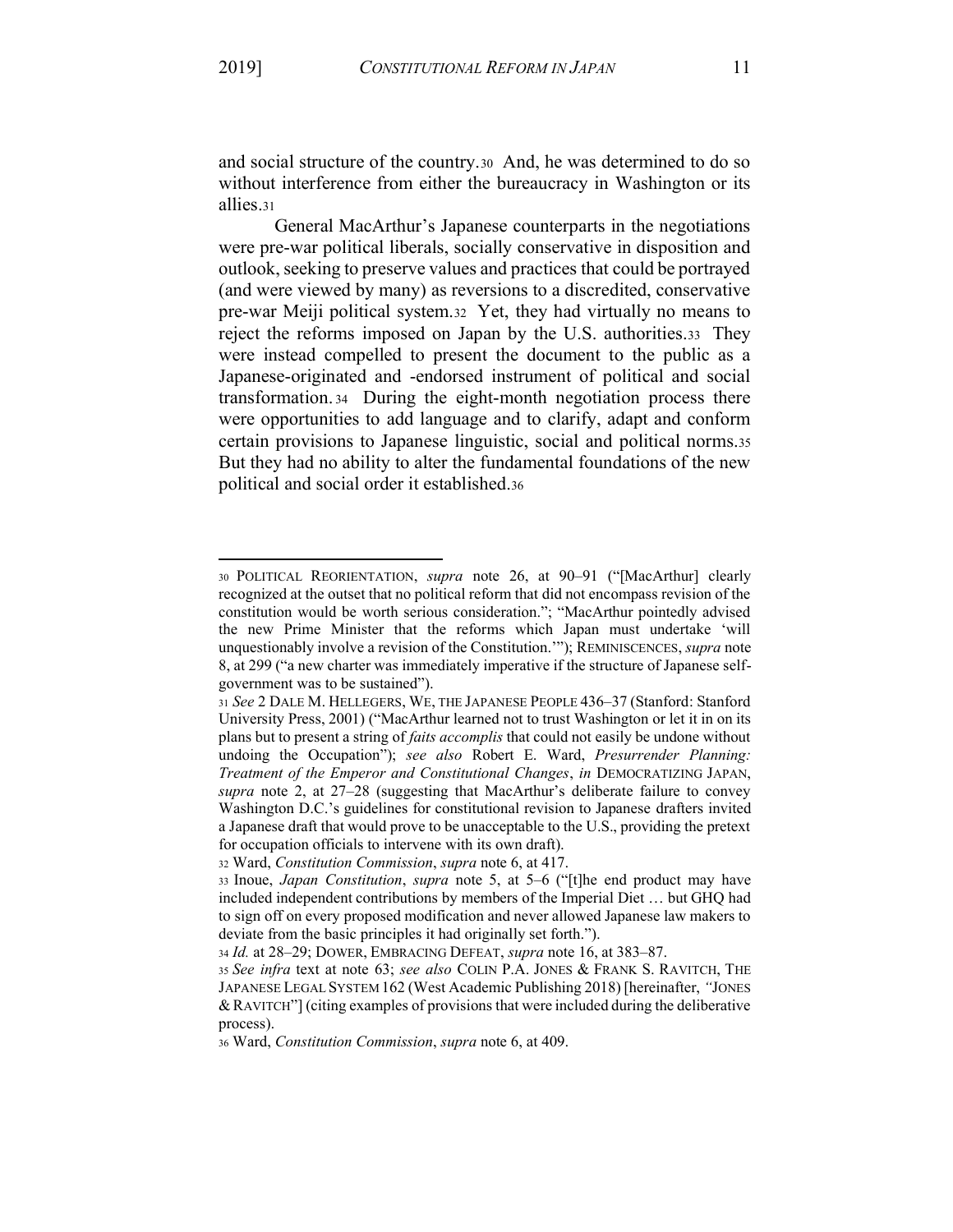### CONSEQUENCES OF THE DOCUMENT

The post-war constitution completely inverted the political structure that had existed during the pre-war Meiji era.37 Under the Meiji Constitution, political power was exercised by oligarchs who emerged from the lower strata of the ruling class that had existed in Japan from the early 17th century.38 While making some concessions to strong democratic impulses that arose among the population during the initial period of the Meiji Restoration,39 the oligarchs retained almost complete political and social control through the legislative and judicial structures they created.40

The post-war constitution upended this structure by establishing democracy, individual rights and pacifism as core governing principles for the country.41 In addition to establishing the popularly elected Diet as the supreme law-making organ of state,42 the document stripped the former ruling class of their status and powers. <sup>43</sup> It also expressly elevated universal human rights to a constitutionally protected status,44 established co-equal legislative, executive and judicial branches of government, <sup>45</sup> and mandated the permanent disarmament of the country.46

<sup>&</sup>lt;sup>37</sup> Miyasawa, *supra* note 12, at 683 ("the legal nature of [the] change [which established the principle of popular sovereignty "in spite of, or in violation of, the Meiji Constitution"] was revolutionary"); Ward, *Constitution Commission*, *supra* note 6, at 401.

<sup>38</sup> Hugh Borton, *Past Limitations and the Future of Democracy in Japan*, 70 POL. SCI. Q. 410-11 (Sep. 1955) [hereinafter, *''Borton, Democracy in Japan''*]; Sylvia Brown Hamano, *Incomplete Revolutions and Not So Alien Transplants: The Japanese Constitution and Human Rights*, 1 U. PA. J. CONST. L. 415, 421-26 (1999) [hereinafter, *³*Hamano, *Constitution and Human Rights*´].

<sup>39</sup> Hamano, *Constitution and Human Rights*, *supra* note 38, at 423 ("[t]he Meiji oligarchs ... understood that the powerful forces pressing from below for social and political revolution could not be ignored").

<sup>40</sup> *See* Borton, *Democracy in Japan*, *supra* note 38, at 410–11. At the center of the governmental structure they created was the Emperor, under whose broad policies they operated and under whose legal sanction they exercised wide powers. *Id.* at 410.

<sup>41</sup> *See* HIROSHI ODA, JAPANESE LAW 29-30 (noting these as "fundamental principles underlying the constitution") (Oxford: Oxford University Press, 3rd ed. 2009); McNelly, *Constitutional Reform*, *supra* note 11, at 98.

<sup>42</sup> NIHONKOKU KENPŌ [KENPŌ] [CONSTITUTION], ch. IV, art. 41 (Japan).

<sup>43</sup> *Id*. ch. III, art. 14.

<sup>44</sup> *Id.* ch. III (Rights and Duties of the People).

<sup>45</sup> *Id.* ch. IV (The Diet), ch. V (The Cabinet) and ch. VI (Judiciary).

<sup>46</sup> *Id.* ch. II, art. 9 (Renunciation of War).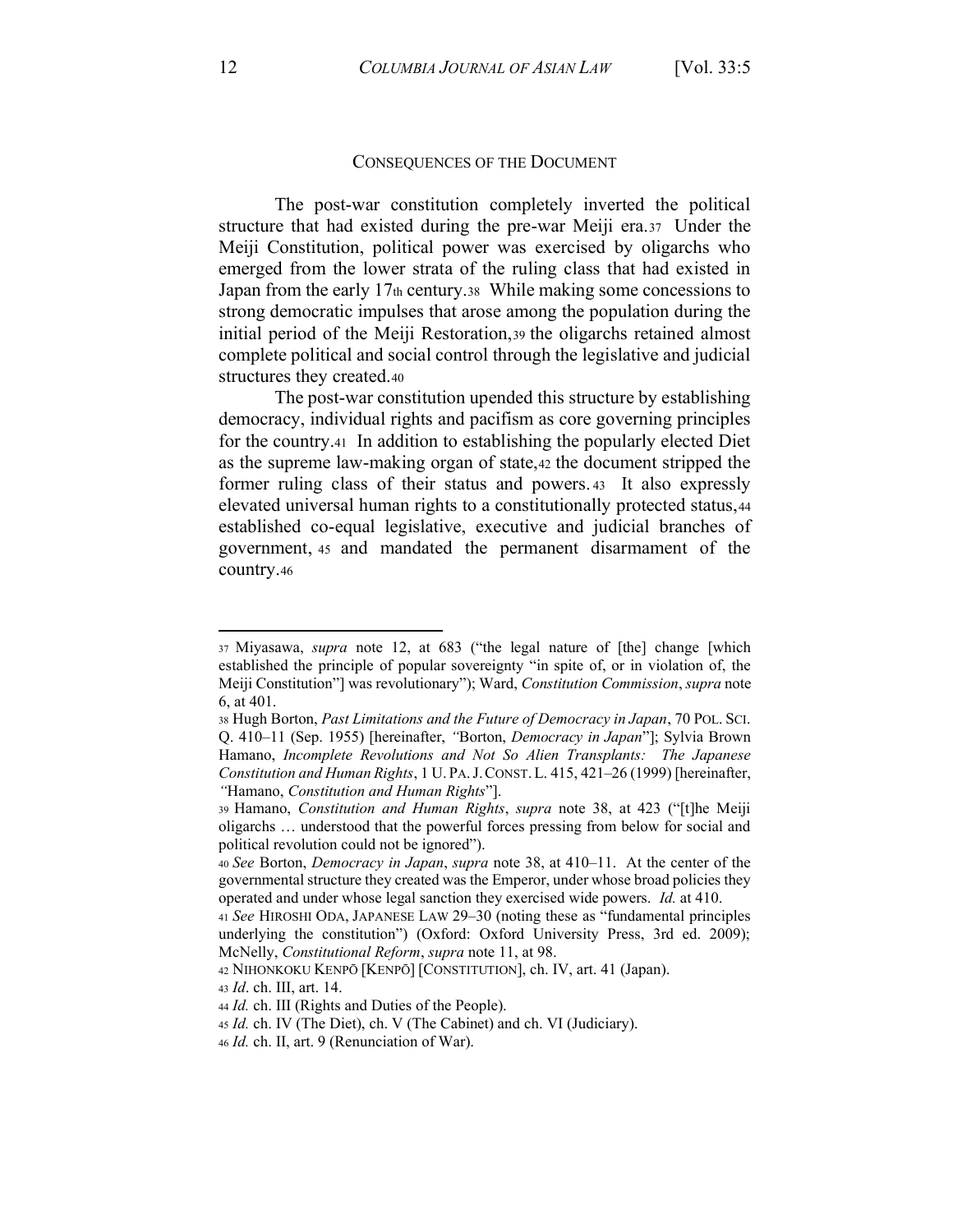The new constitution represented a radical departure from the political and social conventions that had existed in the country for centuries. Significant attention has been focused on the reduction of the role of the Emperor from "sacred and inviolable" to "symbol of the State" in Article 1, and the renunciation of war and permanent disarmament clauses of Article 9. 47 Often overlooked is how completely the document uprooted such foundational elements of Japanese society as centralized control over local government, restrictions on labor rights, constraints on gender equality, control over education and perpetuation of the family structure.48 Filial piety and the family unit, together with the imperial line embodied by the Emperor, has long constituted the heart of the national identity of the people.49

The haste of adoption and the ad-hoc nature of the drafting process created additional issues. On a practical level, critics cite flaws such as inconsistencies between, and poor drafting of, the English and Japanese versions, and conflicting, duplicative and inconsistent terms within the English version.<sub>50</sub>

It did not take long for political lines to be drawn in the debates around the document. For the conservative political elite, it was an alien-authored imposition of universalist principles incompatible with Japanese social customs and values. 51 There is reasonable basis to conclude they only acquiesced to its adoption because it was the least

<sup>47</sup> HERBERT BIX, HIROHITO AND THE MAKING OF MODERN JAPAN 575-78, 569, 571 (2001).

<sup>48</sup> Borton, *Democracy in Japan*, *supra* note 38, at 412-15.

<sup>49</sup> CAROL GLUCK, JAPAN'S MODERN MYTHS 133 (Princeton: Princeton University Press, 1985) (in describing the role of the Imperial Rescript on Education of 1890 in forging national unity through the establishment of a new "civil morality": "Japan's indigenous morality' began with filiality and the family and then extended to the nation in the form of loyalty and patriotism"); KENNETH J. RUOFF, THE PEOPLE'S EMPEROR 18 (Cambridge: Harvard University Asia Center, 2001) ("the intellectual foundations of modern nationalism centering on the throne can be traced to the seventeenth century  $\ldots$  during the three centuries of Tokugawa rule  $\ldots$  nativist  $\ldots$ scholars defined the throne as the distinctive feature of Japanese identity").

<sup>50</sup> DOWER, EMBRACING DEFEAT, *supra* note 16, at 386; Ward, *Origins*, *supra* note 14, at 1006–07 (noting the "unmistakable alien and American quality of the language in both" and that "the style is simply not good Japanese").

<sup>51</sup> Ward, *Origins*, *supra* note 14, at 1001 ("an almost ideally democratic constitution, ... [i]t had even less relevance to the traditional and dominant political aspirations and practices of Japan"); Ward, *Constitution Commission*, *supra* note 6, at 403 ("[t]here is small doubt ... that the document as a whole was distinctly unpalatable to a large number of the members (including both prime ministers) of the Shidehara and Yoshida cabinets, the two governments that presided over and were ostensibly responsible for its drafting and enactment").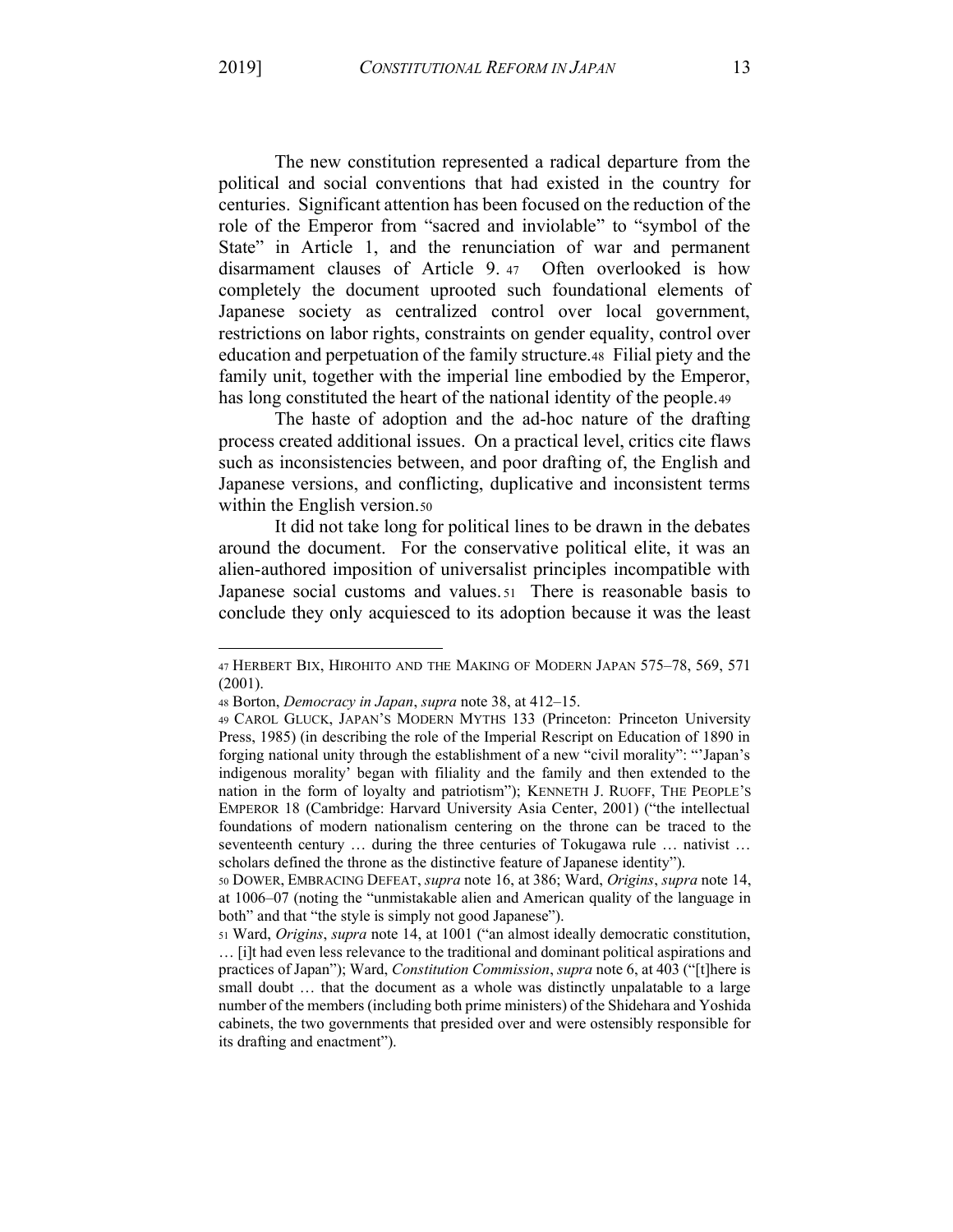objectionable alternative open to Japan at the time.52 Many observers assumed it was only a matter of time before it would be amended.53

For the liberals and intellectuals who had been persecuted and sidelined during the pre-war years, the constitution enshrined the democratic values they aspired for the country to adopt.54 Reflecting strong leftist sentiments that had been unleashed in Japan—mirroring similar movements across Asia—they had no interest in seeing the governance of the country revert to unchecked right-wing control.55 As later years show, they were determined to ensure its principles remained intact and untouched.56

A number of the document's provisions soon raised uncomfortable issues for the U.S. The outbreak of the Korean War in 1950—scarcely three years after its enactment—highlighted the negative consequences of imposing permanent disarmament on Japan in light of its strategic importance.57 Even in the lead-up to the conflict, the U.S. had already started to retreat from the liberal democratic principles it had insisted upon through strict controls over free labor movements and censorship of leftist and anti-Occupation media, all in

<sup>52</sup> Ward, *Constitution Commission*, *supra* note 6, at 403.

<sup>53</sup> DOWER, EMBRACING DEFEAT, *supra* note 16, at 400; Ward, *Constitution Commission*, *supra* note 6, at 402.

<sup>54</sup> DOWER, EMBRACING DEFEAT, *supra* note 16, at 387. *See also, id.* at 356-58 (describing an early private draft produced by *Kempo Kenkyukai* (Constitutional Research Association), composed of liberal and left-wing intellectuals, which was deemed by GHQ as "democratic and acceptable" and praised for its "outstanding liberal provisions", making it influential in GHQ's own draft). Hajime Yamamoto, Interpretation of the Pacifist Article of the Constitution by the Bureau of Cabinet Legislation: A New Source of Constitutional Law?, 26 PAC. RIM L. & POL'Y 99, 102 (2017) [hereinafter, "Yamamoto, *Constitutional Interpretation*"].

<sup>55</sup> *See* DOWER,EMBRACING DEFEAT, *supra* note 16, at 233±39, 249±50 (noting the role of atonement and repentance on the part of intellectuals and academics, who had largely acquiesced to the state during the war, as powerful motivating forces for their embrace of leftist idealism after defeat).

<sup>56</sup> See PYLE, AMERICAN CENTURY, *supra* note 8, at 182–87 (on the roots of Japan's postwar progressive politics).

<sup>57</sup> PYLE, AMERICAN CENTURY, *supra* note 8, at 161–62 (describing how Americanimposed mandates of renunciation of war, peace education and the enfranchisement of women (who were overwhelmingly against re-armament), together with the rise of left-wing sentiment and fears of reawakening militarism, all constrained Japan's ability to acquiesce to U.S. demands for Japan to re-militarize). The communist victory in China in 1949, the outbreak of the Korean War and the emergence of the Cold War forced U.S. policymakers to ensure Japan played a central role in the regional balance of power. The ability of Japan to defend itself was deemed necessary to ensure its ability to remain independent and prevent its gravitation into the Soviet orbit. *Id.* at 150–53.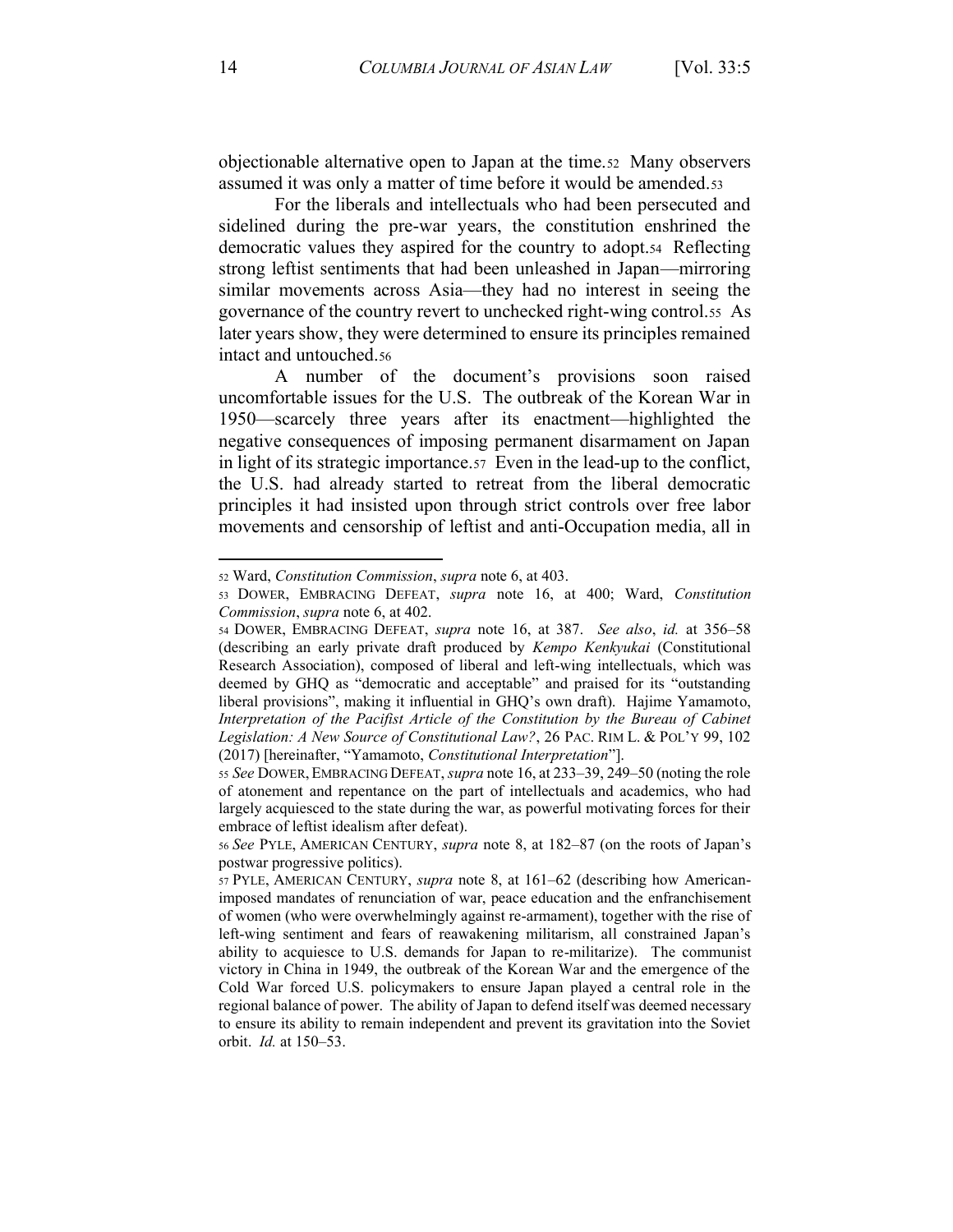reaction to the rising communist threat in the region and significant domestic unrest.58 These changing circumstances highlighted some of the many contradictions and tensions created by the document that required some form of adaptive response.

## THE PROCESS OF ADAPTATION

On the domestic front, the process of adapting the democratic principles of the constitution to the conservative social and political conventions of the country was a laborious and complex undertaking that started almost immediately after promulgation. No fewer than fortyfive laws were passed to enact its provisions and replace or overhaul existing laws that had become invalid.59

The views of opposing political parties, including conservatives, socialists, and communists, had to be negotiated and reconciled.60 The FEC, having been excluded from the initial drafting process,61 pressed SCAP for its views to be incorporated.62 Negotiations between GHQ and the Japanese government worked to resolve these as well as other comments and requests for changes from the Japanese side. Differences

<sup>58</sup> DOWER, EMBRACING DEFEAT, *supra* note 16, at 405–40. Initially intent on the complete political and social liberalization of the country, the U.S. was forced to reverse course on a number of reform initiatives. The Japanese left, originally supporters of the U.S. agenda, grew increasingly disenchanted with U.S. policy. In matters of security the U.S., initially having supported the complete disarmament of the country, was actively urging rearmament and increased burden-sharing for its defense. The Japanese right, which should have welcomed the change, was now caught in the middle of new U.S. demands, its own desire to place higher priority on urgent economic stability and recovery, and continuing disarmament pressure from the non-U.S. Allied Powers. Akira Iriye, *Japan Returns to the World*, *in* GORDON A. CRAIG & FRANCIS L. LOEWENHEIM EDS., THE DIPLOMATS 1939-1979, 328 (Princeton: Princeton University Press, 1994).

<sup>59</sup> McNelly, *Constitutional Reform*, *supra* note 11, at 98 (citing POLITICAL REORIENTATION, *supra* note 26). Other accounts place the number at eighty new laws. D. CLAYTON JAMES, THE YEARS OF MACARTHUR: TRIUMPH AND DISASTER 1945- 1964, 140 (Boston: Houghton Mifflin Company, 1985).

<sup>60</sup> Inoue, *Japan Constitution*, *supra* note 5, at 31±36 (noting the debates in the Imperial Diet lasted for 114 days, with the government responding "well over" one thousand times to questions from more than 104 interpellators, generating more than thirty-five hundred pages of transcripts).

<sup>61</sup> See supra text at notes 28-29.

<sup>62</sup> Ward, *Origins*, *supra* note 14, at 1006; McNelly, *Constitutional Reform*, *supra* note 11, at 96–98.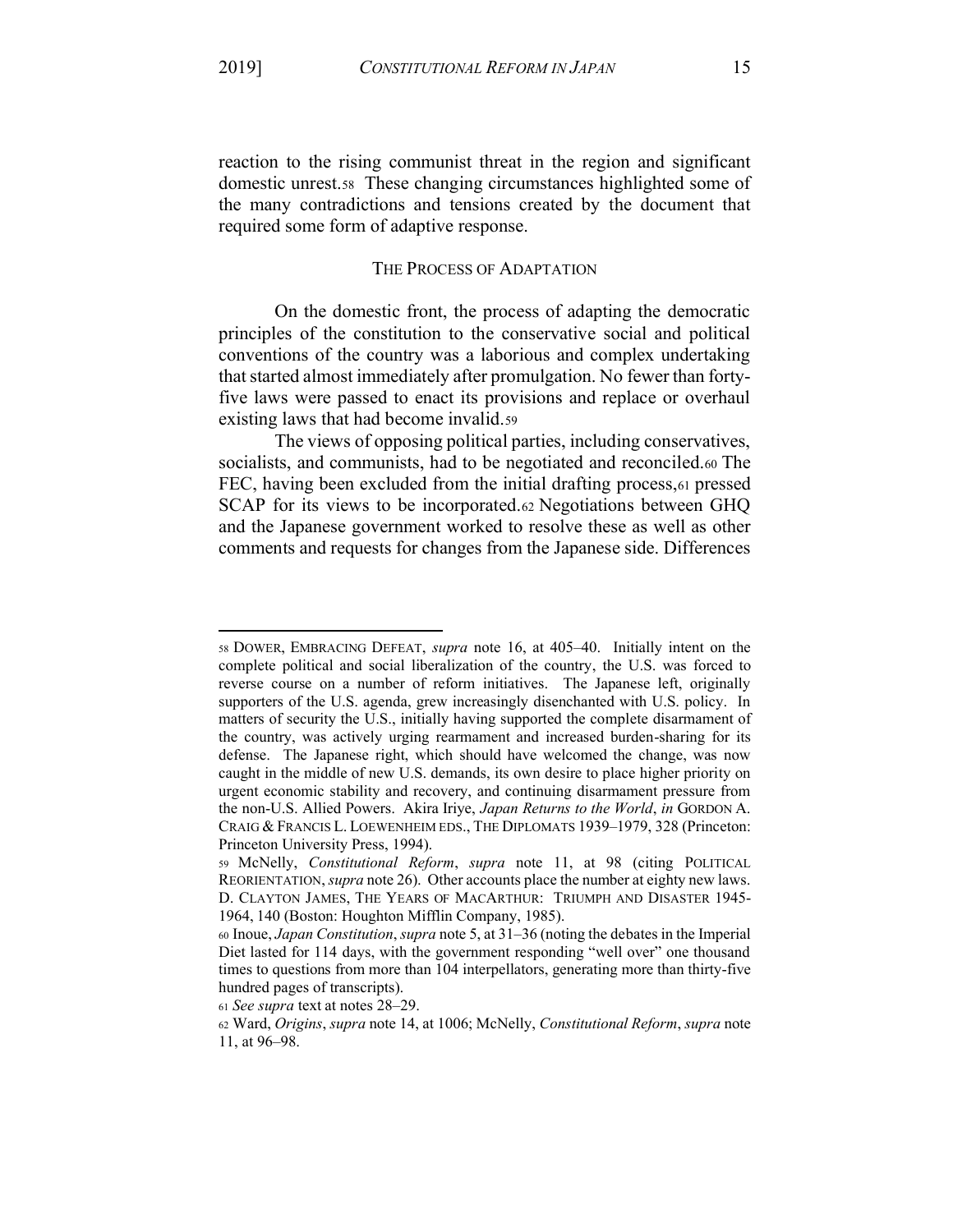of nuance, meaning, and interpretation had to be reconciled between the English and Japanese drafts.63

During the entire process, the U.S. views being imposed had to be balanced with ensuring the document reflected the "freely expressed" will of the Japanese people,"<sup>64</sup> an express condition of the Potsdam Declaration.65 The process of negotiating the constitutional text and the concurrent implementing legislation involved an active ongoing debate among all the political parties represented in the Imperial Diet.66 This supported GHQ's interest in ensuring its reforms were adopted in a manner that would promote their longevity after the Allied Occupation ended.67

The constitutional debate in the Imperial Diet was also consistent with the willingness of at least some at GHQ to accommodate conservative desires to retain vestiges of the old pre-war system, provided basic principles were not threatened. <sup>68</sup> Thus, while the constitutional text generally retained its original wording, <sup>69</sup> the implementing legislation was passed (where acceptable) in conformity with more familiar Japanese customs and practices.70

<sup>65</sup> Potsdam Declaration, *supra* note 22, para. 12.

<sup>66</sup> *See supra* text at note 60.

<sup>69</sup> *Id.*

<sup>63</sup> Ward, *Origins*, *supra* note 14, at 1001–06; Inoue, *Japan Constitution*, *supra* note 5, at 33.

<sup>64</sup> Basic Initial Post-Surrender Directive to Supreme Commander for the Allied Powers for the Occupation and Control of Japan, Nov. 3, 1945, para. 3.a (*in* 2 POLITICAL REORIENTATION, *supra* note 26, at 429) ("it is not the responsibility of the occupation forces to impose on Japan any form of government not supported by the freely expressed will of the people"). *See also* Tanaka, *Legal Traditions*, *supra* note 2, at 113 ("knowledge that [the reforms] had been imposed by the Allies would materially reduce the possibility of their acceptance and support by the Japanese people for the future.") (quoting State-War-Navy Coordinating Committee policy directive SWNCC-228).

<sup>67</sup> Kurt Steiner, *The Occupation and the Reform of the Japanese Civil Code*, [hereinafter, "Steiner, *Civil Code Reform*"] *in* DEMOCRATIZING JAPAN, *supra* note 2, at 211. Ironically, SCAP itself was compelled to bow to political exigencies by rolling back reform through its "reverse course" in 1946. *See supra* note 58 and accompanying text.

<sup>68</sup> *See, e.g.*, *Steiner, Civil Code Reform, supra note 67, at 203–05 (describing the* debates between conservatives, progressives and communists about the degree to which the pre-war family system should be reformed or retained).

<sup>68</sup> Inoue, *Japan Constitution*, *supra* note 5, at 33 ("the Americans insisted] that the respective meanings of the English and Japanese expressions had to be very close, if not the same").

<sup>70</sup> *See, e.g.*, Hideki Mori, *Workers¶ Rights in Japanese Labor Pra[is*, *in* FIVE DECADES OF CONSTITUTIONALISM IN JAPANESE SOCIETY 171-293 (Yoichi Higuchi ed., 2001)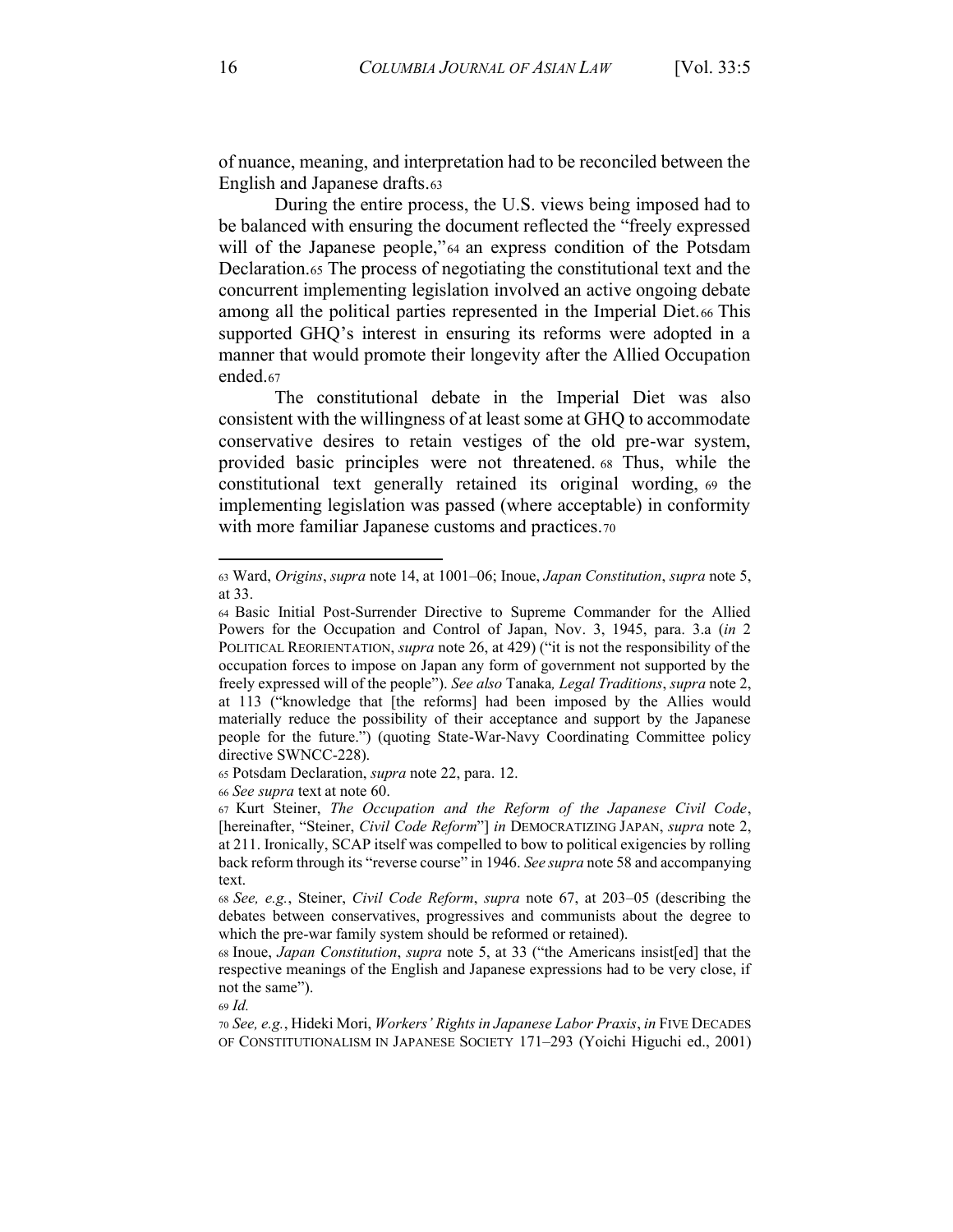In certain areas where legislative acts implemented SCAP reforms in a manner consistent with the constitutional text, the process of adaptation took the form of post-Occupation legislation which revised or superseded Occupation-era laws.71 Such actions were taken with respect to various laws, including those regulating public education<sub>72</sub> and local governmental autonomy.<sub>73</sub>

In areas where reforms embodied in the constitutional text were not implemented through legislation, such provisions were left open to administrative interpretation. In certain cases, bureaucratic implementation altered the original intent of a number of important provisions. These include the rights of academic freedom under Article 2374 and most notably, the disarmament clause of Article 9. <sup>75</sup> Thus, while continuing to preserve the original wording, the substantive meaning of certain provisions were reinterpreted to conform to more desirable Japanese customs and practices or to respond to changing international circumstances.

These adaptive processes have been granted relative freedom to operate as a result of judicial deference to bureaucratic actions and the

75 *See infra* text at notes 156-92.

<sup>(</sup>setting forth an overview of the relatively restrictive body of law that co-exists with constitutional provisions unconditionally guaranteeing fundamental labor rights including the right to strike).

<sup>71</sup> See infra notes 72-73.

<sup>72</sup> *See, e.g.*, Law on the Organization and Management of Local Education Administration (1956) (which replaced the School Board Law (1948)) (replacing popular election of members of the boards of education with an appointment system, and placing them under the control of prefectural boards which need approval of the Ministry of Education on important policy matters); *see also* Masayuki Uchino, *The Struggle for Educational Freedom*, *in* FIVE DECADES OF CONSTITUTIONALISM IN JAPANESE SOCIETY 118 (Yoichi Higuchi ed., 2001).

<sup>73</sup> *See* Yoshiaki Yoshida, *Authority of the National and Local Governments Under the Constitution*, *in* JAPANESE CONSTITUTIONAL LAW 111 (Percy R. Luney Jr. & Kazuyoshi Takahashi eds., 1993) (citing revisions to the Police Law in 1954 and the enactment of the Organization and Management of Local Education Administration in 1956 as examples of national government increases of power over local government, and citing local finance and employment as other areas of central control, attributing the increase in this tendency to the rapid economic growth of the 1960s and subsequent expansion of executive powers in Tokyo).

<sup>74</sup> *See* Don Adams & Mamoru Oshiba, *Japanese Education: After the Americans Left*, 39 PEABODY J. OF EDUC. 9, 111 (1961) (during the Occupation, "[a]lthough the Ministry of Education continued to set certain minimum standards, textbooks were permitted to be published by private publishers and selected for use by local school boards", after the Occupation the Ministry of Education "more closely supervise[s] the content of textbooks . . . and make[s] alterations consistent with the policies of the Ministry.").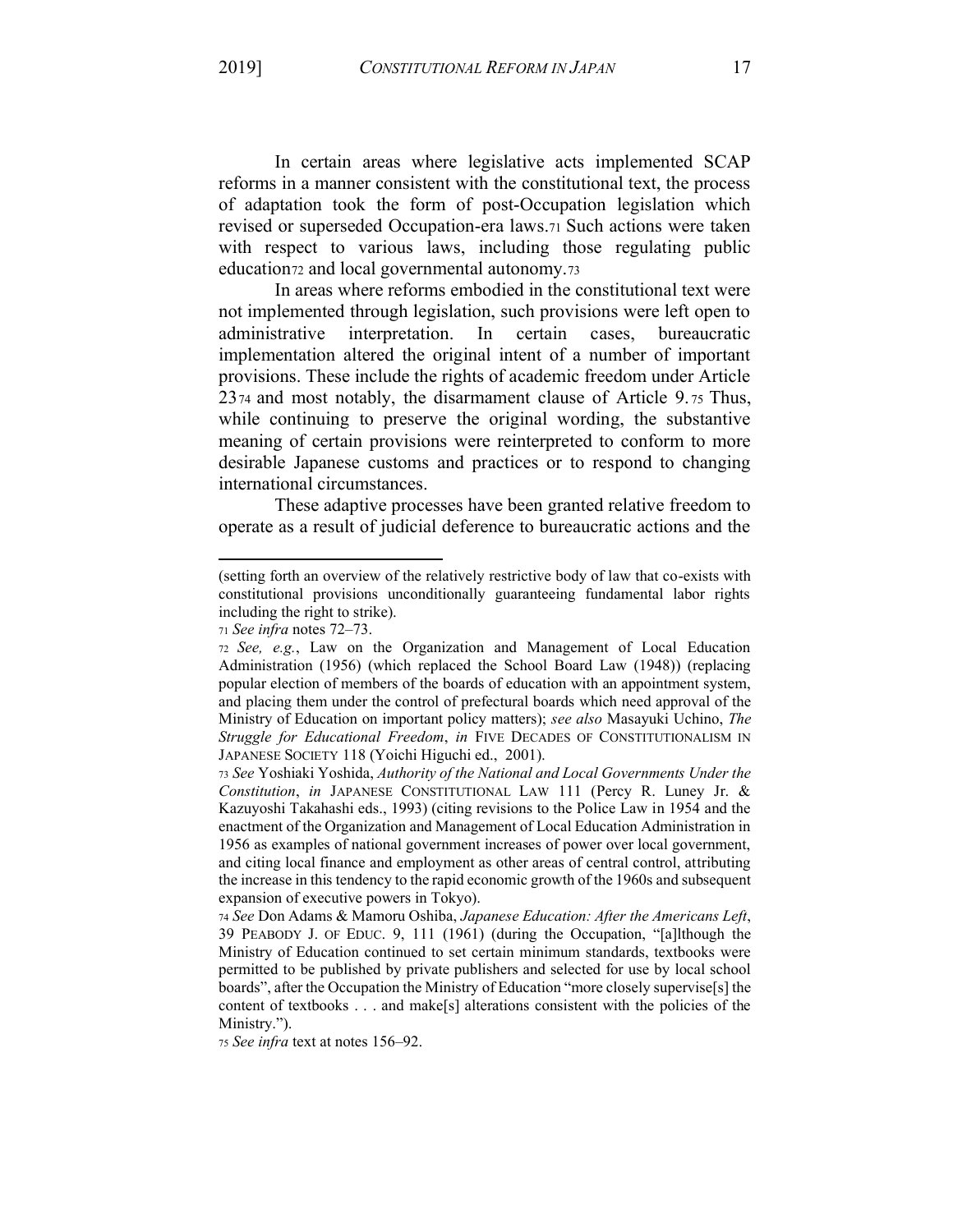reluctance of the Supreme Court to exercise its power of judicial review over the constitutionality of administrative action or Diet legislation.76 Accordingly, the current constitution functions somewhat as a "hybrid" instrument<sub>77</sub> which has come to be implemented and interpreted—and to function—quite differently from its plain meaning in a number of areas.78 This has led to substantial and spirited debate about whether the process of legislative action and bureaucratic interpretation has crossed the line of amending the constitution, in violation of the formal amendment process mandated by Article 96.79 It also has given weight to arguments for the need for formal amendments.80

<sup>76</sup> *See infra* text at notes 132±39; *see also* David S. Law, *Why Has Judicial Review Failed in Japan?*, 68 WASH. U.L. REV. 1425, 1447 (2011) [hereinafter, "Law, *Judicial Review*" ("... it is clear that the [Supreme Court] exercises a large measure of selfrestraint in the area of judicial review, and especially so where politically sensitive issues are involved."). In areas where the Supreme Court has been willing to exercise such review and has found constitutional violations, it has been hampered by its lack of contempt powers and its circumspection about exercising continuing jurisdiction over parties that would ensure compliance with its rulings. *Id.* at 1452; *see also* John O. Haley, *Constitutional Adjudication in Japan: Context, Structures and Values*, 88 WASH. U. L. REV. 1467, 1484-85 (2011).

<sup>77</sup> Yamamoto, *Constitutional Interpretation*, *supra* note 54, at 119 (with respect to interpretative adaptation: "because interpretation has an effect similar to that of constitutional amendment, but is not constitutional without an amendment, it is a 'semi-constitutional' norm or 'quasi-constitutional' norm *contra legem* . . . such a way of thinking on the 'semi-constitutional' norm is particular to Japanese constitutionalism").

<sup>78</sup> See Ward, Constitution Commission, *supra* note 6, at 402 ("[t]he Japanese Government has by administrative means and by legal and judicial interpretations subverted or substantially altered the original intent of several important provisions of the ... constitution and the prime laws associated with it...."); *see also* Law, *Judicial Review, supra* note 76, at 1431 (quoting a "Current or Former Member of the Supreme Court of Japan": "the Japanese 'do believe in the power of words, but not in the literal meaning of words expressed".

<sup>79</sup> *See, e.g*., Rosalind Dixon & Guy Baldwin, *Globalizing Constitutional Moments? A Reflection on the Japanese Article 9 Debate*, 67 AM. J. COMP. L. 145, 176 (2019); Martin, *Informal Amendment*, *supra* note 25, at 467–68 (arguing that a 2013 reinterpretation of Article 9 amounted to a *de facto* amendment inconsistent with past interpretations); Hamano, *Constitution and Human Rights*, *supra* note 38, at 417 ("the Constitution often may have been radically and undemocratically amended despite its apparently pristine text"); Yamamoto, *Constitutional Interpretation*, *supra* note 54, at  $114-15$ . *But see* McElwain, *supra* note 4, at  $2-4$  (arguing that the brevity of Japan's constitution reduces the necessity for amendments, noting for example that constitutional vagueness on the architecture of government has permitted electoral laws to determine matters normally requiring constitutional amendment in other countries to be determined by simple legislative majority). *See also infra* note 102.

<sup>80</sup> Yamamoto, *Constitutional Interpretation*, *supra* note 54, at 118 ("the current majority of Japanese constitutional scholars now affirm emphatically that [changes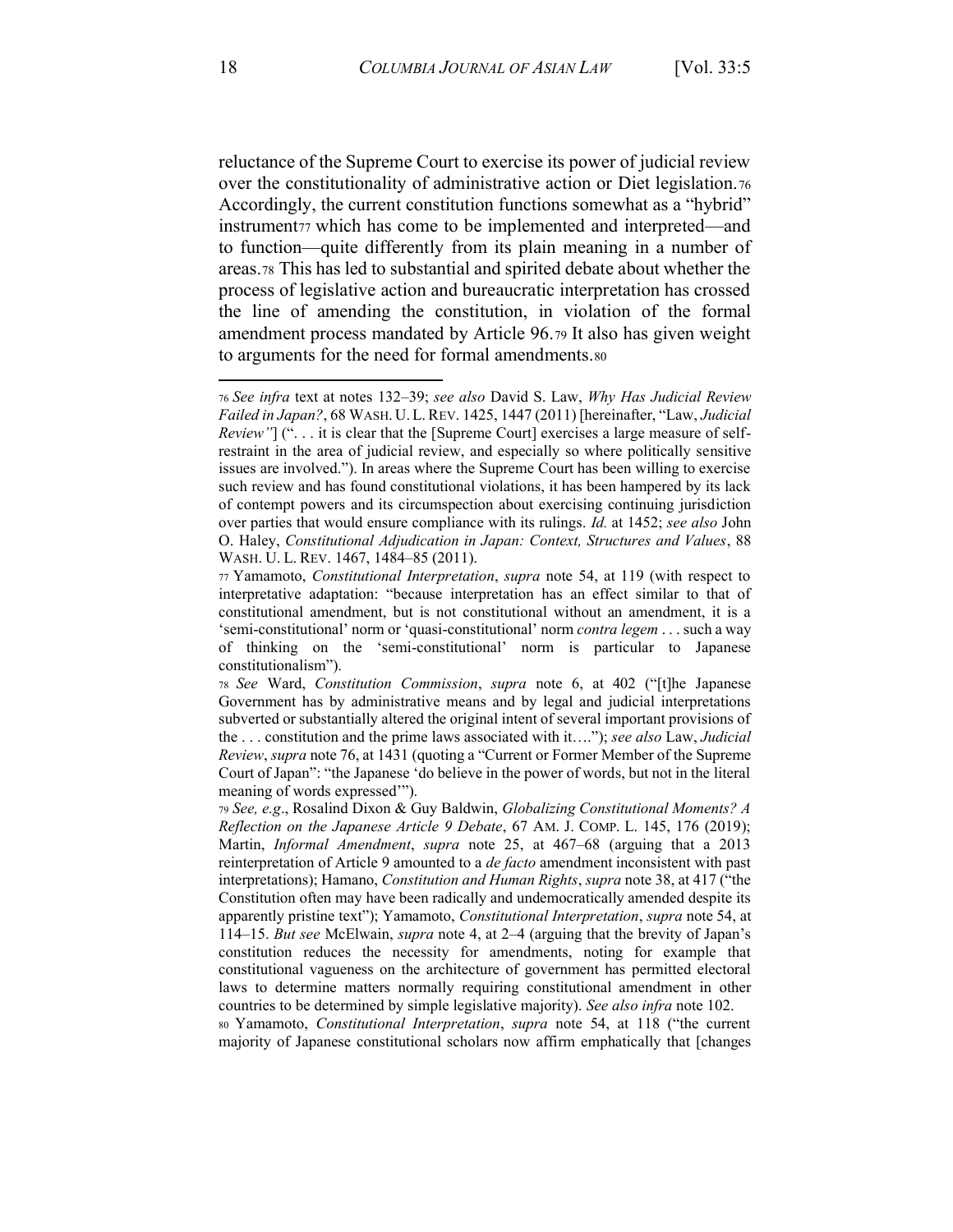## ROOTS OF THE AMENDMENT DEBATE

As the conservative party in power during the entire post-war era, except for two brief periods, the Liberal Democratic Party (LDP) has been able to implement the foregoing changes in interpretation of the constitution largely, although not completely, in conformity with its policy views.81 It is perhaps not surprising that a number of deviations echo the early attempts during the original negotiations with SCAP's Government Section to preserve certain aspects of pre-war political and social institutions and practices, to the concern of opposition parties and other anti-revisionists. <sup>82</sup> Having lost many of their arguments with SCAP during the negotiation process, conservative politicians began openly advocating for constitutional change in the early years after adoption and as the end of the Allied Occupation approached.83

Against this backdrop a number of arguments have been advanced for and against formal amendments. Conservative proponents argue they would simply make the constitution consistent with the way it is already interpreted and implemented.84 They view reform as an opportunity to finally settle "theological" debatesss that have existed since inception—particularly those surrounding the constitutionality of the Self Defense Forces (the "SDF").86 Proposed amendments to Article

<sup>86</sup> The main arguments of the revisionists are to make explicit the status of the SDF by formalizing its legality, while leaving the substance of its self-defense focus

such as the 2014 reinterpretation of Article 9 (*see infra* text at notes 184-92)] cannot be implemented without recourse to the procedures for constitutional amendment stipulated by Article 96").

<sup>81</sup> *See, e.g., infra* text at notes 131, 155. *But see infra* text at notes 123–24.

<sup>82</sup> Yamamoto, *Constitutional Interpretation*, *supra* note 54, at 102

<sup>83</sup> Ward, *Constitution Commission*, *supra* note 6, at 403-04.

<sup>84</sup> Motoko Rich, *Shinzo Abe Announces Plan to Revise Japan's Pacifist Constitution*, N.Y. TIMES, May 3, 2017, at A7. There also are elements of the revisionist camp that believe the origins of the document, having been imposed on the country after defeat, taint its legitimacy and do not reflect the true aspirations of the Japanese people. Sheila A. Smith, *Abe's Win and Japan's Constitutional Debate*, COUNCIL ON FOREIGN RELATIONS, (Oct. 27, 2017), https://.www.cfr.org/expert-brief/abes-win-and-japansconstitutional-debate [hereinafter, "Smith, *Constitutional Debate*"].

<sup>85</sup> *Library of Congress Report*, *infra* note 127, at 20. *See also* Hideshi Tokuchi, Former Vice-Minister of Defense for International Affairs, Japan Ministry of Defense, Implications of Revision of Article 9 of the Constitution of Japan on the Defense Policy of Japan, Address at the Columbia Law School Conference on Constitutional Reform (Mar. 13, 2019) [hereinafter, "Tokuchi"] (arguing that legal and "theological" arguments impede the development of a common policy community necessary to establish a consensus on national defense; without a "common language and logic on defense matters . . . the focus of the policy discussion will continue to be on the tactical question of how to slip past the constitutional restrictions".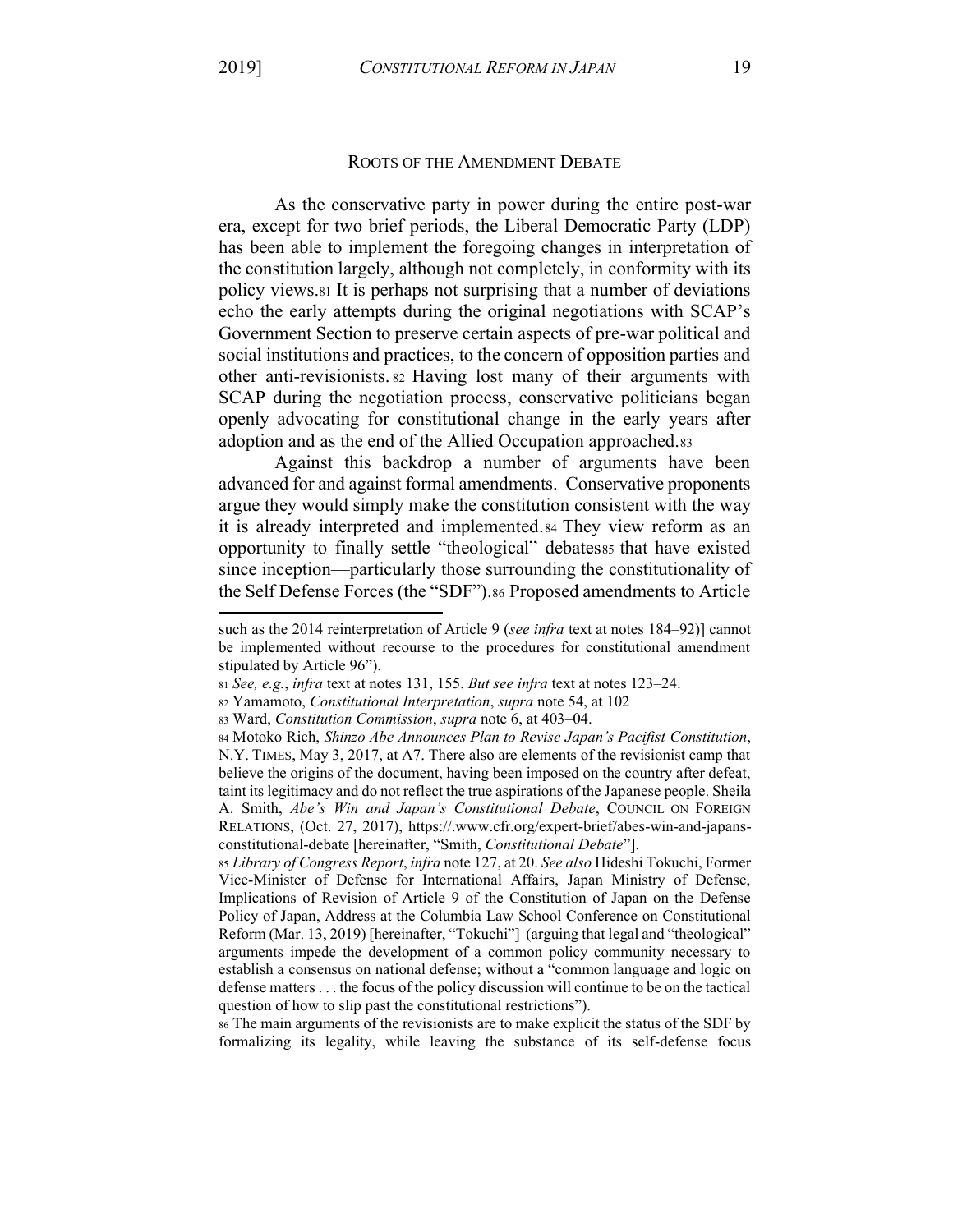9 would finally clarify the textual contradiction of its disarmament provision with the existence of one of the largest and most technologically advanced military forces in the world.87

Observers not necessarily driven by political motives cite obvious gaps in the document that need to be addressed. One example is the absence of express authority of the Prime Minister to dissolve the Diet (although exercised by the Prime Minister in practice, such power is expressly reserved to the Emperor). <sup>88</sup> Other issues such as the emergency powers of the Cabinet during national crises (the absence of which was first felt during the 1995 Kobe earthquake and again during the 2011 Fukushima earthquake, tsunami, and nuclear crisis), and abdication of the Emperor (an issue that arose in 2018), are not expressly addressed.89 There clearly is room to address electoral reform—an area in which the Japanese Supreme Court has found constitutional violations, yet has not prescribed remedies. <sup>90</sup> As for practical considerations in the military realm, there is no system of military justice or courts martial,91 the status of SDF personnel is equivalent to that of civil servants (subjecting them to the full range of domestic laws, including criminal laws, during deployment), <sup>92</sup> and there is no

<sup>91</sup> JONES & RAVITCH, *supra* note 35, at 99.

92 *Id.* at 191-92.

unchanged. Tomohiro Osaki, *Campaign Kicks Off for Japan Upper House Poll, a Litmus Test for Constitutional Reform and Tax Hike*, JAPAN TIMES (July 4, 2019), https://www.japantimes.co.jp/news/2019/07/04/national/politics-diplomacy/campaig ning-kicks-off-japans-july-21-upper-house-election.

<sup>87</sup> According to Global Firepower's 2019 Military Strength Ranking, Japan ranks sixth among nations according to a power index that takes into account a number of factors including weapons and naval asset diversity, nuclear capability, and financial stability. 2019 Military Strength Ranking, GLOBALFIREPOWER.COM, https://www.globalfirepo wer.com (last visited Nov. 19, 2019).

<sup>88</sup> McNelly, *Constitutional Reform*, *supra* note 11, at 98-99; NIHONKOKU KENPŌ [KENPƿ] [CONSTITUTION], art. 7, item 3 (Japan); *see also* Inoue, *Japan Constitution*, *supra* note 5, at 10 ("the government has effectively rationalized dissolving the Lower House in [cases other than no-confidence resolutions] by stretching the interpretation Rf AUWicOe 7, IWeP 3 . . . .´).

<sup>89</sup> Carl F. Goodman, *Contemplated Amendments to Japan's 1947 Constitution: A Return to Iye, Kokutai and the Meiji State, 26 WASH. INT'L L.J. 17, 26 n.43* [hereinafter, "Goodman, *Contemplated Amendments*"].

<sup>90</sup> Kurokawa v. Chiba Prefecture Election Commission, 30 *Minshu* 3, 223 (Sup. Ct. Grand Bench Judgment of Apr. 14, 1976); Kanao v. Hiroshima Prefecture Election Commission, 39 *Minshu* 5, 1100 (Grand Bench Judgment of July 17, 1985). *See also* Law, *Judicial Review*, *supra* note 76, at 1427 n.8 (noting that in response to the failure of the Diet for decades to comply with the Supreme Court's rulings, "the Court has reiterated in a string of cases that the apportionment scheme remains unconstitutional, but it has consistently declined to order a remedy.<sup>"</sup>). *See infra* note 131.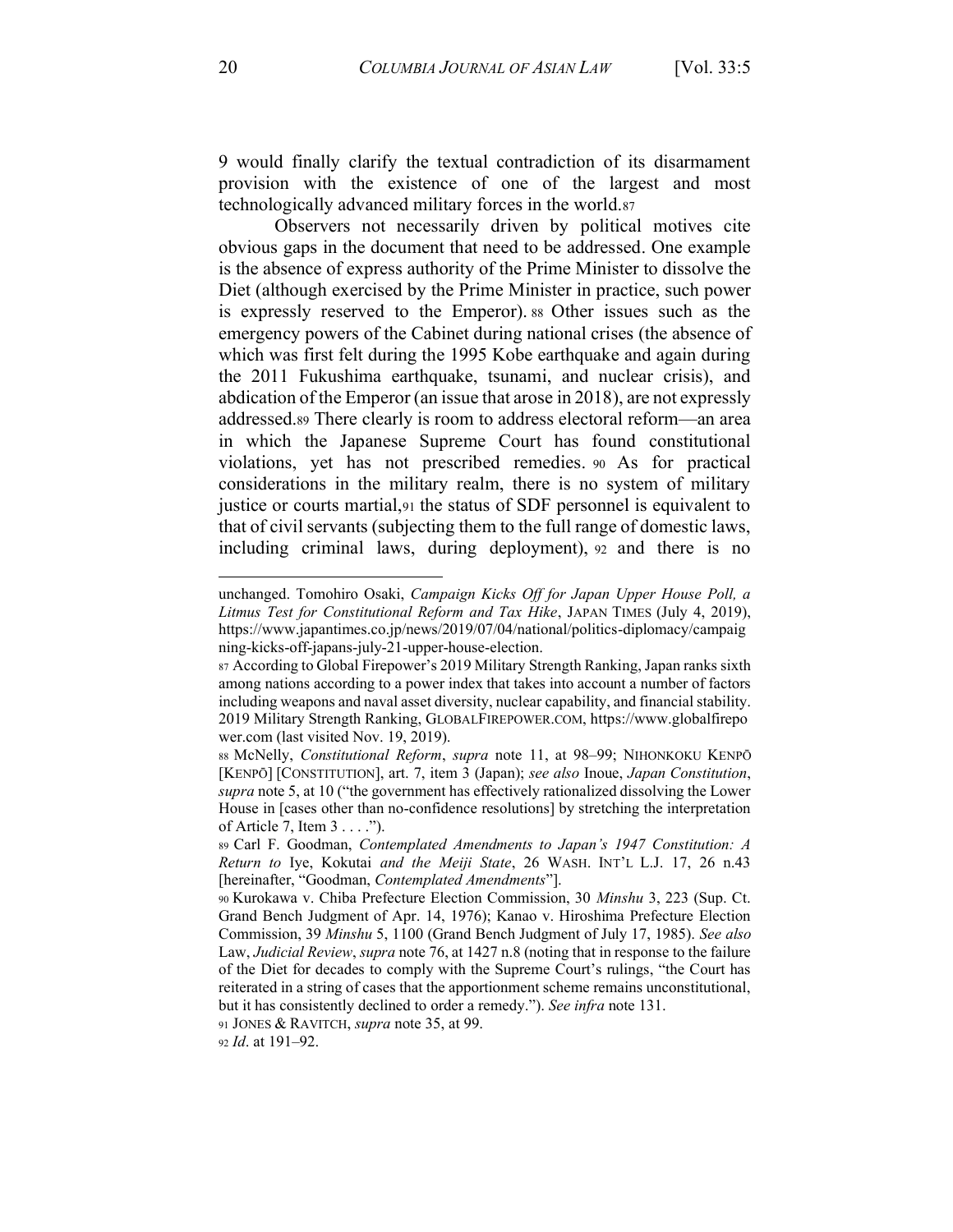constitutional provision mandating subordination of the military to civilian control.93

But perhaps the most basic and strongly held argument of the revisionists is based on concepts of legitimacy, sovereignty, and national self-determination.94 As a prominent scholar noted, this faction believes Japan has successfully cast off its historical impediments to democracy and has "a right and duty to decide for [itself] what form of basic political rights and institutions [it] desire[s], and to embody these decisions in a constitution and language of [its] own choosing . . . based upon [its] history, traditions, and national sentiments.´<sup>95</sup>

In contrast, anti-revisionists have a deep distrust of conservative intentions, rooted in historical memory. For them, the constitution embodies principles that have been core to the post-war identity of the nation, and expresses the lessons of a disastrous, misdirected pre-war political system, serving as a formal check on future abuses.96 To the extent the conservative majority has been able to control the political responses to the document's perceived shortcomings through executive and legislative action, the anti-revisionists would prefer to continue to engage in reform through such political processes rather than through formal constitutional change.97

In the background, Japan's Asian neighbors express concern about Japanese intentions and harbor simmering resentments over Japan's "lack of atonement" for the war.98 Concurrently, the evolving

<sup>93</sup> Tokuchi, *supra* note 85, at 5-6. *See also* Richard J. Samuels, *Politics, Security Polic\, and Japan¶s Cabinet Legislation Bureau* 27±28 (JPRI, Working Paper No. 99, 2004) [hereinafter, "Samuels, *Legislation Bureau*"] (noting arguments that Japan has had "bureaucratic control" over the military in contrast to "civilian control", further noting that a full understanding of civil-military relations is difficult due to lack of information about the balance of power between bureaucrats and politicians).

<sup>94</sup> *See* McElwain, *supra* note 4, at 1 (noting conservative criticism that the document "unnecessarily constrain[s] the "normal" foreign and security policy autonomy of the nation, ... elevat[es] individual rights above civic duties, and more generally ... [is] too antiquated to deal with emerging domestic and international problems"). *See also* Ward, *Constitution Commission*, *supra* note 6, at 409 (citing a March 1964 memorandum signed by 29 members of the Constitution Commission stating that "we cannot recognize that the present constitution of Japan was established by the free will of the people of Japan  $\dots$ ".).

<sup>95</sup> Ward, *Constitution Commission*, *supra* note 6, at 409.

<sup>96</sup> A principal focus of the anti-revision camp is fully preserving the explicit commitment to peace and the foundations of Japan's postwar democracy as represented by restructured political power and subordination of the military set forth in the constitution. Smith, *Constitutional Debate*, *supra* note 84.

<sup>97</sup> Ward, *Constitution Commission*, *supra* note 6, at 408. *See infra* text at note 111.

<sup>98</sup> RICHARD MCGREGOR, ASIA'S RECKONING 144-211 (2017).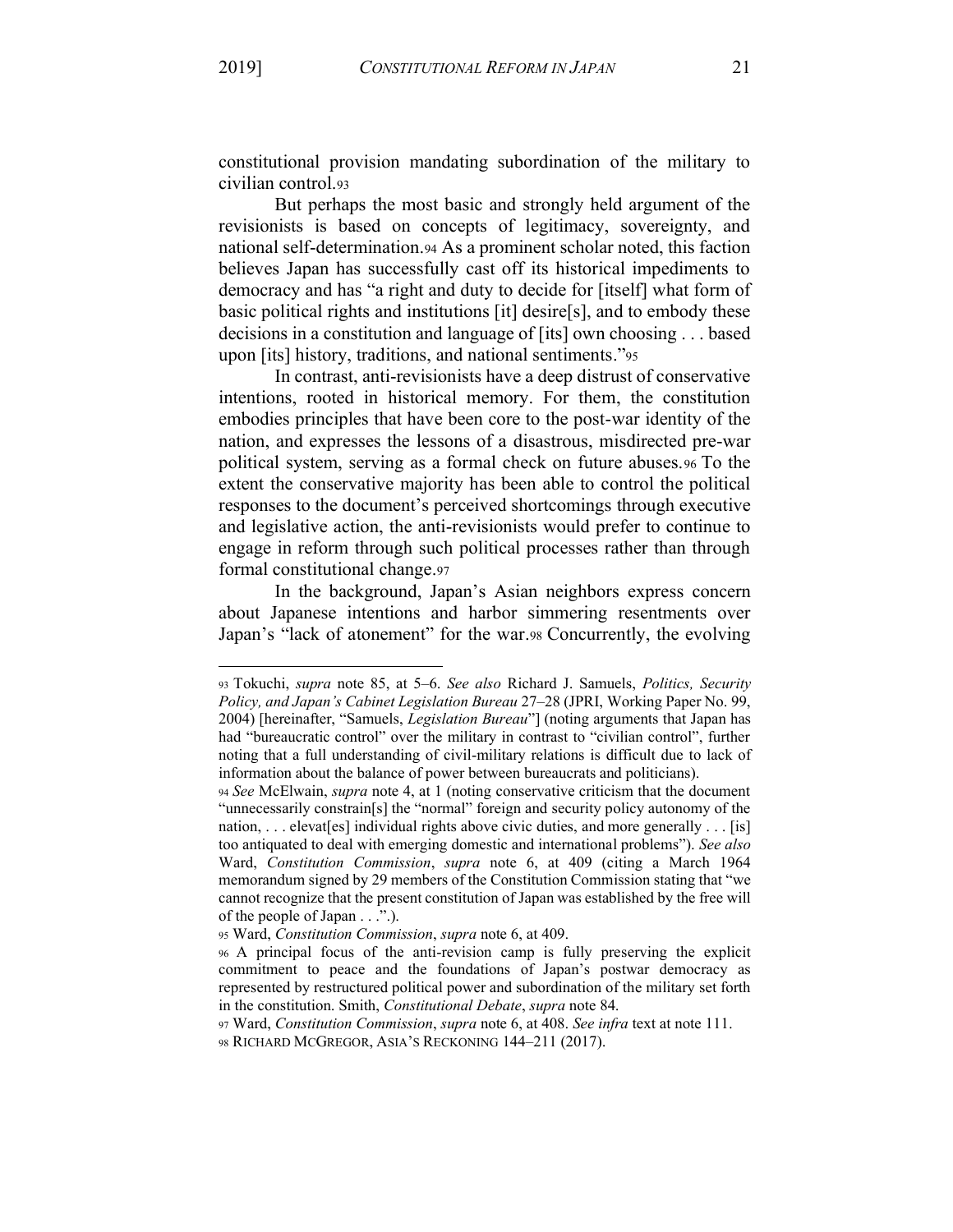global security landscape since the early 1990s has forced Japan to begin the process of adapting its defense policies to changing international circumstances.99 These competing interests have potential regional and global implications for Japan's decisions regarding constitutional change, particularly with respect to the disarmament clause of Article 9.100

On a broader level, scholarly critics have noted that although the lack of amendments can be interpreted as a sign of stability and public acceptance of the constitution,101 it also could be interpreted as a sign of "decay," with undue executive and majority legislative power rendering the process of interpretation vulnerable to entrenched political over independent judicial judgments.102

The arguments for and against reform therefore may be viewed as expressions of tension between a desire for political and social selfdetermination on the one hand, and acceptance of externally imposed universalist values (albeit adapted over time) on the other. At the same time, they also could be viewed as a struggle between the revival of familiar Japanese forms of political governance (historically pre-war albeit with significant changes) and a desire for a clean break with the past.

#### OBSTACLES TO REFORM

In light of these debates and the movement toward reform, it is instructive to examine the earliest formal reform effort that was undertaken shortly after the end of the Allied Occupation, when it first became politically possible to consider such a move. Many of the issues examined during that process continue to resonate today.103

<sup>99</sup> PYLE, AMERICAN CENTURY, *supra* note 8, at 356–60.

<sup>100</sup> J. PATRICK BOYD & RICHARD SAMUELS, NINE LIVES?: THE POLITICS OF CONSTITUTIONAL REFORM IN JAPAN 62–63 (2005) [hereinafter, "BOYD & SAMUELS"]; Smith, *Constitutional Debate*, *supra* note 84 ("any attempt to revamp the status quo with regard to Article 9 will be viewed as opening the door to an expansionist Japan"). <sup>101</sup> Ward, *Constitution Commission*, *supra* note 6, at 402; Hamano, *Constitution and Human Rights*, *supra* note 38, at 417.

<sup>102</sup> Hamano, *Constitution and Human Rights*, *supra* note 38 at 417. *See also* Inoue, *Japan Constitution*, *supra* note 5, at 11 (arguing that the paucity of specific political governance provisions in the constitution, together with the stringent requirements for amendment, provide room for lawmakers to implement policies outside the constitution without any practical need for revision, but that such practices undermine the "power-limiting doctrines of constitutionalism").

<sup>103</sup> *See* Quigley, *Revising the Constitution*, *supra* note 18, at 143 (noting the resistance in the immediate post-war period of the Socialist Party, "which has tended to view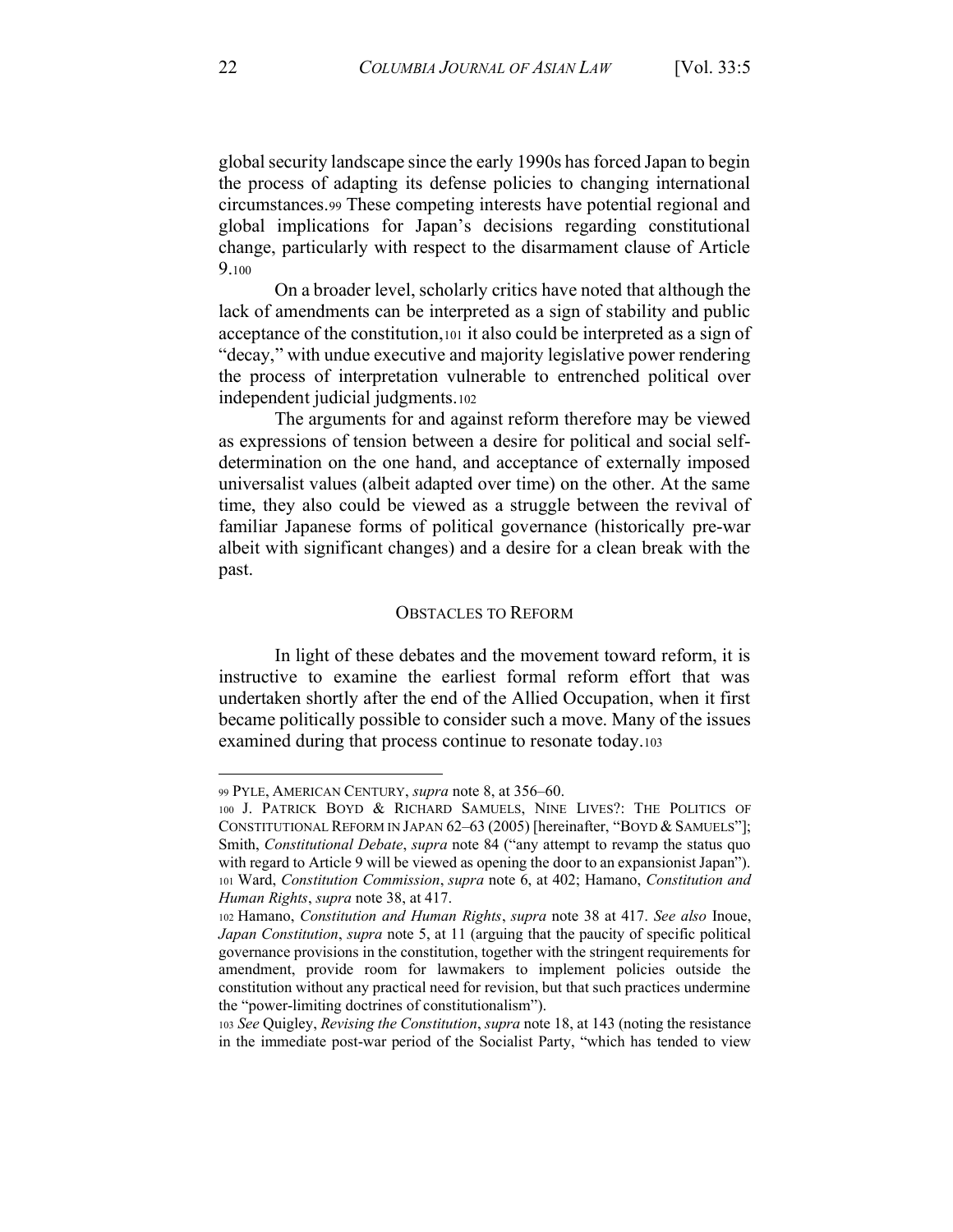In 1956, the Diet passed a law establishing the Commission on the Constitution, which was charged with a broad investigation of the post-war constitution. <sup>104</sup> The law provided for a maximum of fifty members appointed directly by the Cabinet—thirty from the Diet and twenty from the ranks of "persons of learning and experience."105 It started work in 1957 and issued its final report in 1964.106

From the beginning, the commission's work was the focal point of the struggle between the revisionist and anti-revisionist camps in Japan.107 The socialists, who represented almost all the non-communist left at the time, boycotted the commission. <sup>108</sup> The remaining antirevisionists (consisting of scholars and others "learned" in constitutional

revisionism as a disguise for return of the old regime" echoing current anti-revisionist arguments). On January 20, 2000, the Lower House and Upper House formed research commissions to conduct a similarly broad and comprehensive study of the constitution. This constituted the second effort to reconsider the constitution. Similar to the first effort, no recommendations were made but they did attempt to provide a basis for future discussion. *See Constitutional Change in Japan - The Politics of Revision - The Mechanics of Revision*, COUNCIL ON FOREIGN RELATIONS, https://www.cfr.org/interac tive/japan-constitution/politics-of-revision (last visited Nov. 20, 2019). They issued their reports on April 15, 2005, and April 20, 2005, respectively. Final Report, Research Commission on the Constitution, The House of Representatives, (Apr. 2005), http://www.shugiin.go.jp/internet/itdb\_kenpou.nsf/html/kenpou/chosa/en/repo rt.pdf/\$File/report.pdf; Handbook on the Research Report on the Constitution of Japan, Research Commission on the Constitution, House of Councillors, Japan (2005), http://www.sangiin.go.jp/eng/report/ehb/ehb.pdf.

<sup>104</sup> McNelly, *Constitutional Reform*, *supra* note 11, at 99.

<sup>105</sup> Ward, *Constitution Commission*, *supra* note 6, at 405.

<sup>106</sup> *Id.* at 404. The text of the final report at almost 900 pages, together with supplementary volumes, was voluminous, covering thousands of pages. Ward, *Constitution Commission*, *supra* note 6, at 404 n.5. A translation and edited version of the final report is available in English in JOHN A. MAKI, JAPAN'S COMMISSION ON THE CONSTITUTION: THE FINAL REPORT (1980) [hereinafter, "MAKI, FINAL REPORT"]. 107 Ward, *Constitution Commission*, *supra* note 6, at 405–11.

<sup>108</sup> The socialists asserted that (i) it was unconstitutional for the Cabinet to set up under its own jurisdiction a commission charged with investigating a possible amendment, arguing that Article 96 of the constitution reserves this power to the Diet, and (ii) because the conservative majority had already decided to recommend constitutional revision, it did not want to lend legitimacy to the process. McNelly, *Constitutional Reform*, *supra* note 11, at 99; Ward, *Constitution Commission*, *supra* note 6, at 405. Similar sentiments color the current debates on constitutional revision. *See* McElwain, *supra* note 4, at 9 ("[c]urrently, opposition parties are refusing to even participate in Diet deliberations of constitutional amendment, over concerns that their participation will only legitimize the LDP's proposals without any effect on their eventual content"). Ultimately, during the seven years of its existence, the commission maintained a total of 38 or 39 members, 19 of which were "persons of learning and experience". Ward, *Constitution Commission*, *supra* note 6, at 405-06.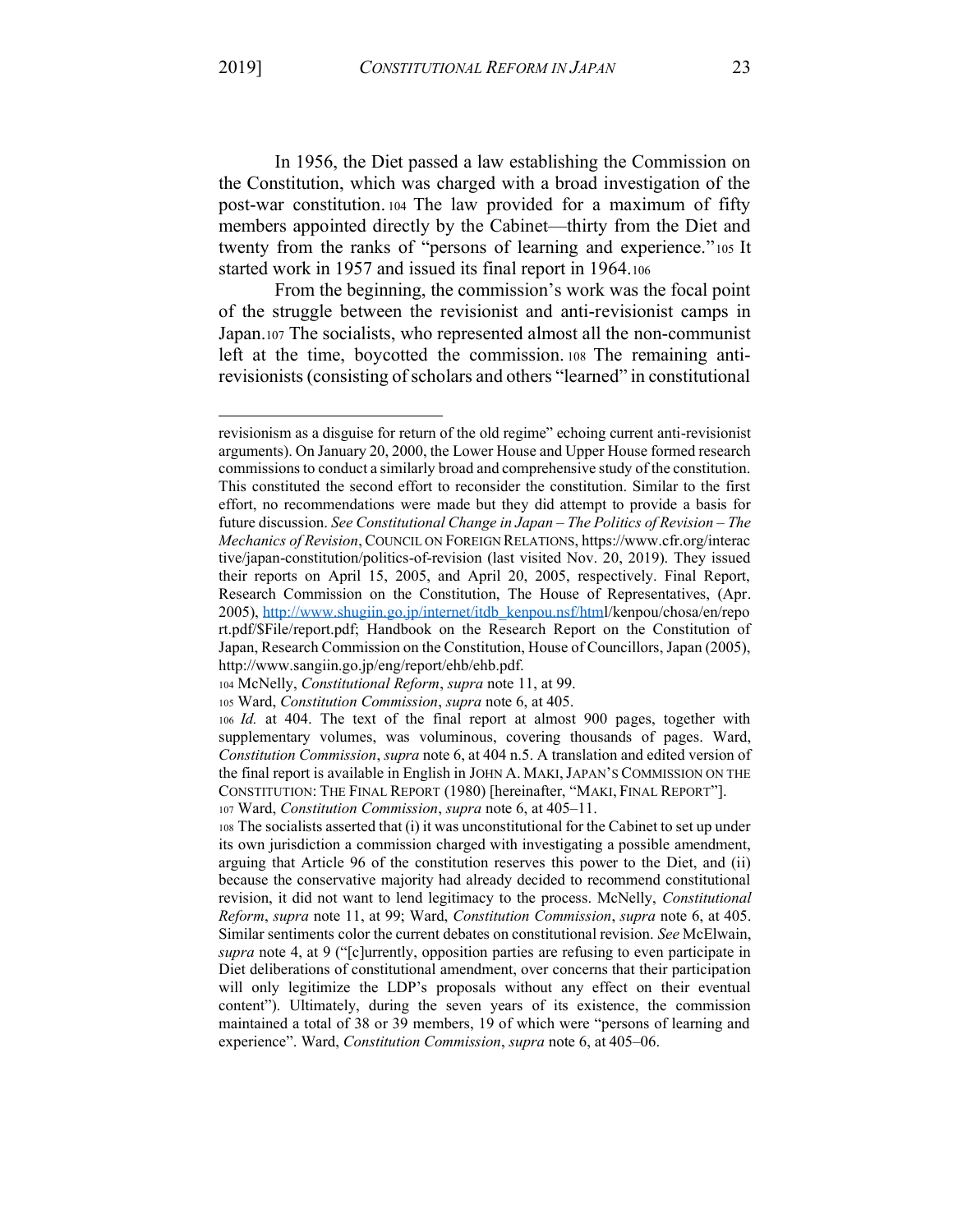law, all of whom were substantially outnumbered) were able to extract concessions from the revisionist majority to avoid issuing recommendations by vote, which almost certainly would have resulted in amendment recommendations. <sup>109</sup> Instead, the commission maximized the factual and scholarly content of its report and, rather than presenting a majority view, compromised by presenting the individual viewpoints of all the committee members without conclusions or recommendations.110

Several results of the final report foreshadowed the current state of the amendment debate. Most, if not all, of the anti-revisionists believed in gradual change and adaptation of the document through judicial interpretation and administrative implementation, without formal amendment.111 In contrast, the revisionist faction all agreed that while there may be room for interpretation and application, it is impossible to resolve the shortcomings of the document by those means alone, and that revision is necessary because their utilization has already gone beyond their limits.112

The commissioners considered a number of fundamental questions. Among them were whether the constitution must conform to the "universal principles of mankind" and to the "history, tradition, individuality and national character of Japan."113 They also considered whether the document must be "realistic and practical and in conformity with world trends. $v_{114}$ 

<sup>109</sup> Ward, *Constitution Commission*, *supra* note 6, at 406-07.

<sup>110</sup> *Id. See also* MAKI, FINAL REPORT, *supra* note 106, at 6-7 (quoting the Chairman of the Commission, Professor Kenzo Takayanagi: (i) that in light of the boycott of the Socialist Party, "it would have been nonsensical to adopt the usual majority rule and thereafter declare that the majority was in favor of constitutional revision"; (ii) that the Commission did not consider itself to be a policymaking body and therefore the quality of the opinions furnished to policymakers was more important than numerical strength; and (iii) suggesting that the Commission held hopes for future participation of the Socialist Party, which could be foreclosed by the issuance of a majority report). <sup>111</sup> Ward, *Constitution Commission*, *supra* note 6, at 408; MAKI, FINAL REPORT, *supra*  note 106, at 235-38. The anti-revisionist camp represented the liberal end of the political spectrum who were the strongest proponents for maintaining the original language of the constitution.

<sup>112</sup> MAKI, FINAL REPORT, *supra* note 106, at 232. The revisionist camp represented the conservative end of the political spectrum which characterized the instrument as "alien" in authorship and idiom, destructive of the traditional status of the dynasty, disruptive of the family system and restrictive of military power." Quigley, *Revising the Constitution*, *supra* note 18, at 144.

<sup>113</sup> MAKI, FINAL REPORT, *supra* note 106, at 213–16.  $114$  *Id.* at  $216-20$ .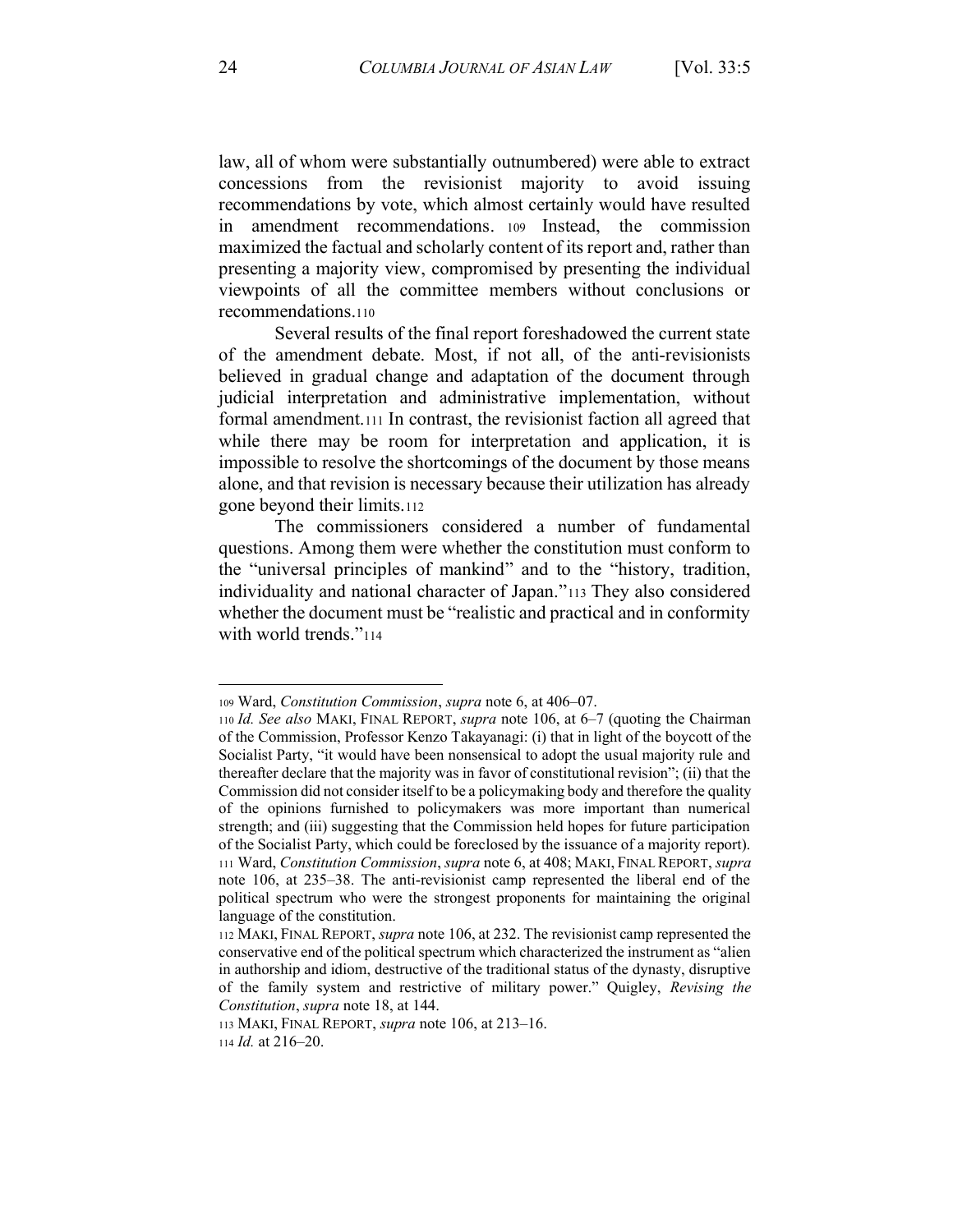Both revisionist and anti-revisionist factions agreed that the constitution should be one that is freely enacted by the Japanese people in conformity with such principles. <sup>115</sup> The difference of opinion regarding whether revisions would be required for the document to fulfill its objectives arose from different views regarding whether it was freely enacted by the Japanese people, <sup>116</sup> the extent to which its universalist principles infringed on the history and traditions of Japan,117 and whether the three principles of pacifism, democracy, and human rights were too conceptual in light of world trends.118

Similarly, the commission unanimously agreed that the ideal of pacifism should be supported, and all the commissioners agreed on the right of individual and collective self-defense.119 However, they were split on the issue of whether revision was required, with the revisionists in the majority.120 The basic outlines of these divisions have continued largely along these lines to the present day.121

Then as now, domestic politics have been the principal reason for the failure of constitutional reform.122 Opponents of revision have been continuously in the political minority during the post-war era, except for two brief periods in 1994-1995 (when the Socialists headed a coalition government with the LDP) and 2009-2012 (when the Democratic Party of Japan was able to achieve a majority of the House of Representatives (Lower House)). However, until recently the LDP has not been able to command the requisite two-thirds supermajority of both houses for amendment proposals to pass.123 When they have, either

<sup>115</sup> *Id.* at 218-19.

<sup>116</sup> *Id.* at 219. *See also supra* text at notes 11-36, 62.

<sup>117</sup> MAKI, FINAL REPORT, *supra* note 106, at 219. *See also supra* text at notes 37–49.

<sup>118</sup> MAKI, FINAL REPORT, *supra* note 106, at 219. *See also supra* text at note 41.

<sup>119</sup> MAKI, FINAL REPORT, *supra* note 106, at 271.

<sup>120</sup> *Id.* at 271-72.

<sup>121</sup> *See supra* text at notes 84–97.

<sup>122</sup> *See* BOYD & SAMUELS, *supra* note 100, at viii (citing a conservative-liberal coalition of pragmatists and pacifists up to the 1990s for the longevity of Article 9 without amendment). *See also* Kenneth Mori McElwain's and Daniel M. Smith's studies of how voters' sentiments on reform can be affected by the identity of the party proposing the change, as well as the specific content of the proposed change. McElwain, *supra* note 4, and *infra* note 123.

<sup>123</sup> From 2012, the LDP has led Japan's governing coalition with partner Komeito and has commanded a two-thirds majority in the Lower House since 2014. Memorandum by Daniel M. Smith, Prepared for the Columbia Law School Conference on Constitutional Reform in Japan on March 13, 2019 (Mar. 2, 2019) (on file with the author). This gave the LDP coalition sufficient power to override the House of Councillors (Upper House), but not the requisite bi-cameral supermajority to pass constitutional amendment proposals. Since 2016, the LDP, together with Komeito and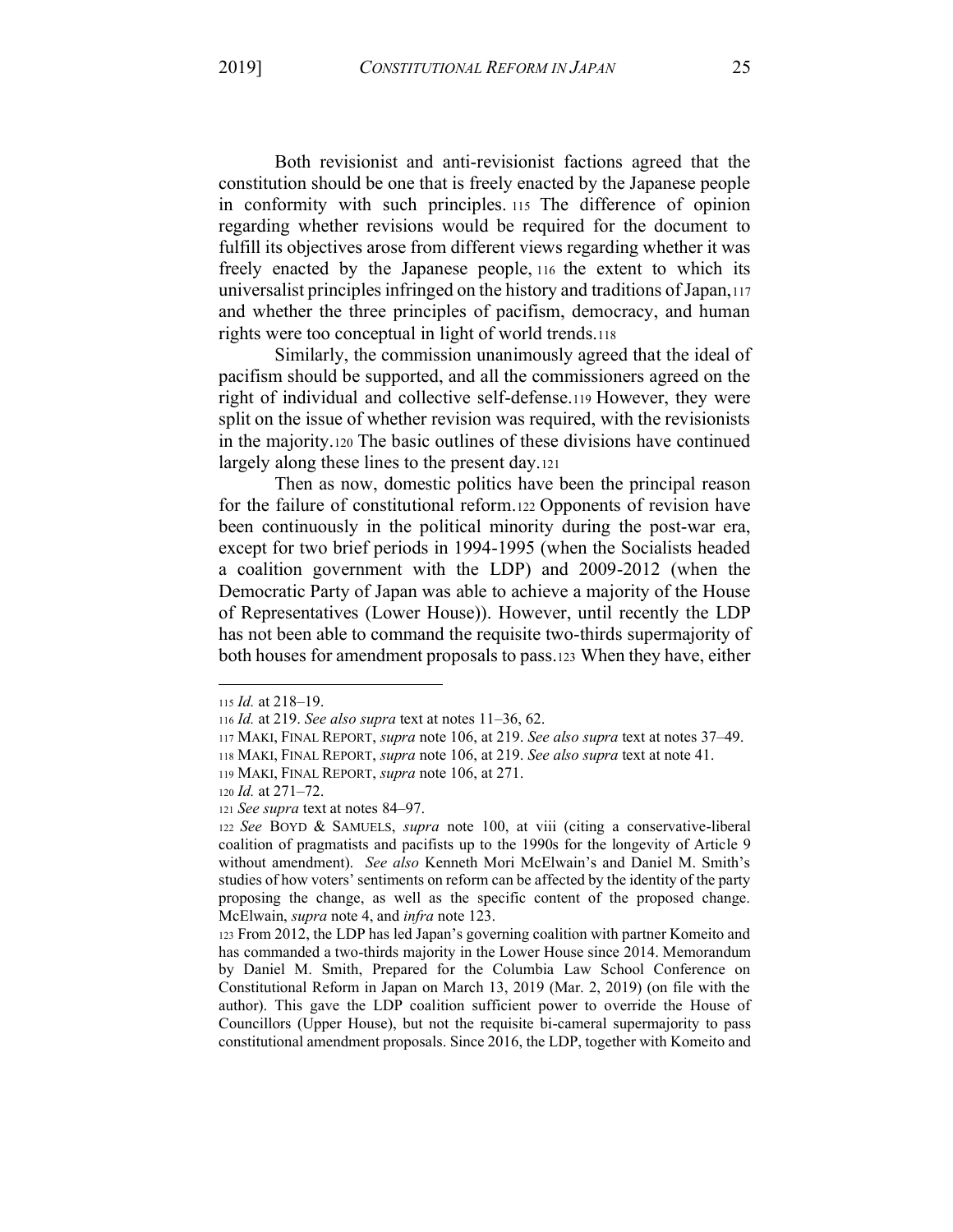alone or as part of a coalition, they have failed internally or with their coalition partners to agree on the content and timing of changes.124

In addition to the legislative hurdles, revision requires a majority of all votes cast in a public referendum. <sup>125</sup> The constitution has continued to retain popular support, in particular the renunciation of war clause contained in Article 9.126 Although sentiment has been shifting, the public mood for many years generally had not been receptive to change.127 The post-war period up to the 1990s was largely a period of

other parties favoring constitutional revision, has held a two-thirds majority of prorevision members of the Upper House. McElwain, *supra* note 4, at 1. This supermajority in the Upper House was lost during elections held on July 20, 2019. Motoko Rich, *Shinzo Abe Declares Victory in Japan Election but Without Mandate to Revise Constitution*, N.Y. TIMES,July 21, 2019, at A4.

<sup>124</sup> Rieko Miko, *Abe taps Brakes on Constitution Reform as Support Flags*, NIKKEI ASIAN REV. (Oct. 6, 2018), https://asia.nikkei.com/Politics/Abe-taps-brakes-onconstitution-reform-as-support-flags; Martin, *Informal Amendment*, *supra* note 25, at 465 (lack of amendment "is due to a complex set of political dynamics both among the factions of the  $[LDP] \ldots$  and among the LDP and the various opposition parties."). 125 NIHONKOKU KENPŌ [KENPŌ] [CONSTITUTION], art. 96 (Japan); NIHONKOKU KENP ƿ NO KAISEI TETUDUKI NI KANSURU HORITSU [Law Concerning Procedures for Amendment of the Constitution of Japan], Law No. 51, 2007 ("Amendment Procedures Law"), art. 98, clause 2 (Japan).

<sup>126</sup> Polling data in Japan on the question of constitutional change is notably mixed, with varying results depending on the framing, scope and content of the questions, which differ by poll-takers. In one 2017 poll, 89% of respondents replied that they believe the constitution has played a positive role in society since its implementation in 1947. *See* McElwain, *supra* note 4, at 4 (citing the annual surveys of Yomiuri Shimbun, Japan's largest daily newspaper). Taking polling data from Kyodo News Service for the past three years as a baseline, responses to whether Article 9 should be revised have been split within a narrow band: 49% in favor, 47% opposed in 2017; 44% in favor, 46% opposed in 2018; and 45% in favor and 47% opposed in 2019. *The Constitution Turns 70*, JAPAN TIMES (May 3, 2017), https://www.japantimes.co.jp/opi nion/2017/05/03/editorials/constitution-turns-70/#.XZe4VG5FymQ; *Majority of Japanese Oppose Any Constitutional Revisions Under Abe, But See Need for Future Changes, Poll Finds*, JAPAN TIMES (Apr. 26, 2018), https://www.japanesetimes.co.jp/ news/2018/04/26/national/majority-favor-constitutional-revision-just-not-abe-poll/#. XZe4cW5FymQ; Poll Shows 54% Oppose Revisions of Japan's Pacifist Constitution *Under Abe's Watch*, JAPAN TIMES (Apr. 11, 2019), https://www.japantimes.co.j[/new s/2019/04/11/national/politics-diplomacy/poll-shows-54-oppose-revision-japans-paci fist-constitution/#.XZe4jm5FymQ.

<sup>127</sup> The Law Library of Congress, Global Research Center, *Japan: Interpretations of Article 9 of the Constitution*, at 43 (Sept. 2015), https://www.loc.gov/law/help/japanconstitution/interpretations-article9.php#-ftnref98 [hereinafter, "Library of Congress *Report*<sup>\*</sup>] (citing polls indicating a clear majority of Japanese not favoring amendment, with no such proposals from the late 1950s to the 1980s, and citing separate polls indicating that since 1993, more people have favored amendment than opposed it). In the same Kyodo News Service polls cited above, responses to the more general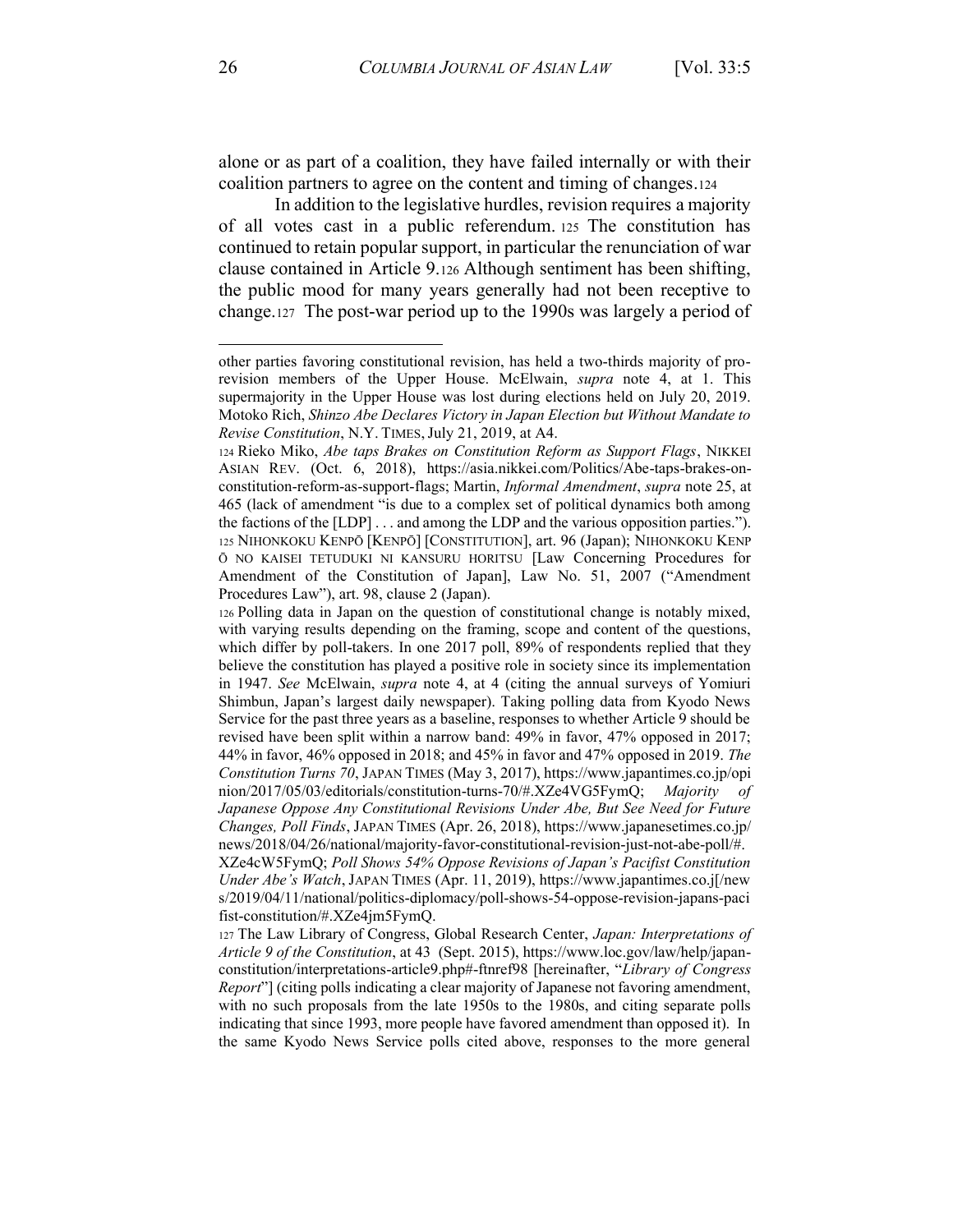public complacency, with a relatively strong sense of security and absorption with domestic issues and economic development.128 It was not until 2007 that the LDP was able to pass legislation to establish the procedures by which a public referendum could be held.129

Contributing to the perceived lack of pressing need for formal amendment, the Supreme Court has deferred to the executive and legislative branches on "political" questions.130 As a result, a number of political initiatives implicating constitutional questions that otherwise may be subject to challenge or judicial review have been implemented without need for amendment through legislative action and executive branch interpretations. Relative political stability over many decades in the form of LDP rule, aided by the entrenching effect of electoral malapportionment, has facilitated the process of interpretative and legislative adaptation.131

question of whether amending the constitution is "necessary" or "may be necessary" were distinctly clearer: 60% in favor, 37% opposed in 2017; 58% in favor, 39% opposed in 2018; and 63% in favor, 36% opposed in 2019. *See supra* note 126 and accompanying text. In a 2018 Yomiuri Shimbun survey, the percentages were 51% in favor, 46% opposed. McElwain, *supra* note 4, at 4.

<sup>128</sup> *Library of Congress Report*, *supra* note 127, at 23.

<sup>129</sup> During the intervening period a number of events caused Japan to begin the process of re-evaluating its international commitments and national security priorities, starting with the Gulf War in 1990 through the War on Terror after 9/11 and its aftermath. These events, coupled with strong U.S. pressure, required a re-examination of and renewed debate over the constitutional constraints on Japan's military capabilities. The final trigger for the political shift which led to passage of the Amendment Procedures Law was the Koizumi Cabinet's deployment of SDF forces overseas in the 2004. 2 OSAMU WATANABE ED., KENPO KAISEI MONDAI SHIRYO [MATERIALS ON THE CONSTITUTIONAL REVISION QUESTION] 429 (Tokyo: Junposha, 2015); Samuels, *Legislation Bureau, supra* note 93, at 24 ("the decision to put Japanese boots on Iraqi ground ... was epochal").

<sup>130</sup> Scholars cite a number of institutional and political reasons for this. *See infra* notes 137±39.

<sup>131</sup> Notwithstanding its deference to the legislature, the Supreme Court has been willing to review voting power imbalances under the equal protection provisions of the Constitution. As redistricting legislation has not kept abreast of the large shift of the Japanese population from rural to urban areas, the Court has weighed in on the constitutionality of the apportionment rules under electoral laws, finding the apportionment schemes of two such laws unconstitutional. However, the Diet has failed to act on such findings and the Court has not enforced its holdings nor has it invalidated the results of any elections. *See supra* note 90 and accompanying text.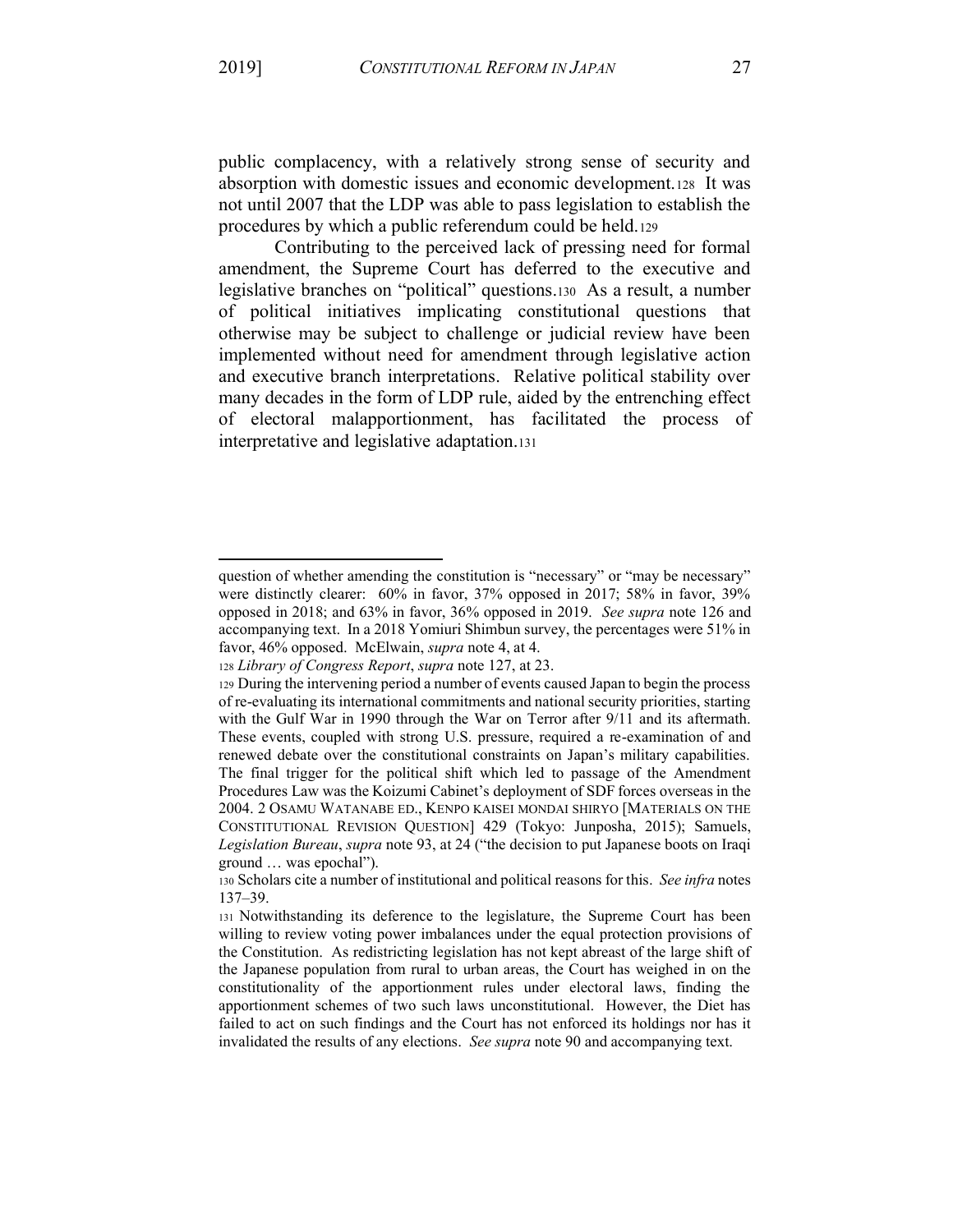## ROLE OF INSTITUTIONAL ACTORS

The process of adaptation that has been characterized by this combination of judicial inaction and exercise of legislative power and bureaucratic authority are symptomatic of certain elements of pre-war practices that have carried over into the post-war political structure. These characteristics shed light on some of the institutional factors affecting the reform process.

The Supreme Court has been widely recognized, and criticized in some quarters, for its reluctance to exercise its power of judicial review over governmental actions.132 As part of the dismantling of the pre-war political structure, the constitution elevated the judiciary to a co-equal branch of government and expressly granted the power of judicial review to the Supreme Court.133 However, in its entire post-war history the Supreme Court has held only ten laws as unconstitutional on their face and approximately twelve as unconstitutional in their application.134

Lower courts, on the other hand, while still generally reluctant to challenge government action, have been willing to go further than the Supreme Court in exercising such powers in certain cases. For example, several have either directly held laws or government action to violate Article 9 or have expressed opinions, supported by extensive analysis, supporting such a view.135 However, they have not stood as binding

<sup>132</sup> *See* Law, *Judicial Review*, *supra* note 76, at 1426 ("...the... Supreme Court of Japan ...strikes down government actions so rarely that the judicial enforcement of constitutional limits on government power exists more in theory than in practice."). 133 NIHONKOKU KENPŌ [KENPŌ] [CONSTITUTION], art. 81 (Japan) ("The Supreme

Court is the court of last resort with power to determine the constitutionality of any law, order, regulation or official act.").

<sup>134</sup> JONES & RAVITCH, *supra* note 35, at 165–67. In contrast, during the same time period as the existence of the Japanese Supreme Court, the German equivalent has struck down over 600 laws and the U.S. Supreme Court, with a docket similar in size, has struck down over 900 laws. Law, *Judicial Review*, *supra* note 76, at 1426. In an early decision disposing of a challenge to the creation of the Self Defense Forces as a violation of Article 9, the Supreme Court adopted a "cases and controversies" requirement for constitutional disputes. Suzuki v. Japan, 6 *Minshu* 9, 783 (Sup. Ct. Oct. 8, 1952). Thereafter, Japanese courts have not opined on constitutional issues in the absence of controversies ripe for judicial resolution. Unlike other civil law countries Japan does not have a constitutional court with authority to decide such questions in the abstract. *See infra* note 165.

<sup>135</sup> Ito et al v. Minister of Agriculture, Forestry and Fisheries [The Naganuma Nike Missile Site Case I], 712 *Hanrei Jiho* 24 (Sapporo D. Ct., Sept. 7, 1973); Mori v. Japan, Heisei 19 (ne) 58 (Nagoya High Ct., Apr. 17, 2008) [hereinafter, "Nagoya High Court Case"].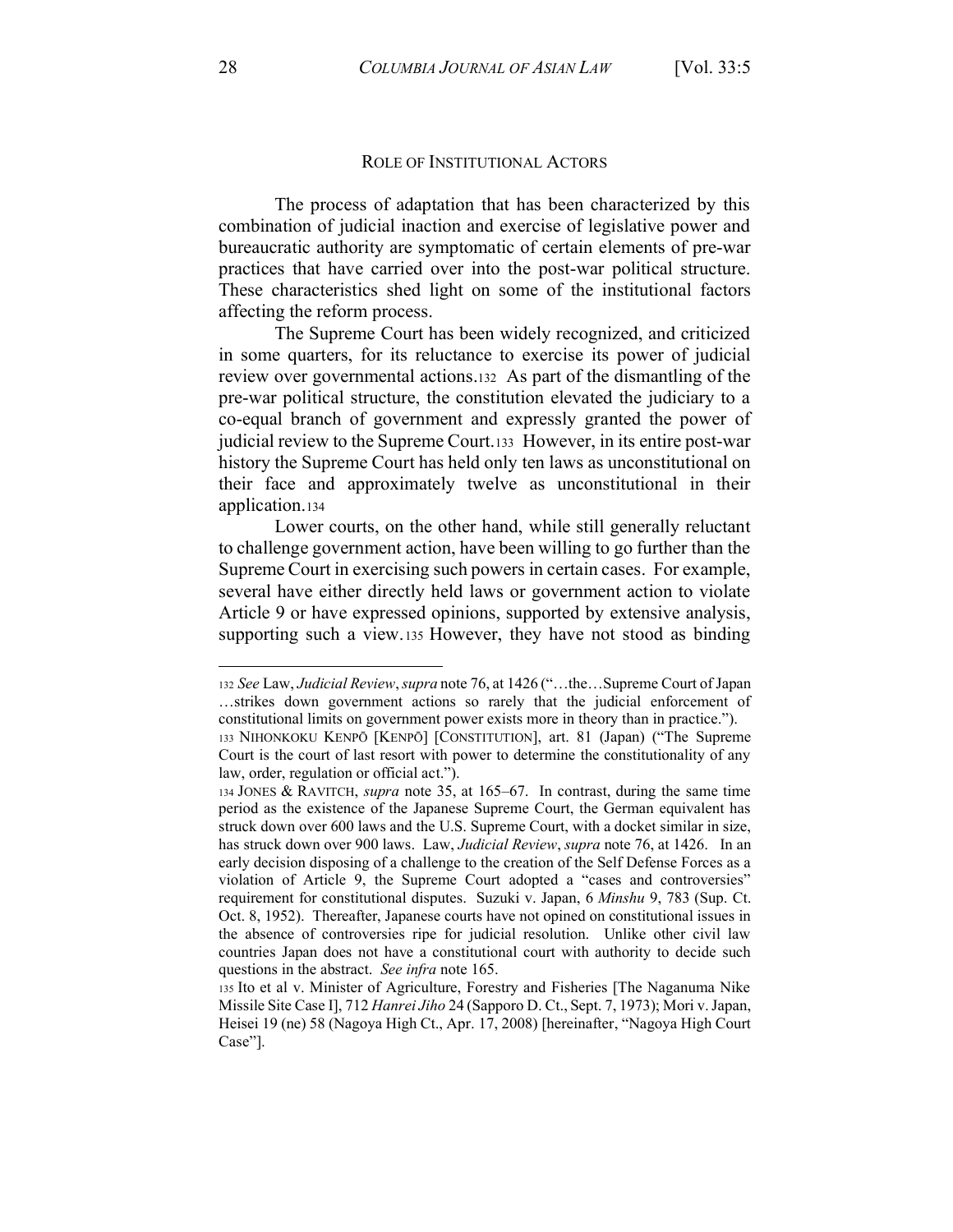judgments as a result of the constitutional claims being disposed of on procedural or jurisdictional grounds, or being overturned on appeal.136

A number of views have been expressed about possible reasons for judicial deference to the government on constitutional questions.137 Scholars have noted that the judiciary is a standalone bureaucracy populated by career jurists whose court assignments are determined by the personnel decisions of the Supreme Court Secretariat. 138 A successful career culminating in appointments to desirable assignments in the most prestigious courts, including the Supreme Court, is determined by performance as judged by the personnel department of the Secretariat, who are themselves ultimately accountable to the Director General of the Secretariat and the Chief Justice of the Supreme Court, who are political appointees.139

The void created by judicial inaction in interpreting the constitution has been filled by a small, elite unit under the jurisdiction of the Cabinet. 140 The Cabinet Legislation Bureau (the "CLB") evaluates, screens and processes legislation proposed by the

<sup>136</sup> Minister of Agriculture, Forestry and Fisheries v. Ito et al [The Naganuma Nike Missle Site Case II], 27 *Gyosai Reishu* 1175 (Sapporo High Ct., Aug. 5, 1976). *See* Hudson Hamilton, *Mori v. Japan: The Nagoya High Court Recognizes the Right to Live in Peace*, 19 PAC. RIM L. & POL'Y J. 549 (2010); *Library of Congress Report*, *supra* note 127, at 34–35. *See infra* note 181.

<sup>137</sup> They include conservative LDP dominance over Supreme Court and other judicial appointments, the constitutionally mandated, supreme lawmaking powers of the Diet, civil law principles limiting the judiciary to the application, not creation, of law, and the constitutional vetting role of the Cabinet Legislation Bureau (discussed *infra*, text at notes 138-148). Law, *Judicial Review*, *supra* note 76, at 1428-62; JONES & RAVITCH, *supra* note 35, at 167–72.

<sup>138</sup> J. Mark Ramseyer & Eric B. Rasmussen, *Why Are Japanese Judges So Conservative in Politically Charged Cases?*, AM. POL. SCI. REV. 331, 334 (2001) [hereinafter, "Ramseyer & Rasmussen"]; KENNETH L. PORT ET AL., COMPARATIVE LAW: LAW AND THE PROCESS OF LAW IN JAPAN 257 (Durham: Carolina Academic Press, 3rd ed. 2015) [hereinafter, "PORT ET AL."].

<sup>139</sup> JONES & RAVITCH, *supra* note 35, at 171; Law, *Judicial Review*, *supra* note 76, at 1448±51; Ramseyer & Rasmussen, *supra* note 138, at 334 n.6. *But see* JOHN O. HALEY, THE JAPANESE JUDICIARY: MAINTAINING INTEGRITY, AUTONOMY, AND THE PUBLIC TRUST, *in* DANIEL H. FOOTE, LAW IN JAPAN: A TURNING POINT 99, 114 (University of Washington Press, 2007) ("... judges in Japan ... enjoy a greater degree of independence from political intrusion than in any other industrial democracy, both with respect to individual cases as well as the composition of the judiciary  $\dots$ ").

<sup>140</sup> Martin, *Informal Amendment*, *supra* note 25, at 469-70; JONES & RAVITCH, *supra* note 35, at 59; Samuels, *Legislation Bureau*, *supra* note 93 ("Because of this ... jurisprudential void, ... the CLB has emerged as a quasi-constitutional court with a *de facto* monopoly on interpreting the constitution.").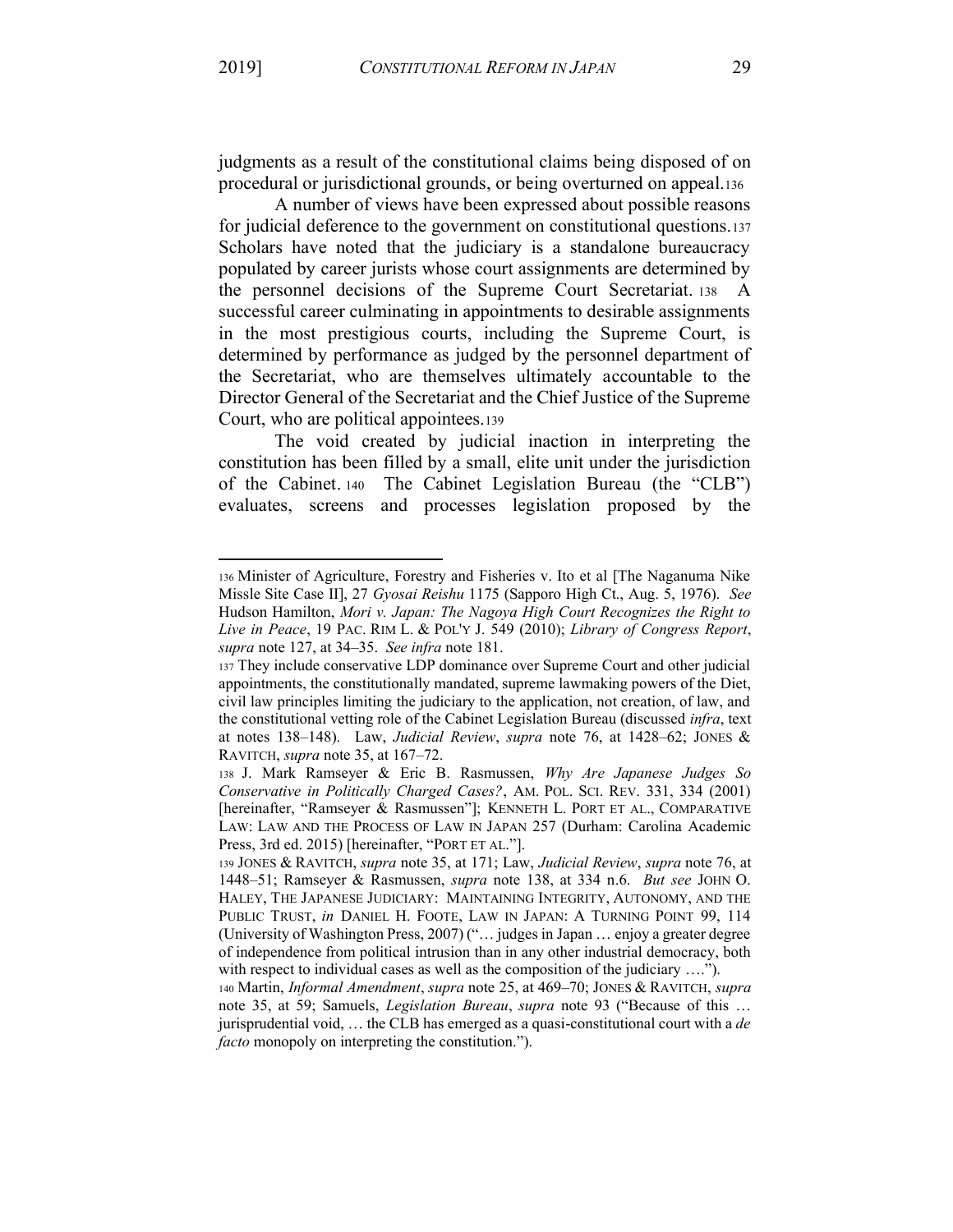government through its various Ministries.141 Initially disbanded during the Allied Occupation which regarded it as embodying an undesirable concentration of political power,142 it was re-established immediately after the Allied Occupation ended.143 It is staffed by highly regarded career bureaucrats from various top ministries as well as prosecutors and judges. It has earned a reputation over the decades as a rigorous, high quality gatekeeper of government-sponsored legislation. 144 In the period between 1947 and 2005, only one law it has examined has been ruled unconstitutional,145 and among the ten cases in which the Supreme Court found a law unconstitutional, most have been Diet-, not Cabinetoriginated.146

The significance of the CLB's role is underscored by its function in advising the Cabinet on constitutional issues and, by extension, the Diet on behalf of the government. It has played a central role in various interpretations of legislation or executive authority adopted by the government during the post-war years.147 The Director General of the CLB is one of the five top bureaucrats permitted to assist the Prime Minister and other Ministers during Diet sessions when they are questioned about the interpretation of the constitution or other laws.148 The limited role played by the Supreme Court in adjudicating constitutional questions makes the interpretations expressed by the government, whether through the CLB, the Prime Minister or other Ministers with the assistance of the CLB, carry significant weight.149

<sup>141</sup> *Naisei Kyoku Setchi Ho* [*Cabinet Legislation Bureau Establishment Law*] 1952; Samuels, *Legislation Bureau*, *supra* note 93, at 5; JONES & RAVITCH, *supra* note 35, at 58. The significance of this role is underscored by the fact that only about 10% of laws passed by the Diet actually originate within the Diet (as opposed to Cabinetsponsored legislation). JONES & RAVITCH, *supra* note 35, at 128. The average passage rate for legislation submitted by the Cabinet has consistently exceeded 80% during the post-war period. *Id.* at 140.

<sup>142</sup> JONES & RAVITCH, *supra* note 35, at 58. During the period from 1945 to 1952 it had been moved under the Ministry of Justice. Yamamoto, *Constitutional Interpretation*, *supra* note 54, at 109.

<sup>143</sup> Samuels, *Legislation Bureau*, *supra* note 93, at 4.

<sup>144</sup> *Id.* at 4-5; JONES & RAVITCH, *supra* note 35, at 57-58.

<sup>145</sup> Samuels, *Legislation Bureau*, *supra* note 93, at 7; *Library of Congress Report*, *supra* note 127, at 17.

<sup>146</sup> JONES & RAVITCH, *supra* note 35, at 171.

<sup>147</sup> Goodman, *Contemplated Amendments*, *supra* note 89, at 66; Samuels, *Legislation Bureau*, *supra* note 93, at 5.

<sup>148</sup> JONES & RAVITCH, *supra* note 35, at 59.

<sup>149</sup> JONES & RAVITCH, *supra* note 35, at 59; Goodman, *Contemplated Amendments*, supra note 89, at 66 ("... the opinions of the CLB are given great weight by all branches of the government – legislative, executive and judicial. It has been suggested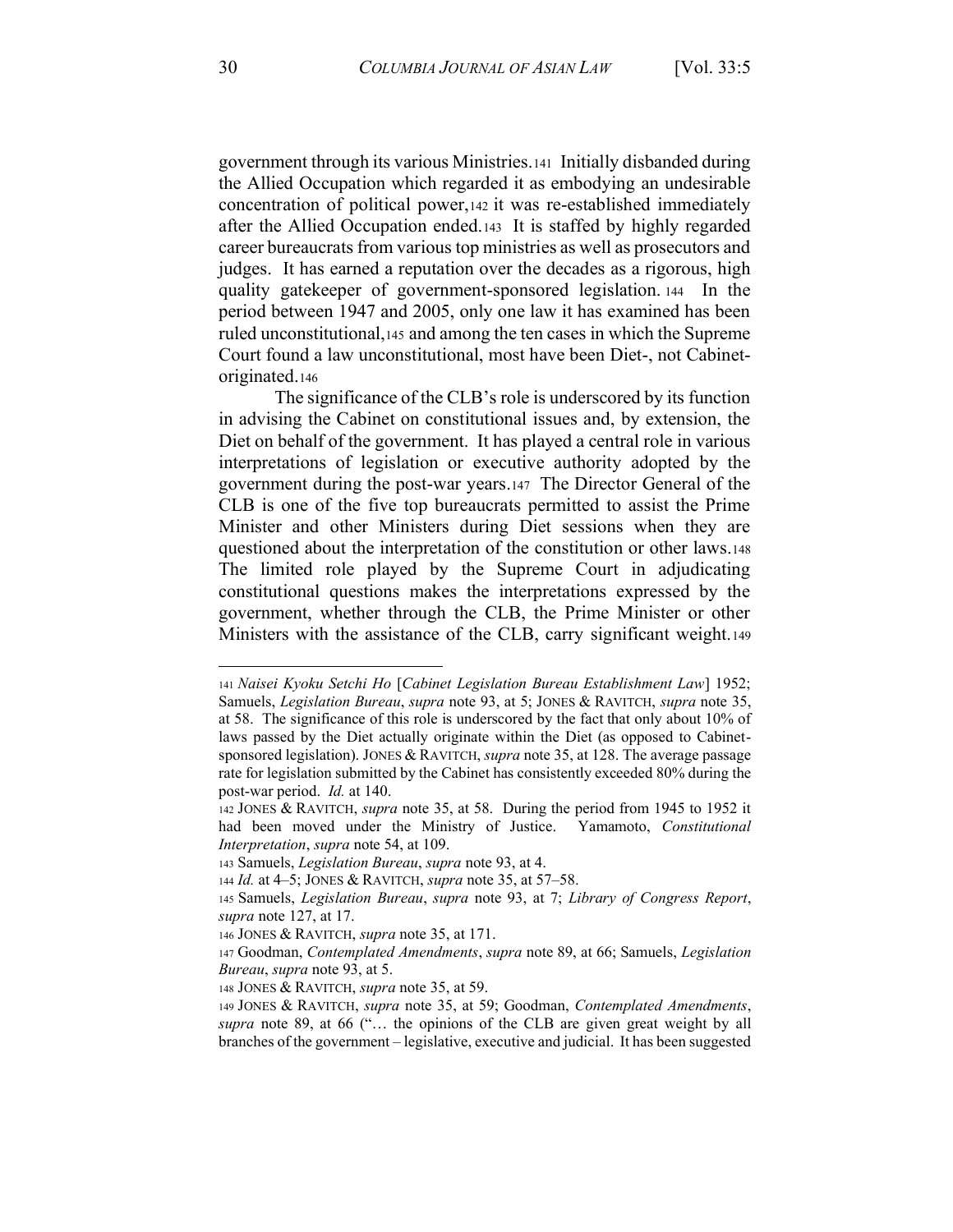a view on constitutional questions, its interpretation is effectively

And where the judiciary has not expressed a view or declined to express

final.150 During the pre-war years the judiciary was under the jurisdiction of the Ministry of Justice, and accordingly was subordinated to the executive and legislative branches.151 The predecessor of the CLB, the Legislation Bureau, in addition to having broad powers of review over acts of every Ministry as well as the Emperor's Privy Council, also housed the highest administrative court.152 This effectively positioned it as the sponsor, arbiter and reviewer of all pre-war legislation, facilitating control over the legislative process.153 Although the drafters of the post-war constitution sought to reorient this political structure,154 there is a reasonable basis to question whether judicial deference and continuing LDP political dominance over the legislative and executive branches echo at least some elements of the pre-war political structures and practices.155

### TENSIONS CREATED BY INCREMENTAL ADAPTATION

Although a number of provisions in the Japanese constitution have been subject to a process of incremental adaptation, and others

<sup>154</sup> Law, *Judicial Review*, *supra* note 76, at 1435; PORT ET AL., *supra* note 138, at 257. The evolution of the CLB into an independent and neutral arbiter of legislative and constitutional questions first emerged during the Allied Occupation as a reaction against efforts to strengthen the power of the Prime Minister over the civil bureaucracy. These efforts were resisted by CLB bureaucrats and since then, the relationship between the CLB and the Prime Minister has been marked by efforts by the CLB to maintain bureaucratic independence in the face of efforts by Prime Ministers to control and supervise the Ministries and Agencies. Samuels, *Legislation Bureau*, *supra* note 93, at 9.

<sup>155</sup> The Democratic Party of Japan after its election victory in 2009, in reacting to longstanding criticism of the CLB's role in assisting the Prime Minister or other Ministers in responding to Diet questions about the constitution or other laws as undemocratic executive control over the legislative process, declined to engage the services of the CLB during its tenure. JONES & RAVITCH, *supra* note 35, at 59.

that opinions of the CLB are so significant that the Supreme Court of Japan follows them rather than its own view.").

<sup>150</sup> JONES & RAVITCH, *supra* note 35, at 57.

<sup>151</sup> Law, *Judicial Review*, *supra* note 76, at 1435. Under the Meiji Constitution, the Supreme Court of Judicature (the predecessor of the Supreme Court) did not have power of judicial review over legislation or regulations. JONES & RAVITCH, *supra* note 35, at 165.

<sup>152</sup> Samuels, *Legislation Bureau*, *supra* note 93, at 3–4.

<sup>153</sup> During this period the Director General of the Legislation Bureau was often a sitting member of the Diet. Samuels, *Legislation Bureau*, *supra* note 93, at 8.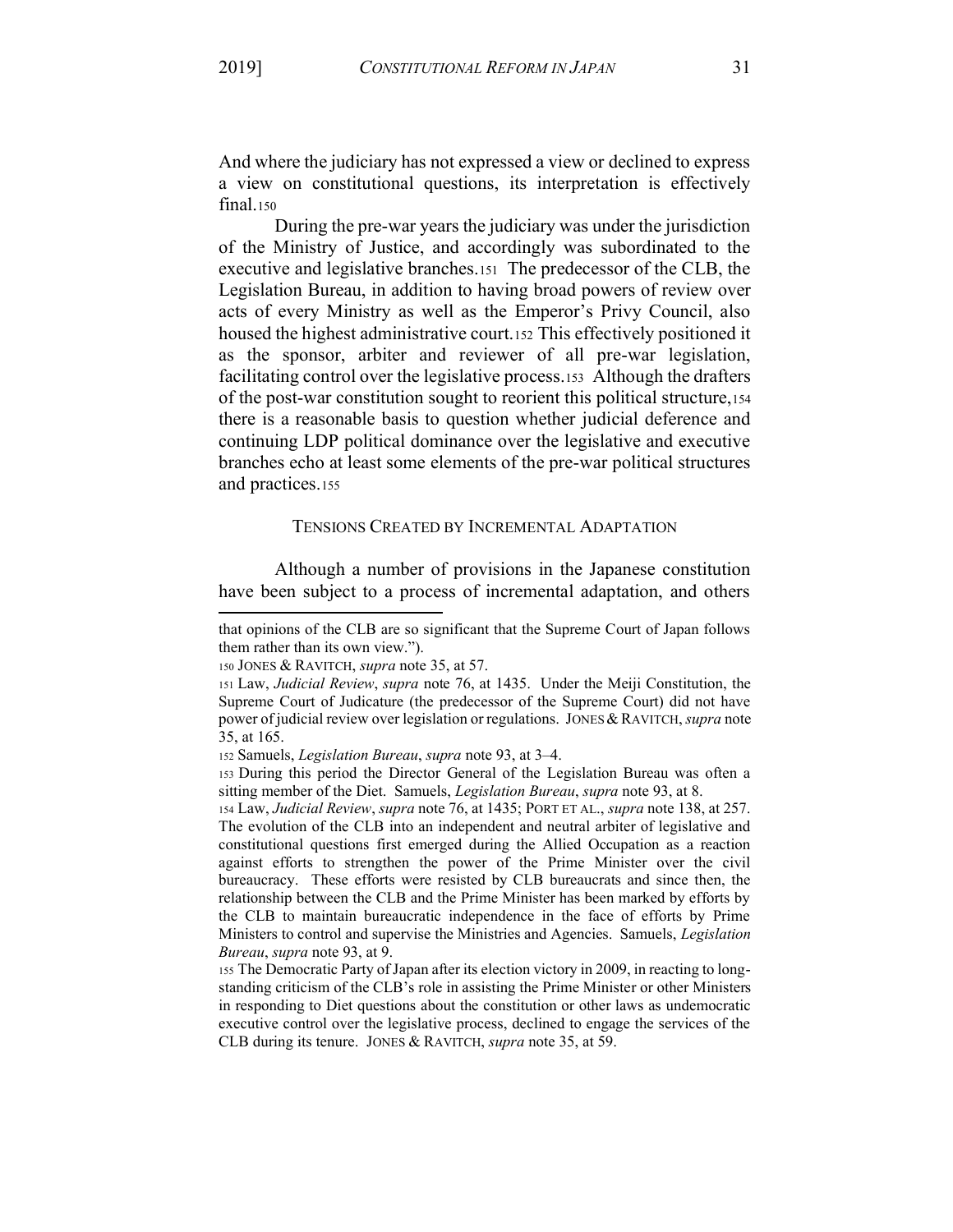have been proposed to fill perceived gaps, the discussions, debates and controversies surrounding the disarmament provisions of Article 9 have been the most visible to outside observers.

The longstanding and extensive debates surrounding Article 9 are prominent examples of the complex interaction of multiple aspects of the constitutional reform debate, and the struggle to reconcile interpretative conflicts arising from incremental adaptation. 156 Japanese responses to the constraints imposed by the provision illustrate the tendency of the judiciary to defer to bureaucratic actions and the ability of a long-entrenched political class to assert policy through constitutional interpretation rather than formal amendment. 157 The dilemmas giving rise to the debates illustrate the unintended consequences arising from attempts to shape a conservative society to a liberal order based on democratic ideals and the struggle to adapt constitutional pacifism to changing international circumstances.

The origins of Article 9 illustrate how quickly the text of the post-war constitution created challenges after enactment. 158 Instructions to the original GHQ drafters contemplated a complete renunciation of war and exclusive reliance on the goodwill of the

<sup>156</sup> See Samuels, *Legislation Bureau*, *supra* note 93, at 7 ("...no portion of the Constitution has been more hotly contested than Article IX and no issue has been more "political" than the constitutionality of the Self-Defense Forces").

<sup>157</sup> In contrast, the Supreme Court has been more willing to exercise judicial interpretation to define permissible exercise of rights under the document in social and cultural contexts. These cases include those involving constitutional rights to religious freedom and freedom of expression. *See, e.g.*, Kakunaga v. Sekiguchi, 31 *Minshu* 533 (Sup. Ct. July 13, 1977) (religious freedom); Japan v. Nakaya, 42 *Minshu* 277 (Sup. Ct. June 1, 1988) (religious freedom); Kimigayo Case, 61 *Minshu* 291 (Sup. Ct. Feb. 27, 2007) (freedom of expression); Japan v. Osawa 28 *Keishu* 9 (Sup. Ct. Nov. 6, 1974) (freedom of expression).

<sup>158</sup> *See supra* notes 57–58 and accompanying text (description of the issues that the pacifist and democratic ideals of the document created for the U.S. during the Cold War). The text of Article 9 reads:

Article 9. Aspiring sincerely to an international peace based on justice and order, the Japanese people forever renounce war as a sovereign right of the nation and the threat or use of force as means of settling international disputes.

In order to accomplish the aim of the preceding paragraph, land, sea and air forces, as well as other war potential, will never be maintained. The right of belligerency of the state will not be recognized.

NIHONKOKU KENPŌ [KENPŌ] [CONSTITUTION], art. 9, para. 2 (Japan).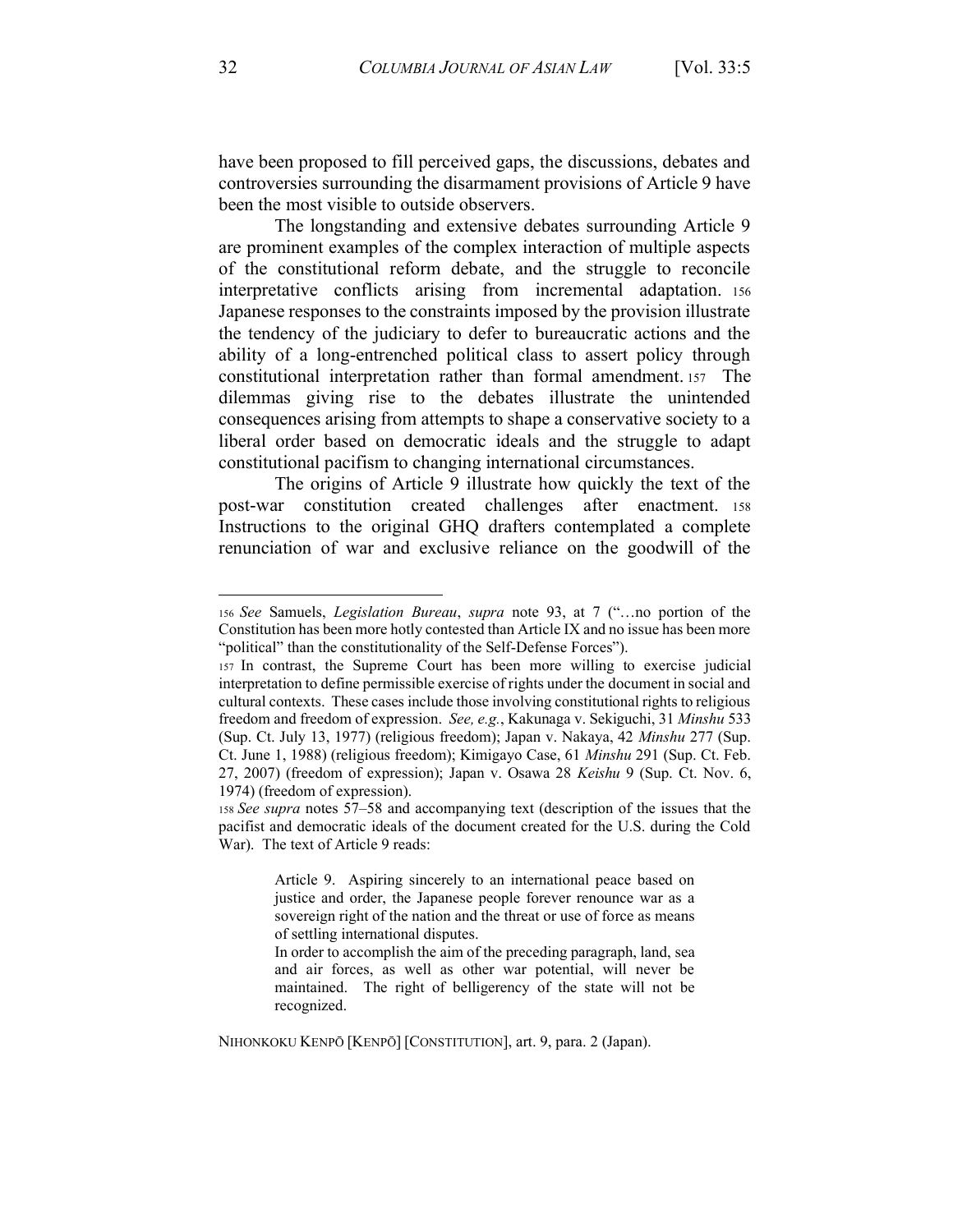international community for Japan's defense, 159 thereby seemingly precluding the maintenance of arms or use of force even for selfdefense.160

During the course of the negotiations, it evolved into a version which was to permit room for interpretation of the question of individual self-defense.161 SCAP was willing to concede that notwithstanding the apparent ban on the maintenance of land, sea and air forces as well as "other war potential," Japan would be permitted to maintain such forces for defensive purposes.162 However, in struggling to explain how the right of self-defense could be consistent with the prohibition against arms, Prime Minister Shigeru Yoshida stated during the prepromulgation 1946 Diet debate that, although there was nothing that directly denied the right of individual self-defense, the prohibition on maintaining "war potential" had such effect.163

<sup>159</sup> 1 TAKAYANAGI ET AL., *supra* note 16, at xxxii-xxxiii.

<sup>160</sup> The so-called "MacArthur Note", which was the basis upon which the first U.S. draft of the constitution was produced, provided for Japan to renounce war "even for preserving its own security". This went further than the official policy statement of the State-War-Navy Coordinating Committee, SWNCC-228 (Jan. 7, 1946), which contemplated the establishment of a new military under civilian control. *Library of Congress Report, supra* note 127, at 6–7. The phrase was excluded from the first draft that was presented by GHQ to the Japanese government. *Id.* at 7–8. MacArthur would later say that nothing in Article 9 was intended to prevent Japan from taking measures to preserve its own security. REMINISCENCES, *supra* note 8, at 304; 1 TAKAYANGI ET AL., *supra* note 16, at xxxiii; Quigley, *Revising the Constitution*, *supra* note 18, at 141. 161 *See* 2 TAKAYANAGI ET AL., *supra* note 16, at 143-45 (tracing the evolution of the language of the provision); *Library of Congress Report*, *supra* note 127, at 8-9 (describing the amendments proposed by the Constitutional Amendment Committee of the Diet, chaired by Hitoshi Ashida, permitting this reinterpretation (the "Ashida" amendments")).

<sup>162</sup> McNelly, *Constitutional Reform, supra* note 11, at 93 ("Whitney concurred in this interpretation [that the textual modifications would permit Japan to maintain defense forces] and agreed that this  $\dots$  was 'acceptable'"). The increasing social, political and security concerns that emerged during the immediate years after adoption revealed the tensions between the document's aspirations and geopolitical realities. With the onset of the Korean War and escalating concerns about the growing communist threat, complete demilitarization of Japan was quickly ruled out of the question by the U.S. *Library of Congress Report, supra* note 127, at 10-12.

<sup>163</sup> See YOSHIYUKI NODA, INTRODUCTION TO JAPANESE LAW 193-94 (University of Tokyo Press, 1976) (quoting Prime Minister Yoshida: "The article ... does not directly deny the right to legitimate defense, but since its second paragraph suppresses all rearmament ... the result is that the Constitution has renounced all sorts of war, even those undertaken as ... legitimate defense...."). McNelly, *Constitutional Reform*, *supra* note 11, at 95 ("Notwithstanding the Ashida amendments ... Prime Minister Yoshida and his government maintained their interpretation that Article 9 forbade even defensive war and arms.").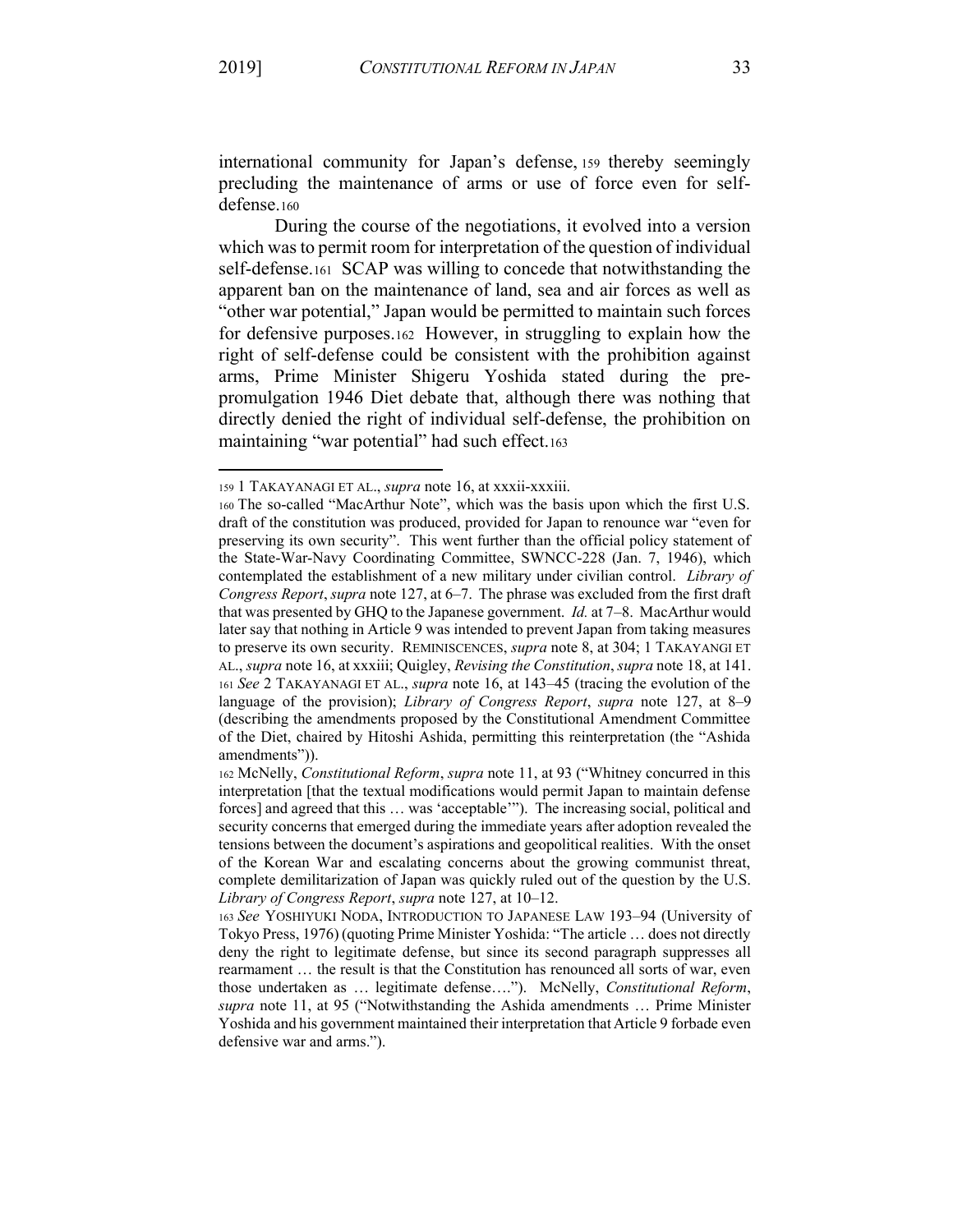The Supreme Court first weighed in on the war potential question in a 1952 case that challenged the constitutionality of the National Police Reserve,164 the predecessor to the SDF. In declining to address the issue, the Court dismissed the case based on lack of standing.165 This would be one of only two cases in which the Supreme Court would express a view on Article 9, <sup>166</sup> and would establish a pattern for judicial responses to Article 9 adjudication. Contemporaneously, the CLB construed the National Police Reserve's military capabilities as being insufficient to constitute "war potential" within the meaning of Article 9, beginning a separate line of bureaucratic interpretation.167

The tension between the prohibitions of the disarmament clause and political necessity was highlighted by the debates preceding enactment of the San Francisco Peace Treaty and the US-Japan Security Treaty in 1952.168 Each treaty explicitly recognized Japan's right to individual and collective self-defense and expressed the expectation that

166 *See infra* notes 175-76.

<sup>164</sup> The National Police Reserve, established in 1950, was reorganized as the National Safety Force in 1952. *Library of Congress Report*, *supra* note 127, at 14; Yamamoto, *Constitutional Interpretation*, *supra* note 54, at 105.

<sup>165</sup> Suzuki v. Japan, 6 *Minshu* 9, 783 (Sup. Ct. Oct. 8, 1952). *See* PORT ET AL., *supra* note 138, at 249 (citing Herbert F. Bolz, *Judicial Review in Japan: The Strategy of Restraint*, 4 HASTINGS INT'L & COMP. L. REV. 87 (1980)) (stating the Court noted Article 81 of the Constitution only refers to a "court of last resort", reasoning that coequality among the three branches of government limited its power to considering only constitutional questions raised in concrete legal disputes and not in the abstract). This case, together with the lack of the traditional powers of a constitutional court, has formed the basis for the Supreme Court's refusal to exercise its power of judicial review in the absence of a case or controversy.

<sup>167</sup> Samuels, *Legislation Bureau*, *supra* note 93, at 11.

<sup>168</sup> The San Francisco Peace Treaty formally ended hostilities between Japan and its other signatories (which did not include the Soviet Union and China). Treaty of Peace with Japan, Sept. 8, 1951, 3 U.S.T. 3169; T.I.A.S. No. 2490; 136 U.N.T.S. 45 [hereinafter, "San Francisco Peace Treaty"], http://www.taiwandocuments.org/

sanfrancisco01.htm. The US-Japan Security Treaty was entered into the same day. Bilateral Security Treaty Between the United States of America and Japan, September 8, 1951 [hereinafter, "US-Japan Security Treaty"]. It granted to the U.S. rights to maintain bases in Japan and to use them not only for the defense of Japan, but also for the maintenance of regional and domestic security. US-Japan Security Treaty, art. 1. The latter rights were subsequently revised as part of the 1960 renewal of the Treaty. Treaty of Mutual Cooperation and Security Between the United States of America and Japan, Jan. 19, 1960, 11 U.S.T. 1632; T.I.A.S. No. 4500, art. VI, https://www.mofa.go.jp/region/n-america/us/q&a/ref/1.html.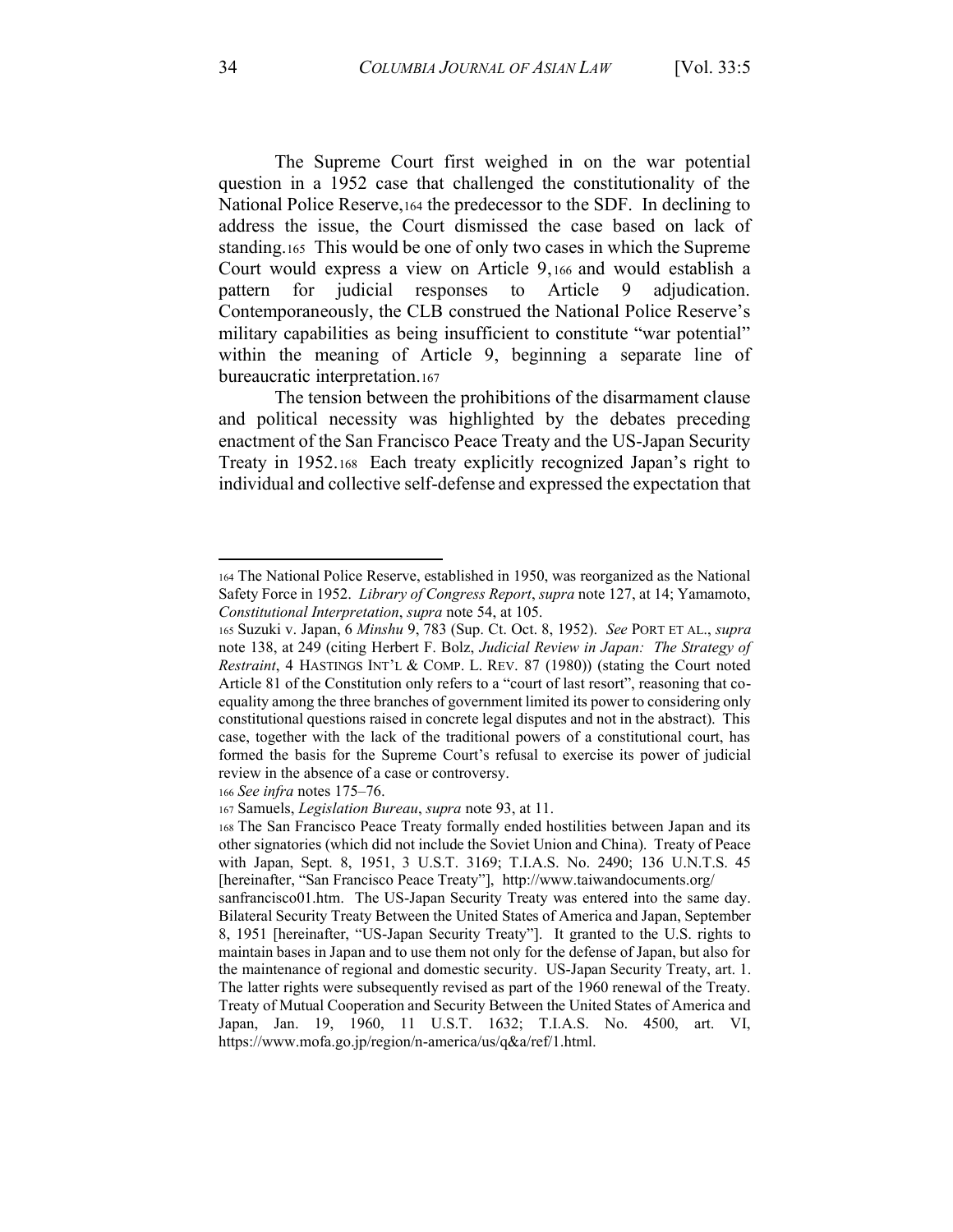Japan would assume responsibility for its own defense. 169 This highlighted the continuing need to resolve the inherent conflict between these commitments and the 1946 interpretation of Article 9 regarding individual self-defense. It also formally introduced an additional level of complexity with its express recognition of Japan's right of collective self-defense. This was significant in the context of the new U.S.-Japan alliance, because it raised questions about the ability of Japan to come to the aid of the U.S. in the event of military conflict.170

The first notable bureaucratic reinterpretation of Article 9 therefore occurred during the 1954 debates on the Self Defense Forces Law,171 pursuant to which the SDF was formally established, and the US-Japan Mutual Defense Assistance Agreement (the "MSA Agreement") 172 entered into force during the same year. The Japanese government, through a CLB interpretation, resolved the interpretative question about self-defense by taking the position that although the right of individual self-defense is recognized as the right of all sovereign nations, the use of force in exercising such right must be limited under Article 9 to the extent "minimally necessary." $173$  On the question of collective self-defense, it reaffirmed the principle that although Japan has a "right" to collective self-defense, it is prohibited from "exercising" such right. 174 Thus, the apparent conflicts between constitutionally mandated disarmament and Japan's treaty obligations were addressed by administrative interpretations that were to become the position of the Japanese government for almost 60 years.

<sup>169</sup> San Francisco Peace Treaty, *supra* note 168, Article 5(c); US-Japan Security Treaty, *supra* note 168, preamble. *Library of Congress Report*, *supra* note 127, at 13± 14.

<sup>170</sup> *See Library of Congress Report, supra* note 127, at 21-23 (describing the debates in the Diet at the time the Peace Treaty and US-Japan Security Treaty were being considered, during which the government for the first time formally took the position that while Japan had a collective defense right, it "had decided against war potential under Article  $9' - i.e.,$  declines to exercise such right).

<sup>171</sup> Jieitaiho [Self Defense Forces Law], Law No. 165 of 1954 (Japan).

<sup>172</sup> Mutual Defense Assistance Agreement Between the United States of America and Japan, March 8, 1954, 5 U.S.T. 661; Nihonkoku to Amerika Gasshukoku to no Aida no Sogo Boei Enjo Kyotei, Treaty No. 6 of 1954, http://people.unica.it/annamariabaldussi/files/2015/04/USA-Japan-Treaty-1954.pdf. <sup>173</sup> *Library of Congress Report*, *supra* note 127, at 16.

<sup>174</sup> *Library of Congress Report*, *supra* note 127, at 15, 22. At the same time the SDF law was passed, the Upper House also passed the Resolution on the Ban on Dispatching the SDF Abroad in order to address concerns that the MSA Agreement would lead Japan to dispatch the SDF not to defend Japan, but for the collective defense of an ally. *Id.* at 15.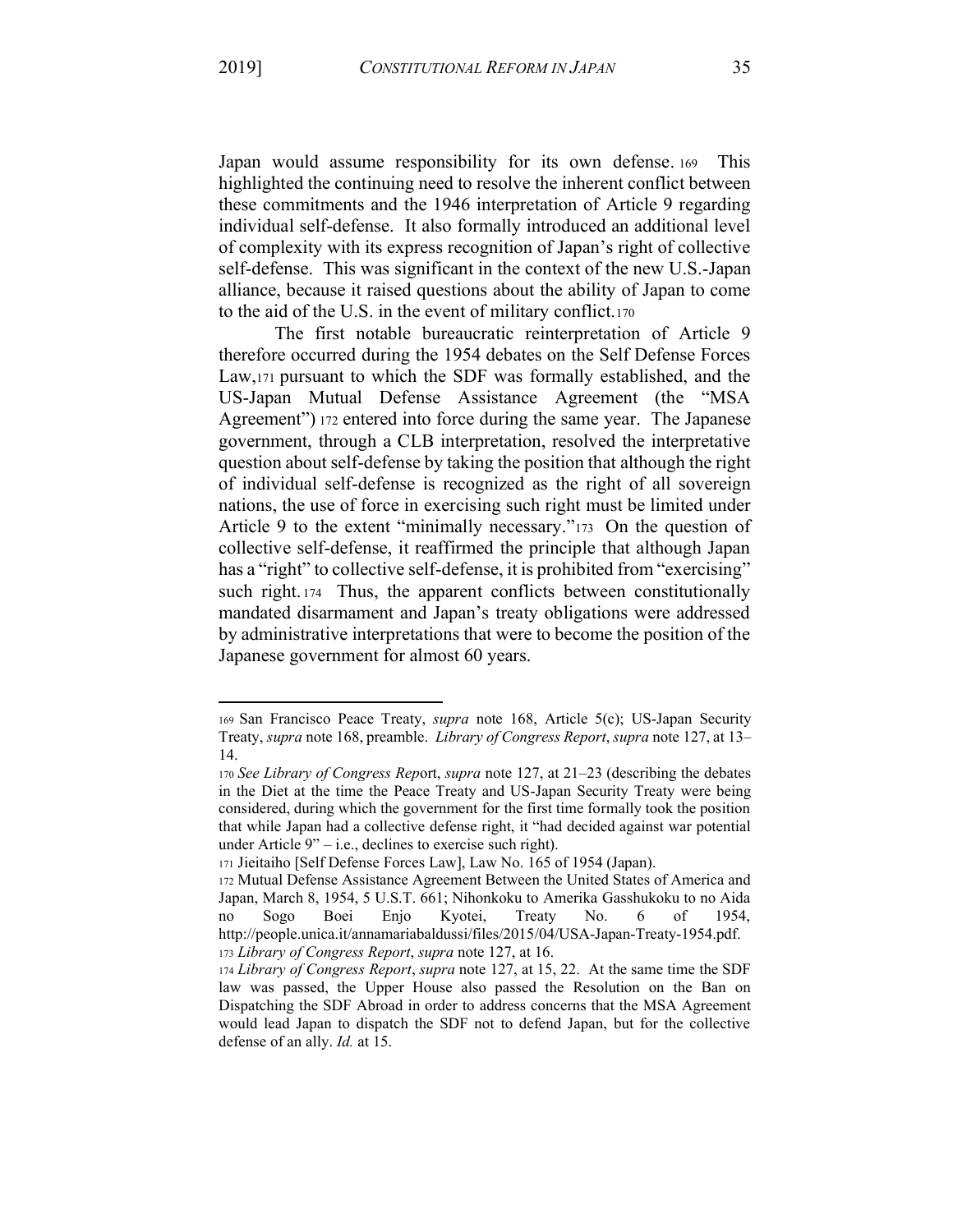Notwithstanding these clarifications, social and political disputes generated by opposing views of Japan's treaty obligations with the U.S. and its constitutional constraints gave the Supreme Court its second opportunity to formally address Article 9. 175 Although it reaffirmed in non-binding dicta that Japan has an inherent right to selfdefense, in its only statement to date addressing the constitutionality of the provision, it chose to interpret the grant of rights to maintain U.S. war potential on Japanese soil under the Treaty as a "political" question beyond the scope of judicial review in the absence of a "clear" and unmistakable violation of Article 9.176

Since then, there have been at least four notable expansions of governmental interpretations of Article 9, in each case related to legislation passed in response to geopolitical events recognizing that such responses were required to address the changing requirements of the U.S.-Japan alliance and Japan's own security interests.177 All of these interpretative expansions have taken place since the mid-1990s and have been initiated by the Japanese government.178 These events

<sup>175</sup> At the time of its decision, these disputes between the left and right were building up to explosive conflict during the US-Japan Security Treaty renewal debates of 1960. The right, chafing under the continuing presence of U.S. bases, recognized their presence was necessary for the continued freedom to focus on the economic recovery of the country. The left vehemently objected to Japan's continuing partnership with the U.S. and the fear of entanglement in overseas conflicts. The conflict led to the resignation of Prime Minister Nobusuke Kishi, but not before he forced through the renewal. PYLE, AMERICAN CENTURY, *supra* note 8, at 200-06.

<sup>176</sup> Sakata v. Japan, 13 *Keishu* 3225 (Sup. Ct. Dec. 16, 1959) [Showa 34 (A) 710].

<sup>177</sup> The first of these came after the Gulf War when the Peace Keeping Operation Law ("PKO Law") was passed in 1992 (which permitted the dispatch of SDF personnel abroad for humanitarian purposes but prohibited the use of force). The Second came in 1999 and arose in the wake of North Korean missile launches in 1993 and its nuclear build-up in 1994-1996 (extending Japanese military activity to "rear area" support of U.S. forces  $-$  i.e., the public sea and air above Japan  $-$  but avoided the issue of "use of force" under the principle of non-integration with the military force of a foreign country). The third reinterpretation came in connection with a series of laws arising from the 9/11 attacks and the subsequent War on Terror in 2003 and 2004 (permitting dispatch of SDF troops to countries engaged in ongoing hostilities, but prohibiting deployment in specific hostile areas of such countries, and expanding the definition of "rear area" to remove geographic restrictions while continuing limitations on the use of force). The fourth change in interpretation came in 2013 (maintaining the policy that Article 9 permits "use of force" to the minimum extent necessary for self-defense but expanding "use of force" situations to circumstances when an ally is attacked; i.e., permitting collective self-defense in such situations, but subject to strict conditions). *See generally, Library of Congress Report, supra* note 127, at 23–41. For the significance of the fourth reinterpretation, see *infra* text at notes 182–192.

<sup>178</sup> *Library of Congress Report*, *supra* note 127.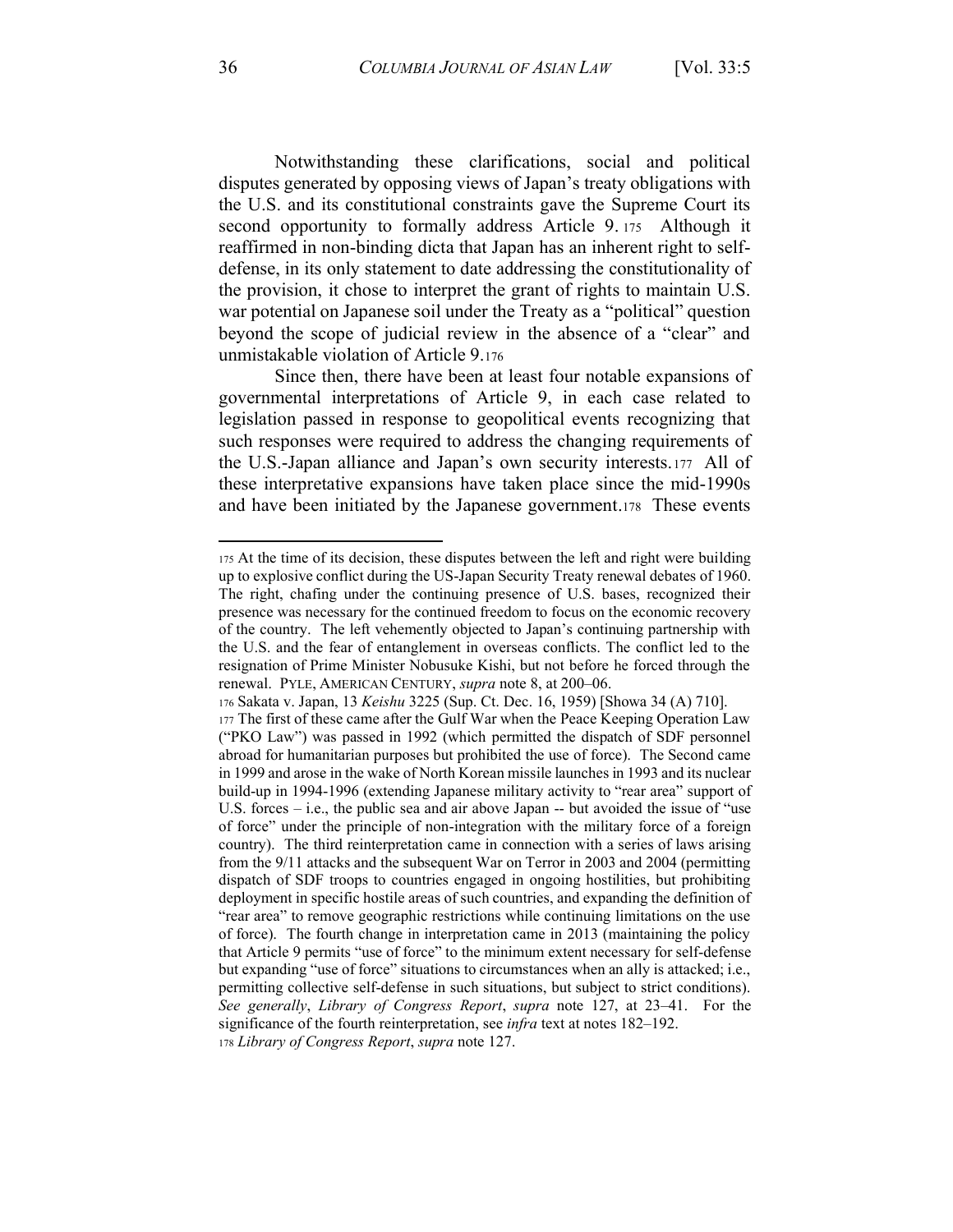compelled the government to expand the role of the SDF, including deployment overseas, which fueled ongoing and intensifying constitutional debates.179

The courts have continued to hear challenges to the constitutionality of these governmental actions and various others related to Article 9.180 However, the standard of deference established by the Supreme Court has continued to be reaffirmed.181 The result has been a gradual expansion of the substantive and geographic scope of permitted Japanese defense activity.

During the course of these developments the CLB played a central role in providing the legal justification for the continued expansion of the interpretation of individual self-defense.182 However, it continued to draw the line on the prohibition against the exercise of the right to collective self-defense.183

Amidst escalating tensions in Asia marked by successful nuclear tests in North Korea and territorial claims by China in the South China Sea, questions about the sustainability of the interpretative process,

<sup>179</sup> *Id.*

<sup>180</sup> John O. Haley, *supra* note 76, at 1472 (Since 1947, Japanese courts have adjudicated at least two dozen cases related to the constitutionality of various measures under Article 9).

<sup>181</sup> As noted previously, lower court cases holding such acts unconstitutional have either decided such cases on different grounds or have had their holdings reversed by higher courts. *See supra* notes 135–36 and accompanying text. The most significant of these was the Nagoya High Court Case, which in 2005 consolidated five of seven preliminary injunction actions against the dispatch of SDF troops to Iraq under the Iraq Special Measures Law. The court stated in dicta that the Air SDF was operating in a combat area (the Baghdad Airport) and that the prohibition on use of force in effect at the time were violated by an impermissible integration of the Air SDF airlifts with the use of force of a foreign country. The government won the case on procedural grounds and the plaintiffs, although they lost, were satisfied with the moral victory and therefore chose not appeal. *Library of Congress Report*, *supra* note 127, at 34–35. The government has stated that it does not feel bound by the constitutional findings of the ruling. *Id.* at 35; Law, *Judicial Review*, *supra* note 76, at 1427 n.8.

<sup>182</sup> *See* Samuels, *Legislation Bureau*, *supra* note 93, at 9, 11 (arguing the CLB has jealously protected its bureaucratic turf as the guardian of constitutional interpretation against political pressure on a range of issues, including use of force: "there have been changes in national security policy and civil-military relations since 1945, and the  $CLB$  has always been right in the thick of things").

<sup>183</sup> Samuels argues that by the time of the anti-terror legislation in 2003-2004, although official reinterpretation of the question was not to be stated until  $2014$ , "[c]ollective defense effectively was a new 'fact on the ground'..." given the scope of Japanese military activity abroad. *Id.* at 22.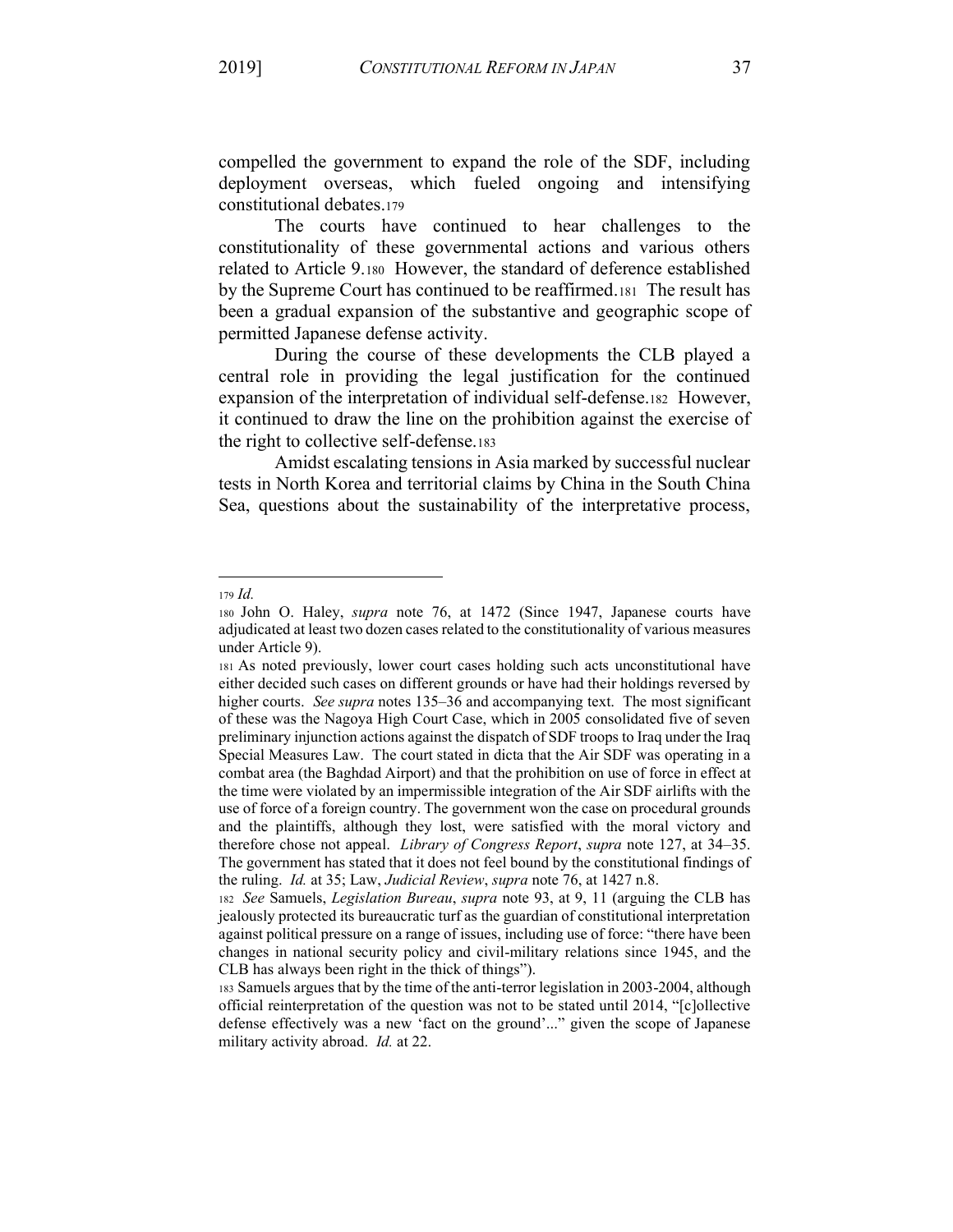which had been building for years,184 finally peaked in 2014. After witnessing years of interpretations blocking the government's ability to respond with force to attacks on allies,185 Prime Minister Shinzo Abe initiated a series of actions beginning with the replacement of the Director General of the CLB.186 This was followed in rapid succession by the resignation of the new Director General and the submission of a report from a separate governmental advisory panel charged with recommendations on how Article 9 should be reinterpreted, <sup>187</sup> effectively removing the question from the CLB. A Cabinet resolution was then passed in July 2014, based upon which it issued a new interpretation of "use of force" under Article 9 to expressly permit collective self-defense.188

The new policy was promptly implemented in a 2015 enactment of a comprehensive package of national security legislation which included the establishment of Japan's first National Security Council as

<sup>184</sup> *See id.* at 15–25 (describing increasing criticisms by politicians of the CLB and its interpretative positions on the limitations of the right to collective self-defense up to at least the period of Prime Minister Junichiro Koizumi's tenure).

<sup>185</sup> *Id.* at 14–15.

<sup>186</sup> Goodman, *Contemplated Amendments*, *supra* note 89, at 67; Martin, *Informal Amendment*, *supra* note 25, at 477; Yamamoto, *Constitutional Interpretation*, *supra* note 54, at 113.

<sup>187</sup> Martin, *Informal Amendment*, *supra* note 25, at 475–78. The Advisory Panel on the Reconstruction of the Legal Basis for Security was established by Prime Minister Abe during his first term in 2007 to provide recommendations on how Article 9 should be reinterpreted. Its work was suspended upon his resignation but was revived upon his return to power in 2012, with a renewed and broadened mandate to update its prior report. *Id.* at 475–76.

<sup>188</sup> Cabinet Decision on Development of Seamless Security Legislation to Ensure Japan's Survival and Protect its People [Provisional Translation] (July 1, 2014), https://www.mofa.go.jp/fp/nsp/page23e\_000273.html. *See also Library of Congress Report, supra* note 127, at 37-39 ("The government did not state that acts based on 'collective self-defense' are permitted under Article 9. Rather, the government expanded the standards of 'use of force' so that Japan can use force, if other conditions are met, when an ally of Japan is attacked.<sup>\*</sup>) The reasons for the new interpretation were stated to be "that the strategic environment around Japan had become more threatening, and that the government's obligation to guarantee the security of the Japanese people required a more robust national security posture, and particularly the development of a more proactive role within the US-Japan security arrangements.<sup>"</sup> Martin, *Informal Amendment*, *supra* note 25, at 478.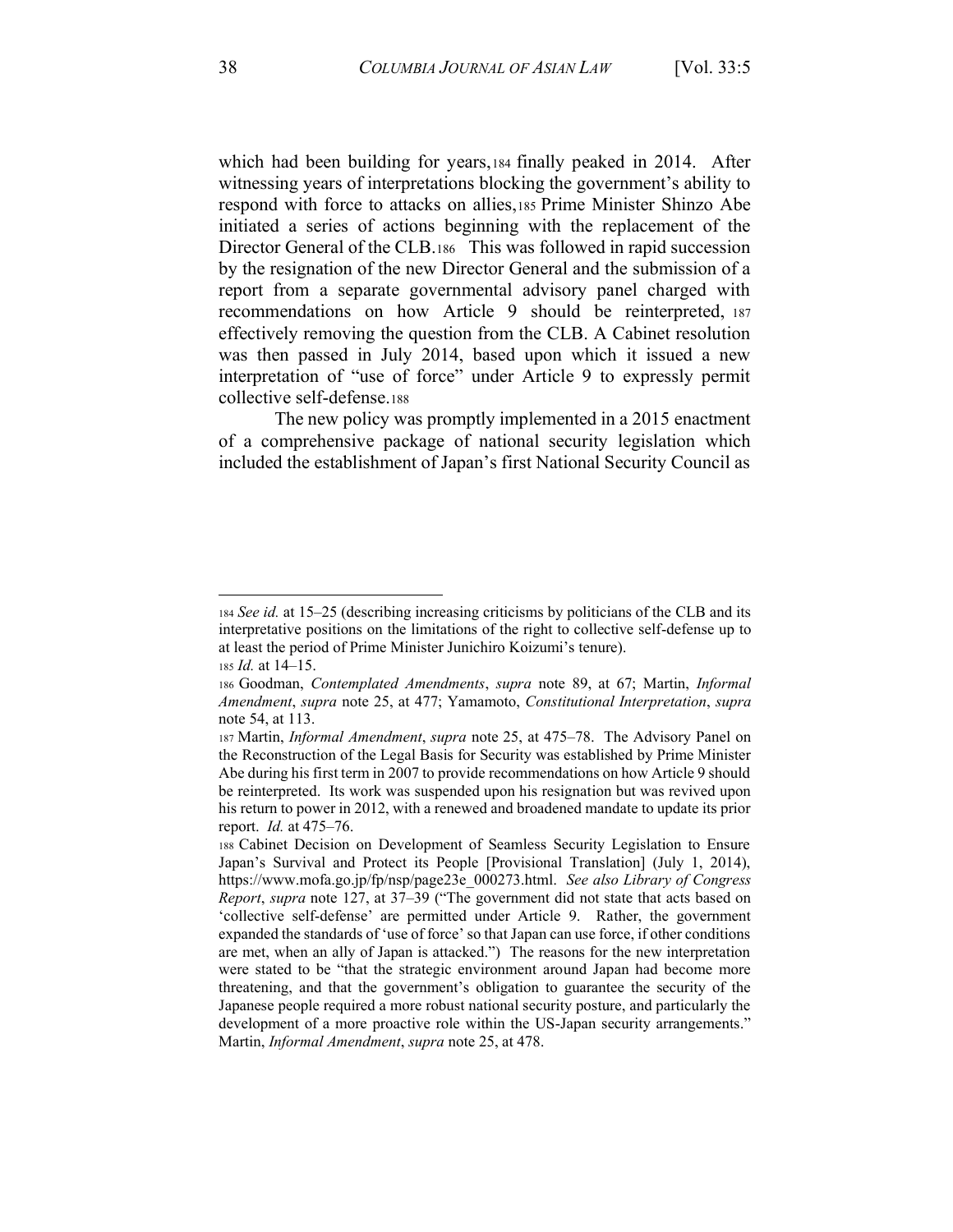well as a state secrets law.189 Accompanied by a storm of criticism,190 this legislation was the latest, perhaps most controversial interpretative stretch. Moreover, the circumstances and manner in which it was implemented have raised serious concerns about the limits and legitimacy of incremental adaptation. 191 This in turn has raised questions about the legitimacy of interpretative change, the appropriate limits of "informal constitutional amendments" and the desirability of a more formal process for change.192

#### **CONCLUSION**

With passage of the Amendment Procedures Law in 2007193 and its subsequent revisions in 2014,194 the basic legal framework has been established for conducting a public referendum on constitutional amendment proposals. Upper and Lower House committees have been established to debate and recommend proposals to the Diet. 195 The LDP, its coalition partners and opposition parties continue to navigate the strategic and tactical complexities of the political process.196

Japan's responses to the constraints of Article 9 are one example of how institutional actors have adapted over time the seemingly

<sup>193</sup> *See supra* note 125 and accompanying text.

<sup>189</sup> Adam Liff & Andrew Erickson, *From Management Crisis to Crisis Management? Japan¶s Post-2012 Institutional Reforms and Sino-Japanese Crisis (In)stability*, 40 J. STRATEGIC STUD. 604, 624-28 (2017); Christopher Hughes, *Japan's Strategic Trajectory and Collective Self-Defense: Essential Continuity or Radical Shift?*, 43 J. JAPANESE STUD. 93, 93-94 (2017).

<sup>190</sup> See SHEILA A. SMITH, JAPAN REARMED 155 (Harvard Univ. Press 2019) ("Diet deliberations over the legislation to implement this constitutional reinterpretation ... drew protests on a scale unprecedented since the 1960 demonstrations against the revision of the US-Japan Security Treaty"); *Experts' Tongue-Lashing Rekindles Diet Debate on Reinterpreted Constitution*, THE JAPAN TIMES, June 5, 2015.

<sup>191</sup> SMITH, *supra* note 190, at 163-64 ("it was clear that for many Japanese, the Abe cabinet's reinterpretation came dangerously close to overturning Article 9.<sup>\*</sup>).

<sup>192</sup> *See supra* notes 79–80 and accompanying text.

<sup>194</sup> NIHONKOKU KENPO NO KAISEI TETUDUKI NI KANSURU HORITSU NO ICHIBU WO KAISEI SURU HORITSU [LAW PARTIALLY AMENDING THE LAW CONCERNING PROCEDURES FOR AMENDMENT OF THE CONSTITUTION OF JAPAN], Law No. 75, (2014). <sup>195</sup> 100 votes in the Lower House and 50 votes in the Upper House are required to submit proposals for amendment in both Houses, but an absolute two-thirds majority is required to adopt amendment proposals. The Diet Law, ch. V-II, art. 68-II.

<sup>196</sup> For a comprehensive overview of the current political process, see CFR Infoguide, *Constitutional Change in Japan ± The Politics of Revision ± Evolving Proposals for Revision* (2019), https://www.cfr.org/interactive/japan-constitution/politics-ofrevision; *see also Constitutional Reform Talks in Japan Slide to 2019*, THE JAPAN TIMES, Dec. 6, 2019.